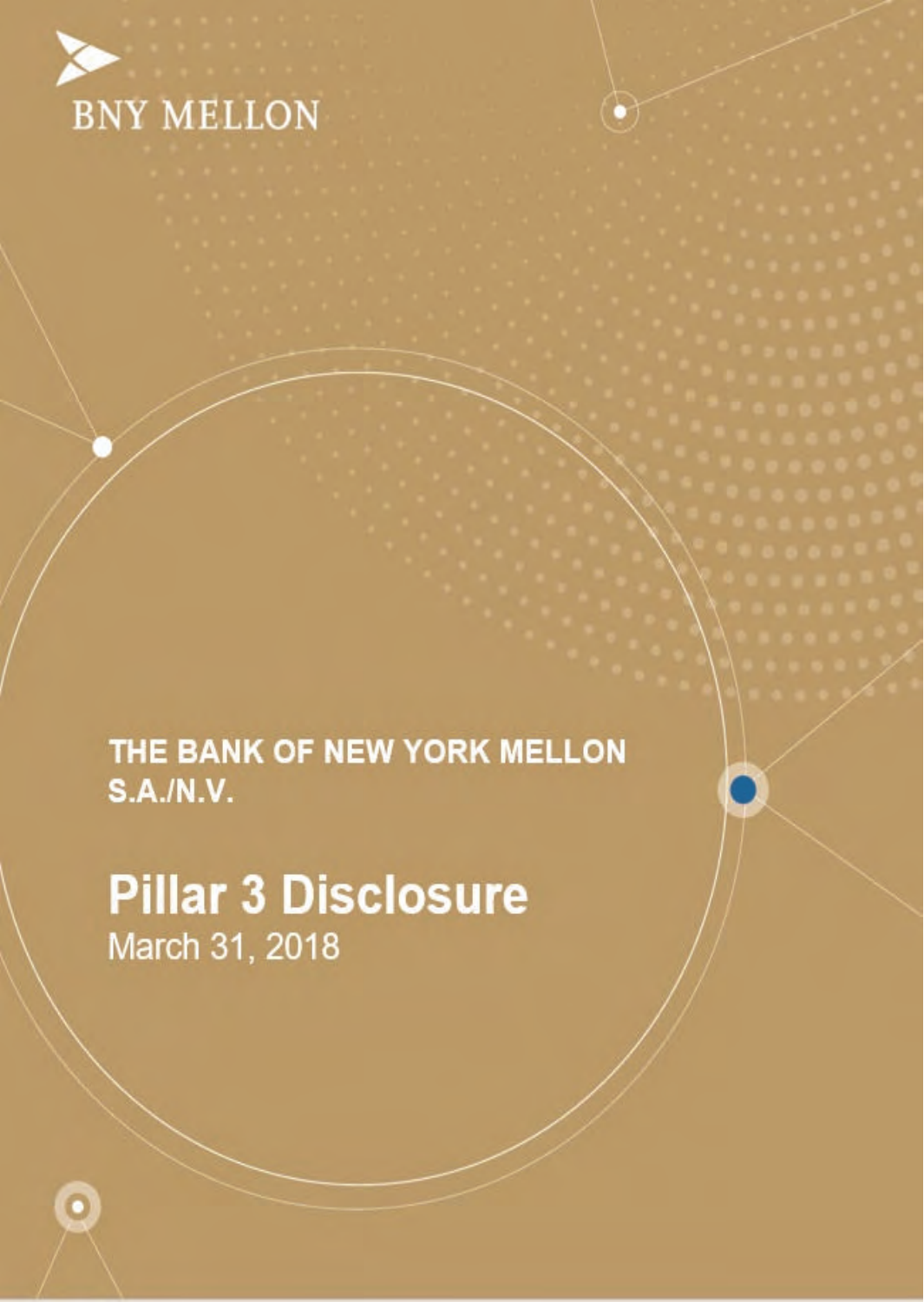# **Contents**

| 1              | 5              |
|----------------|----------------|
| 1.1            | 5              |
| 1.2            | 6              |
| 1.3            | 6              |
| 1.4            | $\overline{7}$ |
| 1.5            | 7              |
| 1.6            | 8              |
| 1.7            | 9              |
| 1.8            | 10             |
| 1.9            | 11             |
| $\overline{2}$ | 14             |
| 3              | 17             |
| 3.1            | 17             |
| 4              | 19             |
| 4.1            | 20             |
| 4.2            | 21             |
| 4.3            | 27             |
| 4.4            | 28             |
| 4.5            | 28             |
| 4.6            | 29             |
| 4.7            | 31             |
| 4.8            | 32             |
| 5              | 33             |



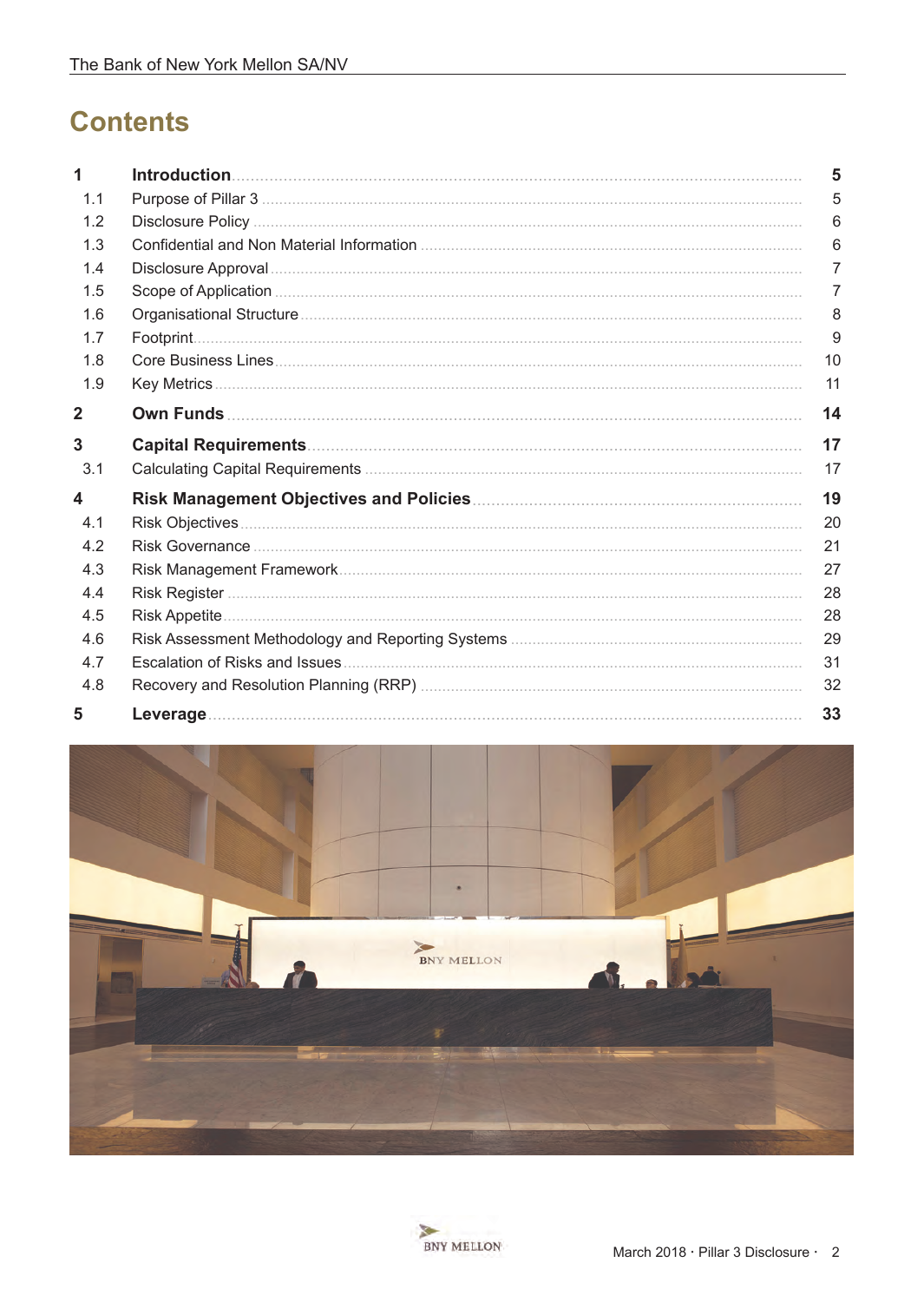# **Index of Tables**

|  | 12 |
|--|----|
|  | 14 |
|  | 15 |
|  | 17 |
|  | 34 |
|  | 34 |
|  |    |

Any discrepancies between the totals and sums of components within the tables and graphs within this report are due to rounding.



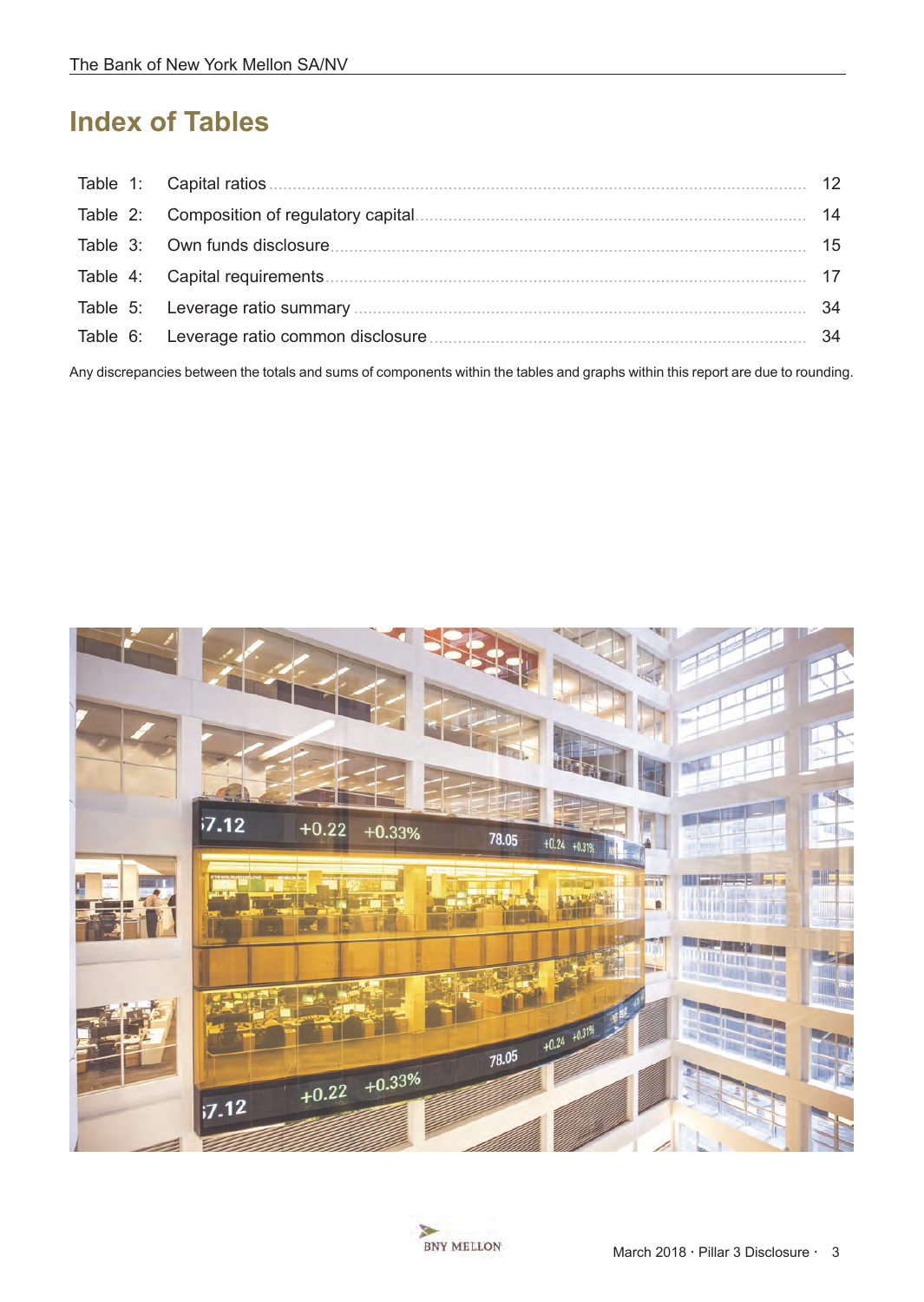# **Appendices**

| <b>Appendix 1 Other Risks</b>     | 36 |
|-----------------------------------|----|
| Credit risk                       | 36 |
|                                   | 36 |
|                                   | 37 |
|                                   | 37 |
| <b>Restitution risk</b>           | 38 |
|                                   | 38 |
|                                   | 38 |
| Model risk                        | 38 |
|                                   | 39 |
| <b>Appendix 3 CRDIV Reference</b> | 42 |



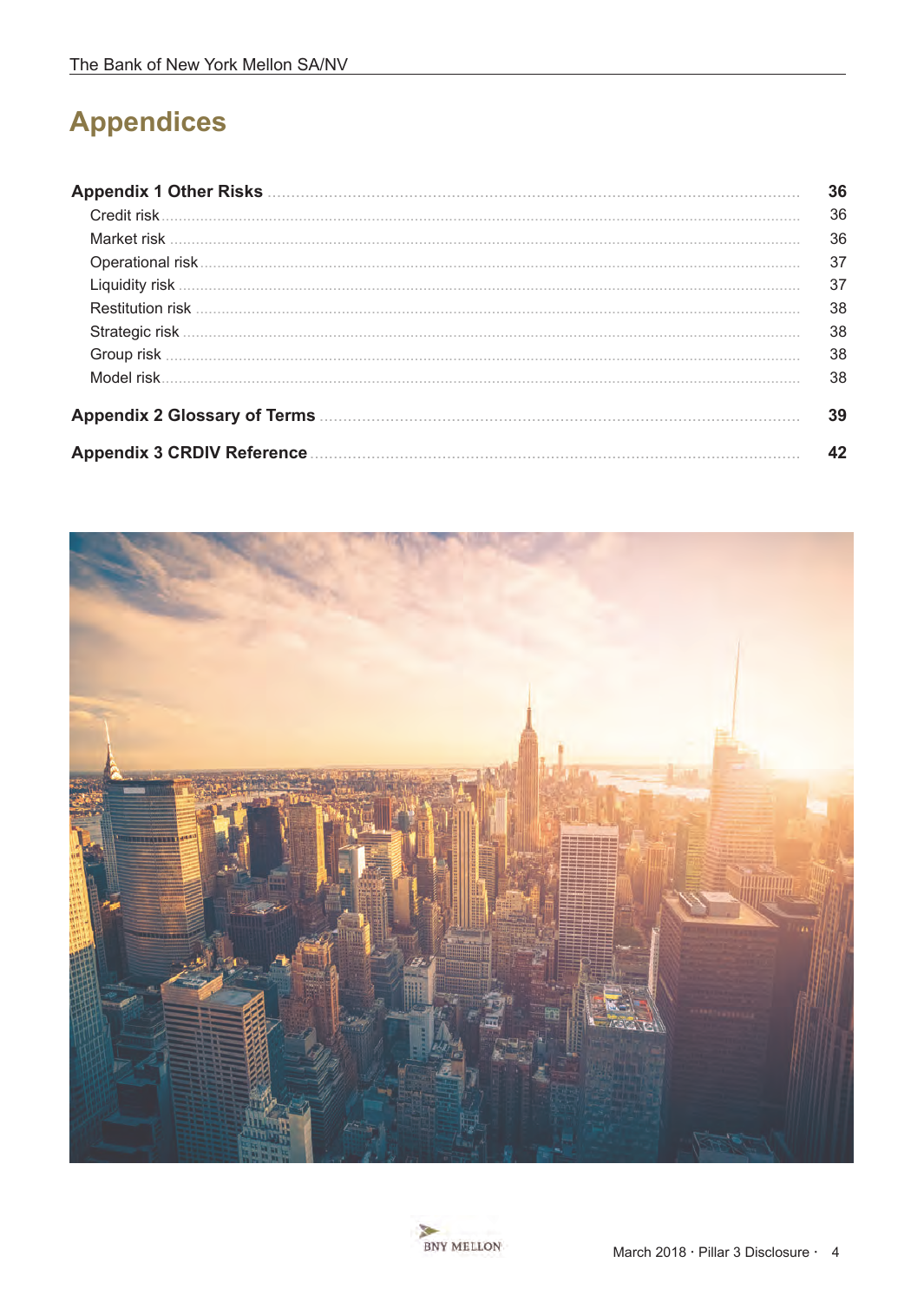# <span id="page-4-0"></span>**1 Introduction**

These Pillar 3 disclosures are published for The Bank of New York Mellon SA/NV (BNYM SA/NV), in line with the disclosure principles of the National Bank of Belgium<sup>1</sup> (NBB), the Capital Requirements Regulation<sup>2</sup>  $(CRR)$  and the Capital Requirements Directive<sup>3</sup> (CRDIV) and complementing the annual disclosures of the financial statements.

This disclosure covers The Bank of New York Mellon SA/NV, its subsidiary undertakings and branches as at 31 March 2018.

These disclosures were approved by BNYM SA/NV's Executive Committee on 26 June 2018.

| The following risk metrics present BNYM SA/NV's risk components as at 31 March 2018. Please see<br>page 12 for the full comprehensive list capital ratios. |                    |  |
|------------------------------------------------------------------------------------------------------------------------------------------------------------|--------------------|--|
| <b>Common Equity Tier 1 ratio</b>                                                                                                                          | 61.3%              |  |
|                                                                                                                                                            | 31-Dec-17: 74.2%   |  |
| <b>Common Equity Tier 1 capital</b>                                                                                                                        | €2,748m            |  |
|                                                                                                                                                            | 31-Dec-17: €2,774m |  |
| <b>Total Risk Weighted Assets</b>                                                                                                                          | €4,485m            |  |
|                                                                                                                                                            | 31-Dec-17: €3,740m |  |
| <b>Basel III leverage ratio</b>                                                                                                                            | $6.9\%$            |  |
| (This ratio is for information only. BNYM SA/NV is not subject to a binding<br>leverage requirement)                                                       | 31-Dec-17: 7.2%    |  |

1 NBB Circular 2015\_25: Orientations relatives à la publication d'informations (Pilier III, CRD IV), 3 September 2015.

<sup>2</sup> Regulation (EU) No 575/2013 on prudential requirements for credit institutions and investment firms and amending Regulation (EU) No 648/2012, 26 June 2013.

 $3$  Directive 2013/36/EU on access to the activity of credit institutions and the prudential supervision of credit institutions and investment firms, amending Directive 2002/87/EC and repealing Directives 2006/48/EC and 2006/49/EC, 26 June 2013.

# **1.1 Purpose of Pillar 3**

The aim of the Pillar 3 disclosures is to provide market participants with accurate and comprehensive information regarding the risk profile of BNYM SA/NV, including key information around on the scope of application, capital, risk exposures, risk assessment processes, enabling users to better understand and compare its business, its risks and capital adequacy.

To that end, Pillar 3 principles require disclosure of risk management objectives and policies for each of the following categories of risk and relevant quantitative risk assessment disclosures: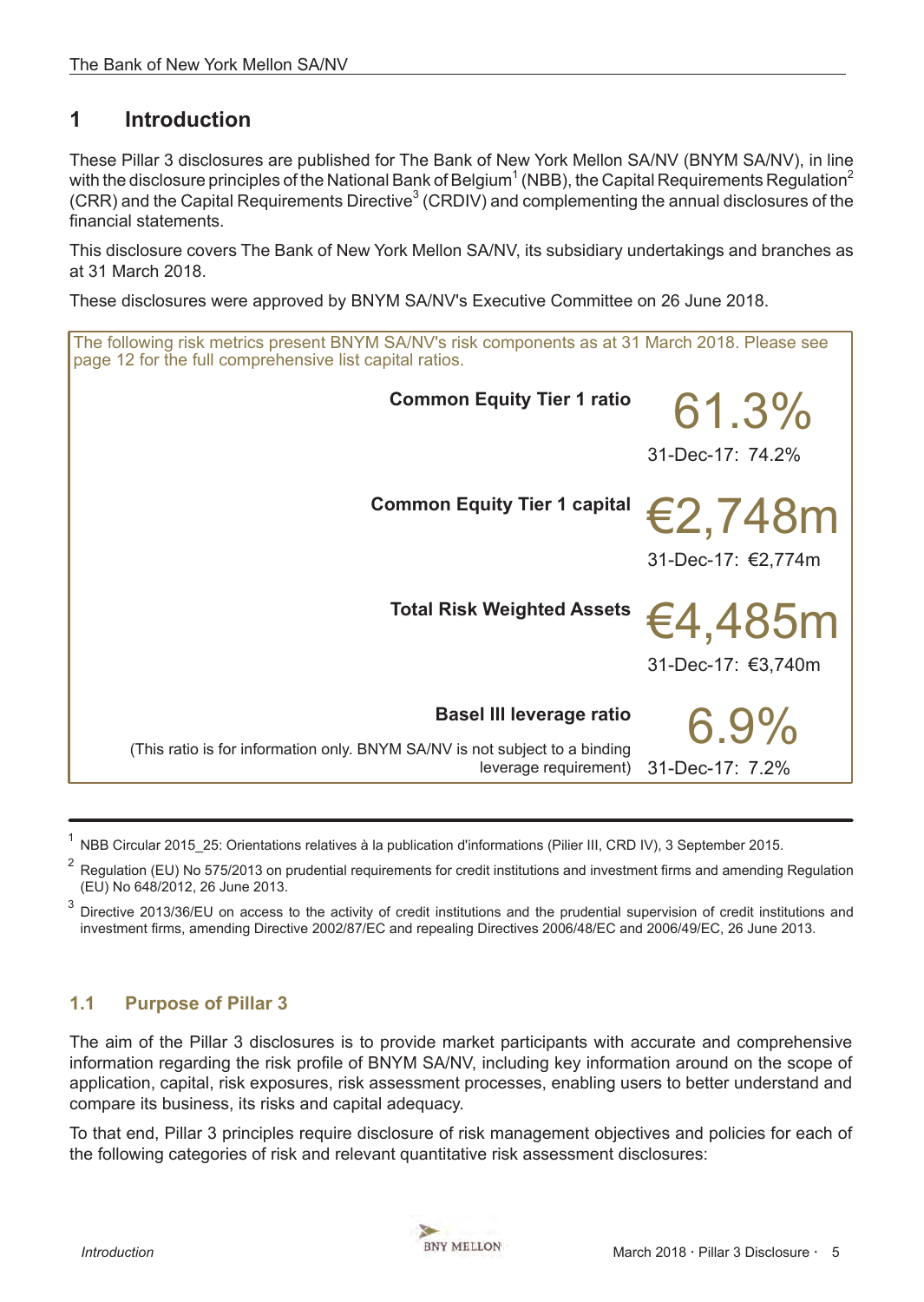- <span id="page-5-0"></span>Credit risk
- Counterparty credit risk
- **Market risk**
- Credit valuation adjustment
- **Securitisation**
- Operational risk
- Interest rate risk in the banking book

These disclosures only focus on those risk categories that are relevant to BNYM SA/NV.

Where appropriate, the disclosures also include comparatives for the prior period and an analysis of the more significant movements to provide greater insight into the risk management practices of BNYM SA/ NV and risk profile.

In addition, Pillar III disclosures include detailed information on remuneration policies and practices for members of staff whose activities have a material impact on BNYM SA/NV's risk profile.

# **1.2 Disclosure Policy**

Pillar 3 disclosures for BNYM SA/NV and its only subsidiary, Frankfurter Service Kapitalverwaltungs-Gesellschaft mbH ('BNYMSKVG'), are published at a fully consolidated level.

Pillar 3 disclosures are approved by The Bank of New York Mellon SA/NV's Executive Committee ('ExCo'), that has verified that they are consistent with formal policies adopted regarding production and validation.

Wherever possible and relevant, BNYM SA/NV will ensure consistency between Pillar 3 disclosures, Pillar 1 reporting and Pillar 2 ICAAP content, e.g. disclosure about risk management practices and capital resources at quarter end. Unless indicated otherwise, information contained within the Pillar 3 disclosure has not been subject to external audit.

Disclosure will be made for each calendar quarter and will be published in conjunction with the date of publication of the financial statements. BNYM SA/NV will reassess the need to publish some or all of the disclosures more frequently in light of any significant change to the relevant characteristics of its business including disclosure about capital resources and adequacy, and information about risk exposure and other items prone to rapid change.

Disclosures will be published on The Bank of New York Mellon Group website ([www.bnymellon.com/Pillar3\)](https://www.bnymellon.com/us/en/investor-relations/other-regulatory.jsp#pillar3), see section Investor relations, Financial reports, other regulatory filings on the Company's website.

Pillar 3 disclosures are prepared solely to meet Pillar 3 disclosure requirements and for no other purpose. These disclosures do not constitute any form of financial statement on the business nor do they constitute any form of contemporary or forward looking record or opinion about the business.

BNYM SA/NV undertakes no obligation to revise or to update any forward looking or other statement contained within this report regardless of whether or not those statements are affected as a result of new information or future events.

# **1.3 Confidential and Non Material Information**

The Board may omit one or more disclosures if the information provided is not regarded as material. The criterion for materiality used in these disclosures is that the bank will regard as material any information where omission or misstatement could change or influence the assessment or decision of a user relying on that information for the purpose of making economic decisions.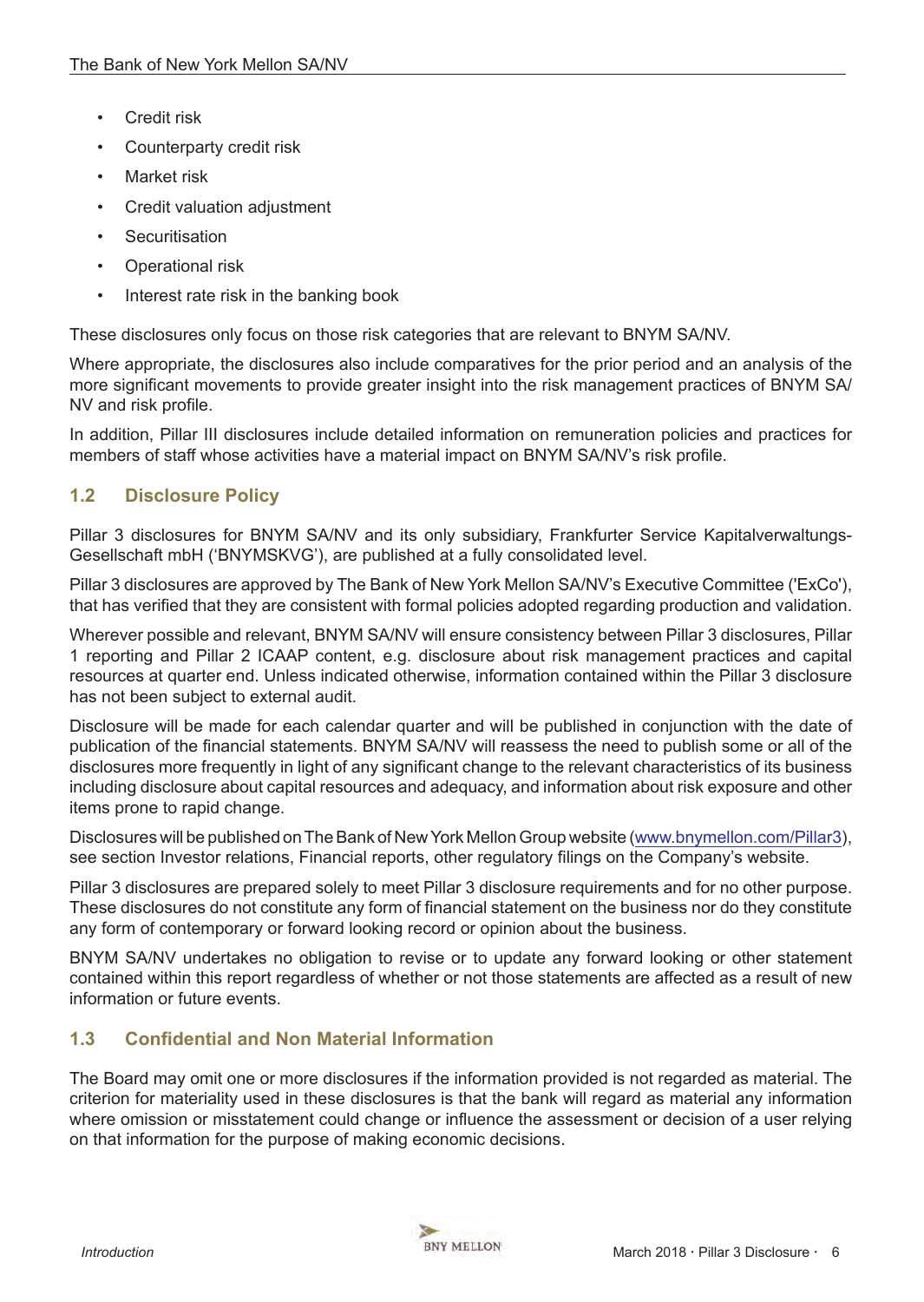<span id="page-6-0"></span>Furthermore, the Board may omit one or more disclosures if the information provided is regarded as proprietary or confidential. Information is regarded as proprietary if disclosing it publicly would undermine BNYM SA/NV's competitive position or the competitive position of the BNY Mellon group. It may include information on products or systems which, if shared with competitors, would render investment in BNYM SA/NV or the BNY Mellon group less valuable. In such circumstance, the Board will state in its disclosures the fact that specific items of information are not disclosed and the reason for non-disclosure. In addition, it will publish more general information about the subject matter of the disclosure requirement except where this is classified as proprietary or confidential.

# **1.4 Disclosure Approval**

The established comprehensive controls and procedures in the form of templates, reviews, sign-offs and cross checking of data to ensure accuracy, consistency and completeness of the disclosures have been adhered to with approval by the Chief Finance Officer and Chief Risk Officer. The disclosure was also approved for publication by the ExCo on 26 June 2018. The ExCo approved the adequacy of BNYM SA/ NV's risk management arrangements, providing assurance that the risk management systems put in place are adequate with regard to BNYM SA/NV's profile and strategy.

## **1.5 Scope of Application**

The Pillar III disclosures have been produced for BNYM SA/NV on a consolidated basis, including its branches and (fully) consolidated subsidiary. BNYM SA/NV is a credit institution incorporated in Belgium. It is a subsidiary of The Bank of New York Mellon, a New York banking corporation with trust powers, having its principal office in New York, which is itself a subsidiary of The Bank of New York Mellon Corporation (BNY Mellon), the ultimate parent company of the BNY Mellon group.

BNYM SA/NV is subject to dual supervision in Belgium: for market conduct matters, supervision is exercised by the Financial Services and Markets Authority (the 'FSMA') while for prudential matters, supervision is exercised by the European Central Bank (the 'ECB') together with the National Bank of Belgium (the 'NBB'), acting as National Competent Authority, as BNYM SA/NV has been identified as a significant bank within the Single Supervisory Mechanism. BNYM SA/NV also qualifies as a Belgian assimilated settlement institution and is directly supervised by the NBB in this respect. Its seven branches and consolidated subsidiary ('BNYMSKVG') are also subject to local supervision by the following national regulators:

| <b>Name</b>              | <b>Type</b>   | <b>Regulator</b>                                                                                                                |
|--------------------------|---------------|---------------------------------------------------------------------------------------------------------------------------------|
| Amsterdam Branch         | <b>Branch</b> | De Nederlandsche Bank (DNB)                                                                                                     |
| Dublin Branch            | <b>Branch</b> | Central Bank of Ireland (CBI)                                                                                                   |
| Frankfurt Branch         | <b>Branch</b> | Deutsche Bundesbank (DB) & Federal Financial Supervisory<br>Authority / Bundesanstalt für Finanzdienstleistungsaufsicht (BaFin) |
| London Branch            | <b>Branch</b> | <b>Prudential Regulatory Authority (PRA)</b><br>Financial Conduct Authority (FCA)                                               |
| Luxembourg Branch Branch |               | Commission de Surveillance du Secteur Financier (CSSF)                                                                          |
| Paris Branch             | <b>Branch</b> | Autorité Du Contrôle Prudentiel (ACPR), Banque De France (BD)                                                                   |
| Milan Branch             | <b>Branch</b> | Banca D'Italia (BI)                                                                                                             |

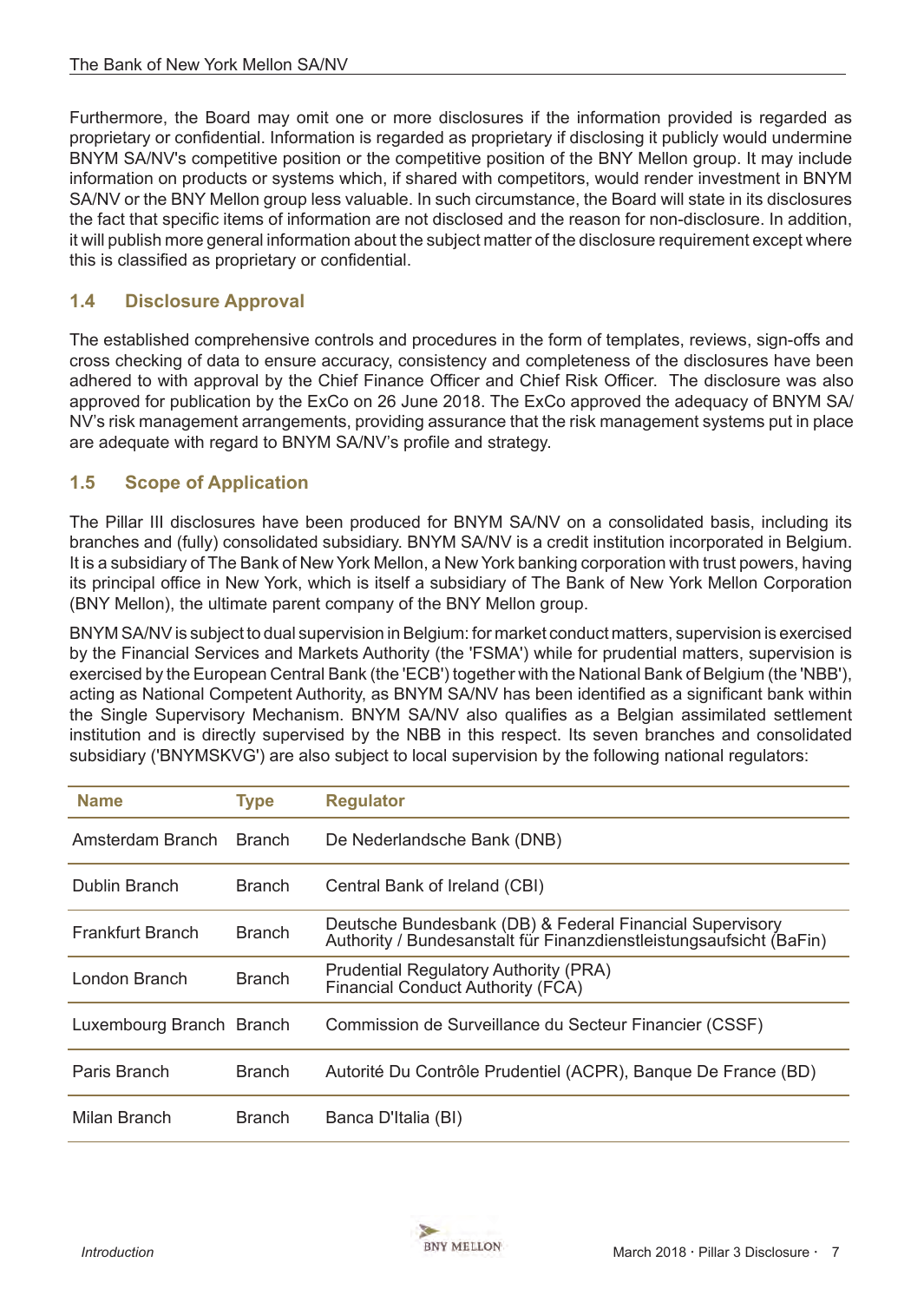<span id="page-7-0"></span>

| Name            | <b>Type</b> | <b>Regulator</b>                                                   |
|-----------------|-------------|--------------------------------------------------------------------|
| <b>BNYMSKVG</b> |             | Subsidiary Bundesanstalt für Finanzdienstleistungsaufsicht (BaFin) |

## **1.6 Organisational Structure**

BNYM SA/NV is a Belgian credit institution and is also recognized as a Belgian assimilated settlement institution. BNYM SA/NV has its registered office in Brussels and is a wholly owned subsidiary of The Bank of New York Mellon (99.9999% of share capital - BNY International Financing Corporation holds one share in BNYM SA/NV).

BNYM SA/NV provides services on a passported basis through its headquarters in Brussels and its branches in Amsterdam, Dublin, Frankfurt, London, Luxembourg, Milan and Paris. BNYM SA/NV has also a subsidiary in Frankfurt, BNYMSKVG, and a representative office in Copenhagen. Pursuant to the EU single market directives, BNYM SA/NV's operations are passported in the following 11 territories: Iceland, Finland, Sweden, Denmark, Norway, Spain, Greece, Cyprus, Austria, Portugal and Italy. Some of those countries apply restrictions to passporting rights, in accordance with the local transpositions of the EU directives. BNYM SA/NV complies with these restrictions and adapts its operations accordingly.

BNYM SA/NV was established in 2008 with the aim of becoming BNY Mellon's main banking subsidiary in Continental Europe. During 2009, part of the business of the Brussels Branch of BNY Mellon was integrated into BNYM SA/NV, forming the current Brussels Head Office. As part of BNY Mellon's strategy to consolidate its legal entity structure in Europe, BNYM SA/NV acquired branches in Amsterdam, London, Frankfurt and Luxembourg further to the merger with BNY Mellon GSS Acquisition Co. (Netherlands) BV on October 1, 2009. On June 1, 2011, further to the merger with The Bank of New York Mellon's acquired German subsidiary, BNY Mellon Asset Servicing GmbH, BNYM SA/NV significantly expanded the activities of its Frankfurt branch and Frankfurter Service KapitalverwaltungsGesellschaft mbh became BNYM SA/ NV's fully owned subsidiary under the name of BNY Mellon Service KapitalverwaltungsGesellschaft (BNYMSKVG). On December 1, 2011, BNYM SA/NV opened a branch in Paris. On February 1, 2013, BNYM SA/NV opened a new branch in Dublin as a result of the cross-border merger with The Bank of New York Mellon (Ireland) Limited. An additional branch in Milan was created on April 1, 2017 as a result of the merger of The Bank of New York Mellon (Luxembourg) S.A. into BNYM SA/NV and the Luxembourg Branch of BNYM SA/NV significantly expanded its activities as a result of this merger.

Effective November 4, 2014, the ECB as part of Single Supervisory Mechanism (SSM) became the principal regulator for BNYM SA/NV along with the NBB, acting as National Competent Authority. BNYM SA/NV is also supervised by the FSMAwhich is responsible for the integrity of the financial markets and fair treatment of financial consumers in Belgium pursuant to the Act of 2 August 2002 on the supervision of the financial sector and on financial services.

On November 20, 2015, BNYM SA/NV was designated as a domestic systemically important institution (referred to in the CRD IV as an "other systemically important institution" or "O-SII") in Belgium.

The entity structure of BNYM SA/NV is set out below.

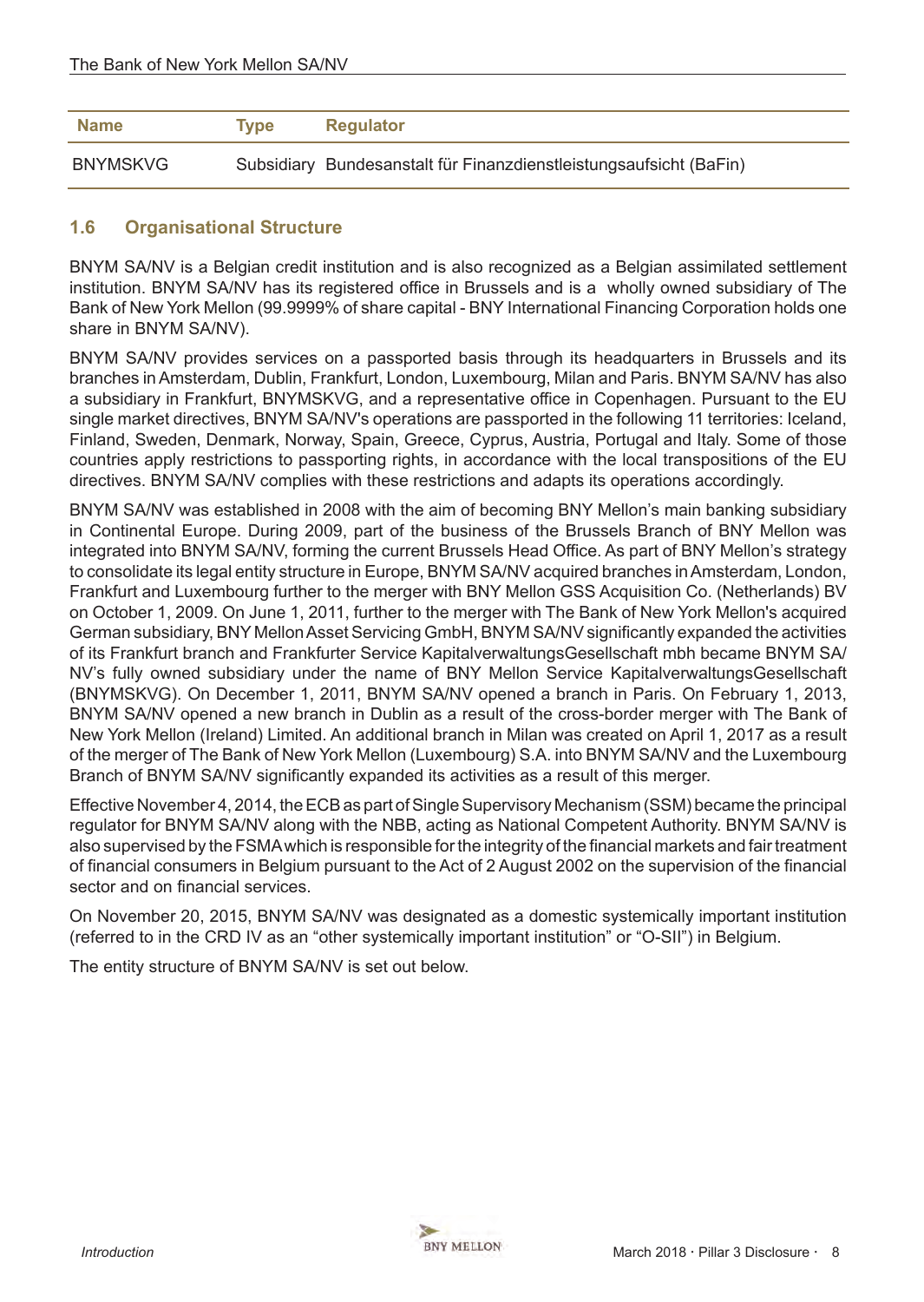<span id="page-8-0"></span>

# **1.7 Footprint**

Within BNY Mellon, BNYM SA/NV is usually referred to as 'The European Bank' and remains strategically important for BNY Mellon as the primary contracting entity for Investment Servicing in Europe. BNYM SA/ NV is a global custodian for BNY Mellon. Assets are held worldwide on behalf of other BNY Mellon entities through relationships with third-party sub-custodians or with central securities depositories.

BNYM SA/NV manages a network of approximately 100 sub-custodian relationships utilised by BNY Mellon and facilitates the expansion of BNY Mellon into other EU countries through the establishment of a network of branches or passporting of services.

To create a more efficient operating model and respond to increasing demands from regulators in the US, UK and EMEA, the BNY Mellon EMEA Operating Model proposed to re-align the EMEA activities of BNY Mellon around Three Banking Entities in EMEA. To facilitate the proposed model, a new global booking principle and a Dual Custody model will be implemented within BNY Mellon over the next few years. This rationalized, more efficient and simple structure will give BNYM SA/NV flexibility for growth by freeing up capital, allowing more room for new products and services and focusing its business on EU clients.

The rationales behind the Three Bank Model initiative include:

- Reduction of complexity in Legal Entity structure as well as respective contractual framework
- Improvement of resolvability by removing duplication, potential conflicts and improving transparency on risks
- Viability of businesses with appropriate client base, operations / balance sheet size, capital and management
- Appropriate alignment to client needs and improvement of client experience through more efficient service delivery

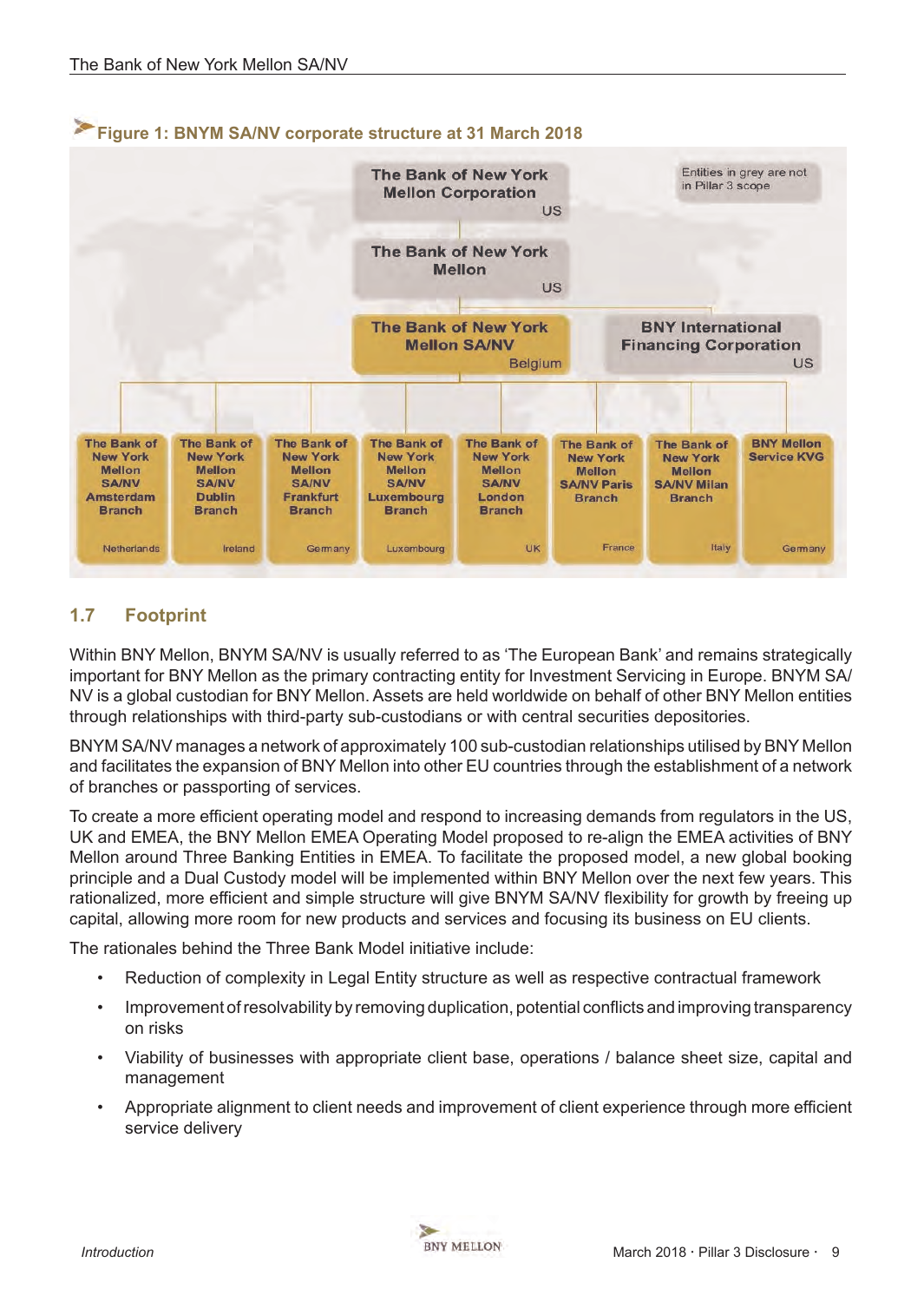<span id="page-9-0"></span>• Delivery of shareholders value through more efficient use of resources, liquidity and capital and improved client growth and retention

The outcome of the Three Bank Model is illustrated in figure 2 below:



## **1.8 Core Business Lines**

BNYM SA/NV has a number of core business lines including Asset Servicing, Corporate Trust, Foreign Exchange, Collateral Management and Segregation and Liquidity Services.

| <b>Line of business</b><br>(LOB)                          | <b>Description</b>                                                                                                                                                                                                                                                                                                                                                                                                                        |  |  |  |  |
|-----------------------------------------------------------|-------------------------------------------------------------------------------------------------------------------------------------------------------------------------------------------------------------------------------------------------------------------------------------------------------------------------------------------------------------------------------------------------------------------------------------------|--|--|--|--|
| <b>Asset Servicing</b><br>(AS)                            | Asset Servicing primarily comprises Global and Local Custody services but also includes<br>Depot Banking, Institutional Accounting, Foreign Exchange (FX) services, Fund Accounting<br>and Transfer Agency services.                                                                                                                                                                                                                      |  |  |  |  |
| <b>Corporate Trust</b><br>(CT)                            | BNYM SA/NV offers Corporate Trust services, acting in a broad range of agency roles<br>including, but not limited to: trustee, registrar, issuing and paying agent, common depository,<br>exchange agent, custodian and collateral / portfolio administration.                                                                                                                                                                            |  |  |  |  |
| <b>Foreign Exchange</b><br>(FX)                           | BNYM SA/NV provides foreign exchange services which enable clients to achieve their<br>investment, financing and cross-border objectives. This business provides currency hedge<br>administration and foreign exchange sales and trading.                                                                                                                                                                                                 |  |  |  |  |
| <b>Collateral</b><br><b>Management and</b><br>segregation | BNYM SA/NV acts solely as a servicing entity providing services contracted by BNYM acting<br>as tri-party agent for transactions related to securities lending and repurchase ('repo')<br>agreements, or acting as an administrator, providing segregation services for any type of<br>transaction requiring segregation of collateral.                                                                                                   |  |  |  |  |
| <b>Liquidity Services</b>                                 | Liquidity Services is responsible for sales, client service and product management relating<br>to the Liquidity DIRECT web portal. Liquidity Services is also responsible for relationships<br>with the investment managers whose liquidity funds are available to clients through the<br>Liquidity DIRECT platform and other instruction platforms.                                                                                      |  |  |  |  |
|                                                           | The Liquidity DIRECT online platform provides a medium for clients to view, transact and<br>generate reporting for their daily liquidity activities. Liquidity Services provides sales and client<br>service for contracting clients.                                                                                                                                                                                                     |  |  |  |  |
| <b>Depository</b><br><b>Receipts</b>                      | BNYM SA/NV Dublin Branch performs certain operational activities relating to Depository<br>Receipts, predominantly issuance and cancellation. Depository Receipts facilitate cross-<br>border investment solutions for companies and investors. They are negotiable financial<br>securities issued by a bank to represent foreign companies' publicly traded securities, allowing<br>them to have their stocks traded in foreign markets. |  |  |  |  |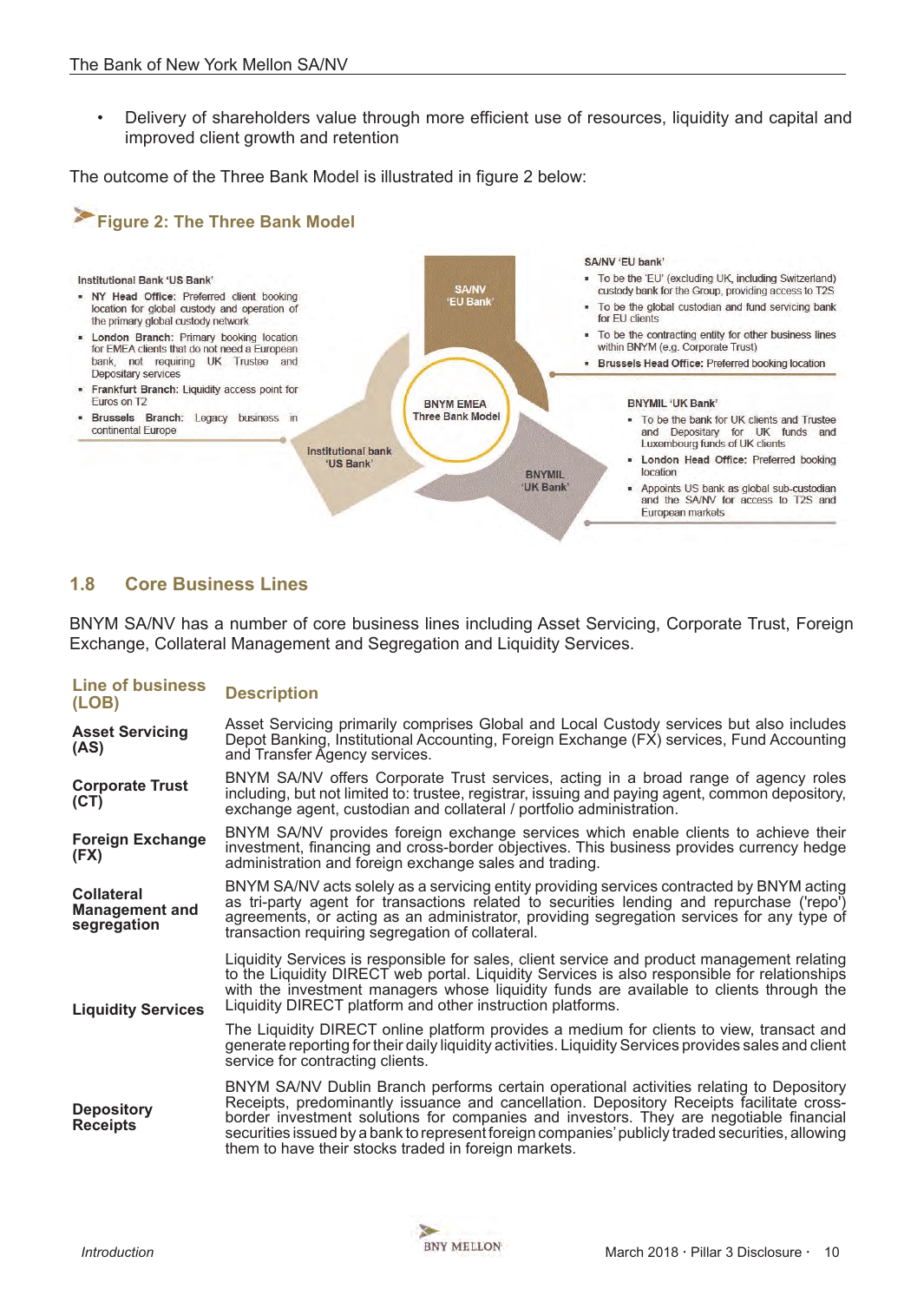<span id="page-10-0"></span>**Broker-Dealer and Advisory Services**  Broker-Dealer and Advisory Services conduct global clearing services for equity and fixed income transactions.

#### **1.9 Key Metrics**

The following risk metrics reflect BNYM SA/NV's risk profile:

61.3%







31-Dec-17 31-Mar-18 31-Dec-17 31-Mar-18

69.0%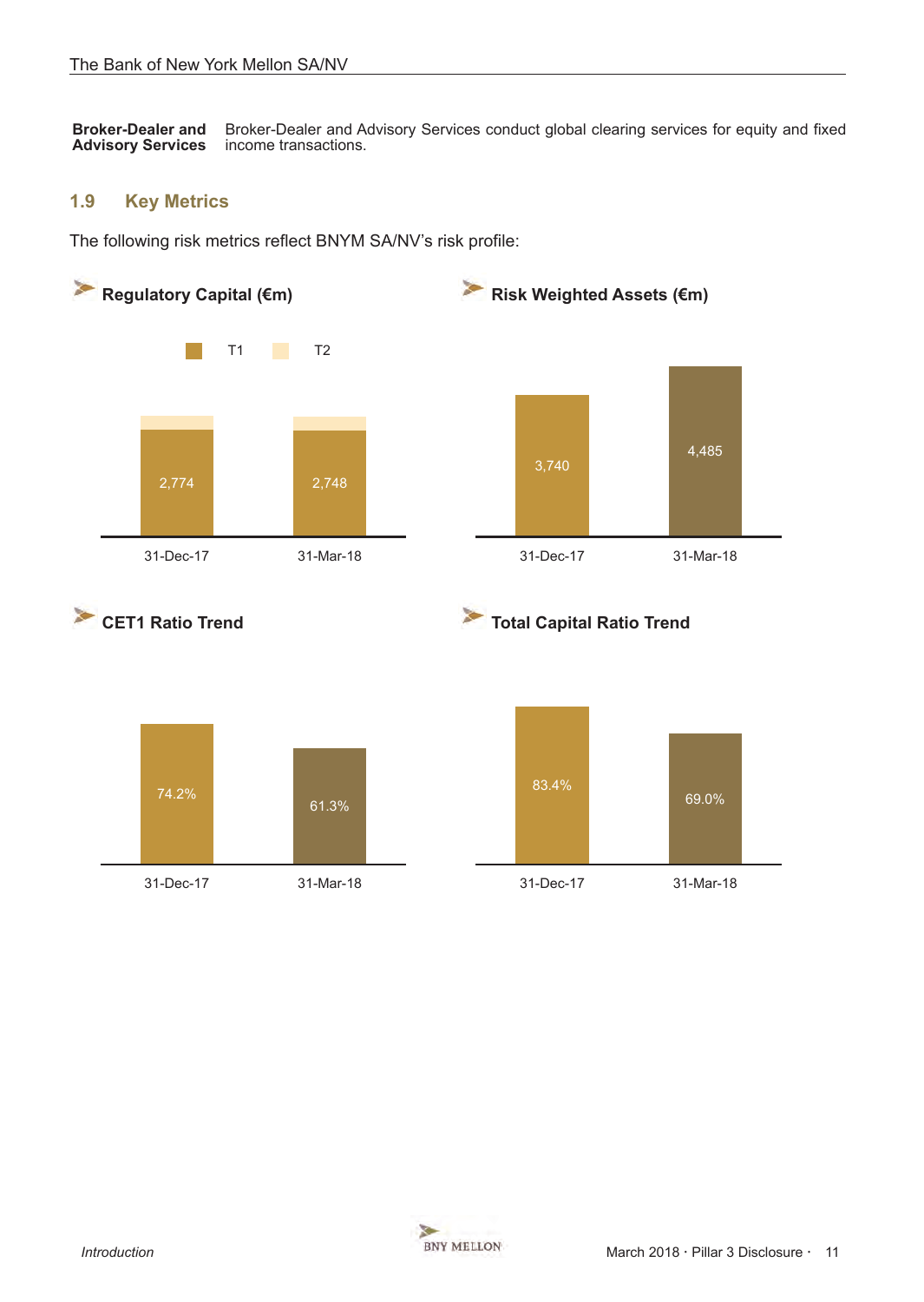<span id="page-11-0"></span>

# **Table 1: Capital ratios**

| <b>Own Funds</b>                                 | 31-Mar-18 | 31-Dec-17 |
|--------------------------------------------------|-----------|-----------|
| Available capital (€m)                           |           |           |
| Common Equity Tier 1 (CET1) capital              | 2,748     | 2,774     |
| Tier 1 capital                                   | 2,748     | 2,774     |
| Tier 2 capital                                   | 346       | 346       |
| Total capital                                    | 3,094     | 3,120     |
| Risk-weighted assets (€m)                        |           |           |
| Total risk-weighted assets (RWA)                 | 4,485     | 3,740     |
| Risk-based capital ratios as a percentage of RWA |           |           |

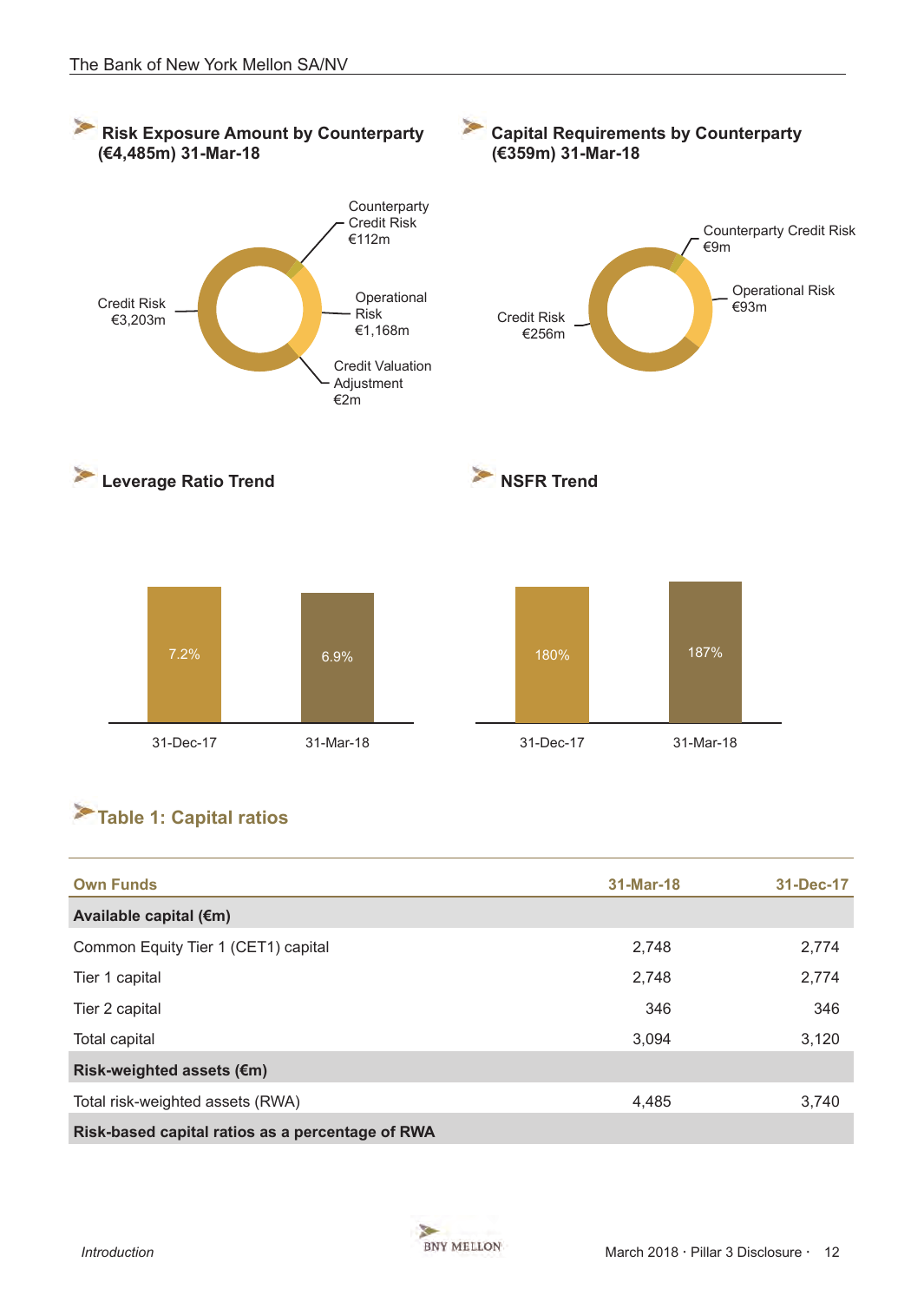| <b>Own Funds</b>                                            | 31-Mar-18 | 31-Dec-17 |
|-------------------------------------------------------------|-----------|-----------|
| CET1 ratio                                                  | 61.3%     | 74.2%     |
| Tier 1 ratio                                                | 61.3%     | 74.2%     |
| Total capital ratio                                         | 69.0%     | 83.4%     |
| Additional CET1 buffers requirements as a percentage of RWA |           |           |
| Capital conservation buffer requirement                     | 1.875%    | 1.250%    |
| Countercyclical buffer requirement                          | 0.035%    | 0.044%    |
| Other systemically important institution buffer             | 0.750%    | 0.500%    |
| <b>Basel III leverage ratio</b>                             |           |           |
| Total Basel III leverage ratio exposure measure (€m)        | 39,966    | 38,559    |
| Basel III leverage ratio                                    | 6.9%      | 7.2%      |
| <b>Liquidity Coverage Ratio (LCR)</b>                       |           |           |
| Total High Quality Liquid Assets (HQLA) (€m)                | 22,121    | 23,186    |
| Total Net Cash Outflow (€m)                                 | 12,946    | 15,459    |
| <b>LCR</b>                                                  | 170.9%    | 150.0%    |
| <b>Net Stable Funding Ratio (NSFR)</b>                      |           |           |
| Total Available Stable Funding (€m)                         | 10,697    | 9,548     |
| Total Required Stable Funding (€m)                          | 5,717     | 5,303     |
| <b>NSFR</b>                                                 | 187.1%    | 180.1%    |

Note: 31 December 2017 capital and leverage ratios include yearly P/L.

## **Key Highlights and post balance sheet date events**

The following took place in the first quarter of 2018 and are considered as important events that impacted BNYM SA/NV:

- Transfer of clients from BNYM SA/NV Head office to BNYMIL UK Head office during the quarter as part of BNYM EMEA Operating model. The transfer resulted in a decrease of third party deposits which was offset by other client deposits increase
- 1Q 2018 Spot Balance Sheet stands at €38.3 Bn, up by €1.1 Bn (+3%) compared to 4Q 2017. This is largely explained by higher Intercompany Deposits (+€1.1 Bn). On the Assets side, the increase is reflected in higher Nostro & Placements: Third Party (+€1.2 Bn) and Intercompany (+€1.1 Bn), partially offset by lower Central Bank Placements (-€0.8 Bn)

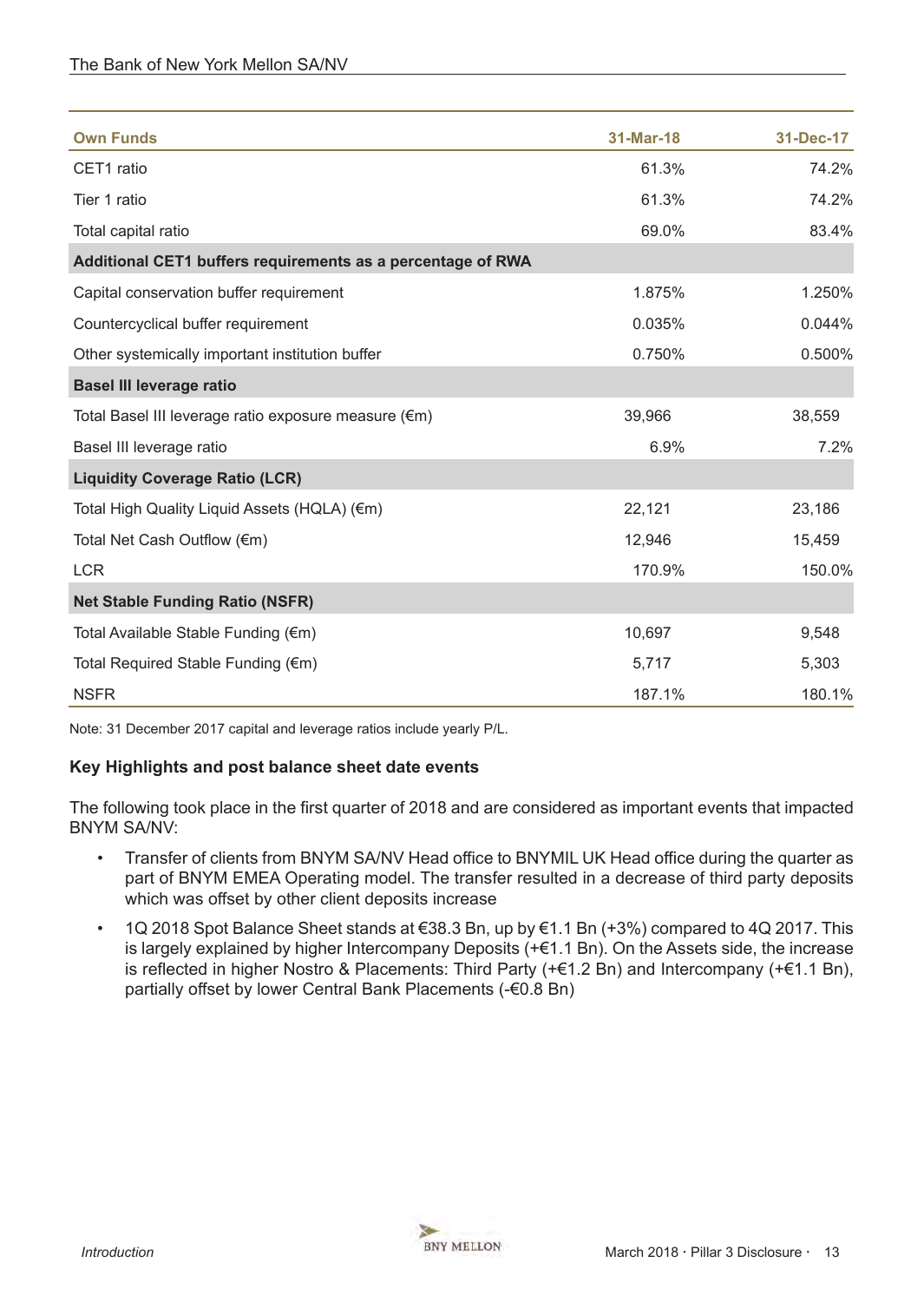# <span id="page-13-0"></span>**2 Own Funds**

| <b>Common Equity Tier 1 capital</b>                                                      |  |
|------------------------------------------------------------------------------------------|--|
| €2,748m                                                                                  |  |
| 31-Dec-17: €2,774<br><b>Total Own Funds</b><br>€3,094m                                   |  |
| 31-Dec-17: €3,120m<br><b>Total Risk Weighted Assets</b><br>€4,485m<br>31-Dec-17: €3,740m |  |

This section provides an overview of the regulatory balance sheet and composition of BNYM SA/NV's regulatory capital. There are a number of differences between the balance sheet prepared in accordance with International Financial Reporting Standards (IFRS) and Pillar 3 disclosures published in accordance with prudential requirements.

On 24 July 2014, the International Accounting Standards Board (IASB) published International Financial Reporting Standard (IFRS) 9 Financial Instruments (IFRS 9). IFRS 9 replaces IAS 39 "Financial Instruments : Recognition and Measurement", the new standard sets out the new principles for the classification and measurement of financial instruments, principles for the computation of credit risk impairments on debt instruments measured at amortised cost or at fair value through equity, loan commitments given, financial guarantee contracts, lease receivables as well as principles for general hedge accounting (i.e. micro hedging). IFRS 9, which was adopted by the European Union on 22 November 2016, is mandatory for annual periods beginning on or after 1 January 2018. The impact of the first-time application of the new IFRS 9 accounting standard on 1 January 2018 was very limited for BNYM SA/NV (No changes due to IFRS9 classification & Measurement and an amount of Expected Credit Losses of €1.4mio only); That's why, BNYM SA/NV has chosen not to apply the IFRS9 transitional arrangements (as stipulated in Regulation 2017/2395 of 12 December 2017 that permits to mitigate the impact of the introduction of IFRS 9 on own funds for a transitional period of 5 years). Therefore the own funds, capital and leverage ratios reported in this document already reflect the full impact of IFRS9.

# **Table 2: Composition of regulatory capital**

This table shows the composition of BNYM SA/NV's regulatory capital including all regulatory adjustments.

| Own Funds (€m)                             | 31-Mar-18 | 31-Dec-17 |
|--------------------------------------------|-----------|-----------|
| <b>Common Equity Tier 1 (CET1) capital</b> |           |           |
| Capital instruments                        | 1.757     | 1,757     |
| Retained earnings                          | 1,401     | 1,403     |
| Reserves and other comprehensive income    | 17        | 47        |
| CET1 adjustments                           | (427)     | (432)     |
| <b>Total CET1 capital</b>                  | 2,748     | 2,774     |
| <b>Additional Tier 1 (AT1) capital</b>     |           |           |
| <b>Total AT1 capital</b>                   |           |           |

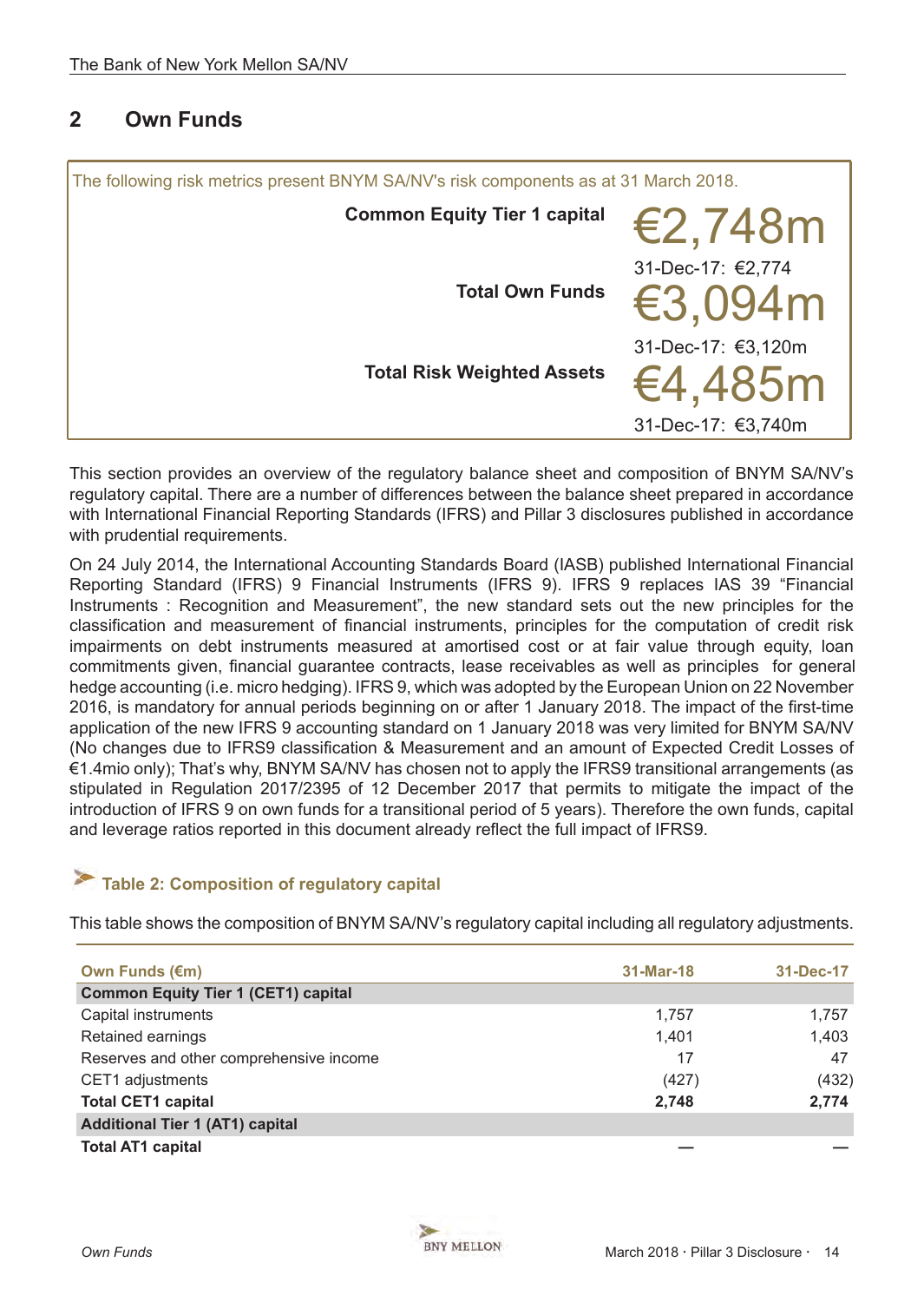<span id="page-14-0"></span>

| <b>Own Funds (€m)</b>                      | 31-Mar-18 | 31-Dec-17 |
|--------------------------------------------|-----------|-----------|
|                                            |           |           |
| <b>Total Tier 1 capital</b>                | 2,748     | 2,774     |
| Tier 2 (T2) capital                        |           |           |
| Capital instruments and subordinated loans | 346       | 346       |
| <b>Total T2 capital</b>                    | 346       | 346       |
|                                            |           |           |
| <b>Total Own Funds</b>                     | 3.094     | 3,120     |

# **Table 3: Own funds disclosure**

The table below shows the own funds disclosure at 31 March 2018.

| <b>Equity instruments, reserves and regulatory adjustments</b><br>$(\epsilon m)$                                                                 | <b>Amount at</b><br>disclosure<br>date |
|--------------------------------------------------------------------------------------------------------------------------------------------------|----------------------------------------|
| <b>CET1 capital: Instruments and reserves</b>                                                                                                    |                                        |
| Capital instruments and the related share premium accounts                                                                                       | 1,757                                  |
| of which: ordinary shares                                                                                                                        | 1,757                                  |
| Retained earnings                                                                                                                                | 1,438                                  |
| Accumulated other comprehensive income (and other reserves, to include unrealised gains and<br>losses under the applicable accounting standards) | 17                                     |
| Amount of qualifying items referred to in Article 484(3) and the related share premium accounts<br>subject to phase out from CET1                |                                        |
| CET1 capital before regulatory adjustments                                                                                                       | 3,211                                  |
| <b>CET1 capital: regulatory adjustments</b>                                                                                                      |                                        |
| Goodwill and intangible asset deductions                                                                                                         | (413)                                  |
| Additional value adjustments (prudent valuation)                                                                                                 | (14)                                   |
| Year-end non eligible earning adjustments                                                                                                        | (36)                                   |
| <b>Total regulatory adjustments to CET1</b>                                                                                                      | (463)                                  |
| <b>CET1</b> capital                                                                                                                              | 2,748                                  |
| <b>AT1 capital</b>                                                                                                                               |                                        |
| <b>Tier 1 capital</b>                                                                                                                            | 2,748                                  |
| Tier 2 (T2) capital: Instruments and provisions                                                                                                  |                                        |
| Total regulatory adjustments to T2 capital                                                                                                       |                                        |
| <b>T2 capital</b>                                                                                                                                | 346                                    |
| <b>Total capital</b>                                                                                                                             | 3,094                                  |
| <b>Total risk weighted assets</b>                                                                                                                | 4,485                                  |
| <b>Capital ratios and buffers</b>                                                                                                                |                                        |
| CET1 (as a percentage of risk exposure amount)                                                                                                   | 61.3%                                  |
| T1 (as a percentage of risk exposure amount)                                                                                                     | 61.3%                                  |
| Total capital (as a percentage of risk exposure amount)                                                                                          | 69.0%                                  |
| Capital conservation buffer requirement                                                                                                          | 1.875%                                 |

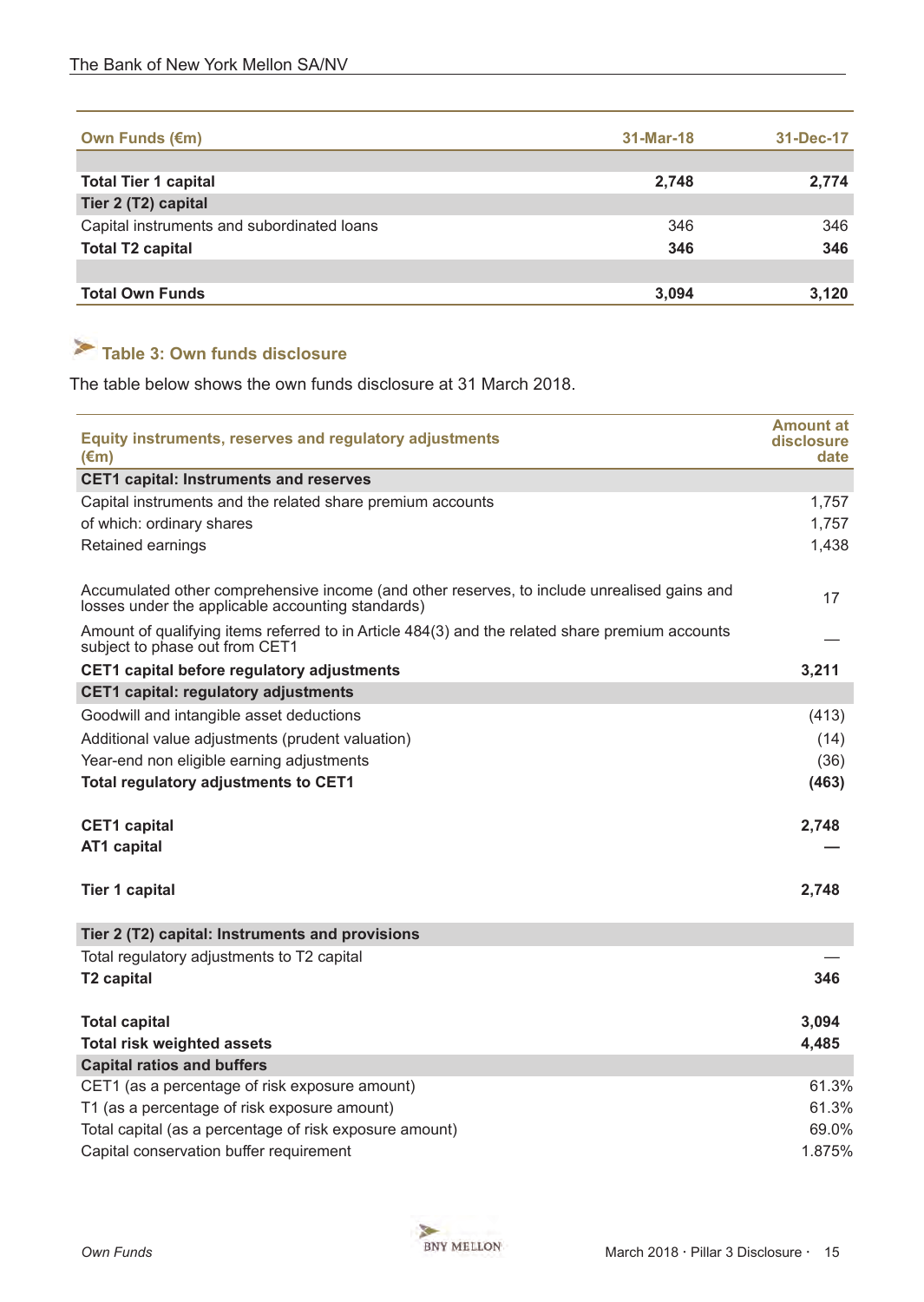| Equity instruments, reserves and regulatory adjustments<br>$(\epsilon m)$                                                                                         | <b>Amount at</b><br>disclosure<br>date |  |
|-------------------------------------------------------------------------------------------------------------------------------------------------------------------|----------------------------------------|--|
| Countercyclical capital buffer requirement                                                                                                                        | 0.035%                                 |  |
| Other Systemically Important Institution (O-SII) buffer                                                                                                           |                                        |  |
| Amounts below the thresholds for deduction (before risk weighting)                                                                                                |                                        |  |
| Deferred tax assets arising from temporary differences(amount below 10% threshold, net of<br>related tax liability where the conditions in Article 38(3) are met) |                                        |  |

**Regulatory adjustments**: In accordance with articles 36 and 37 of CRR, amounts of goodwill and other intangible assets, net of their related deferred tax liabilities, are deducted from the CET1. Also, additional value adjustments are deducted from CET1 in accordance with article 34. Finally, in accordance with article 26(2), the interim earnings are also deducted from CET1.

**Items exempted from CET1 deduction**: In accordance with article 48 and following the respect of all conditions laid down in this article, deferred tax assets arising from temporary differences that are equal to or less than 10% of the CET1 are exempted from deduction from CET1. BNYM SA/NV deferred tax assets amount of € 0.9 M is below the thresholds for deduction and is subject to 250% RW. Deferred tax assets arising from temporary differences are the only items exempted from own funds deduction at BNYM SA/NV.

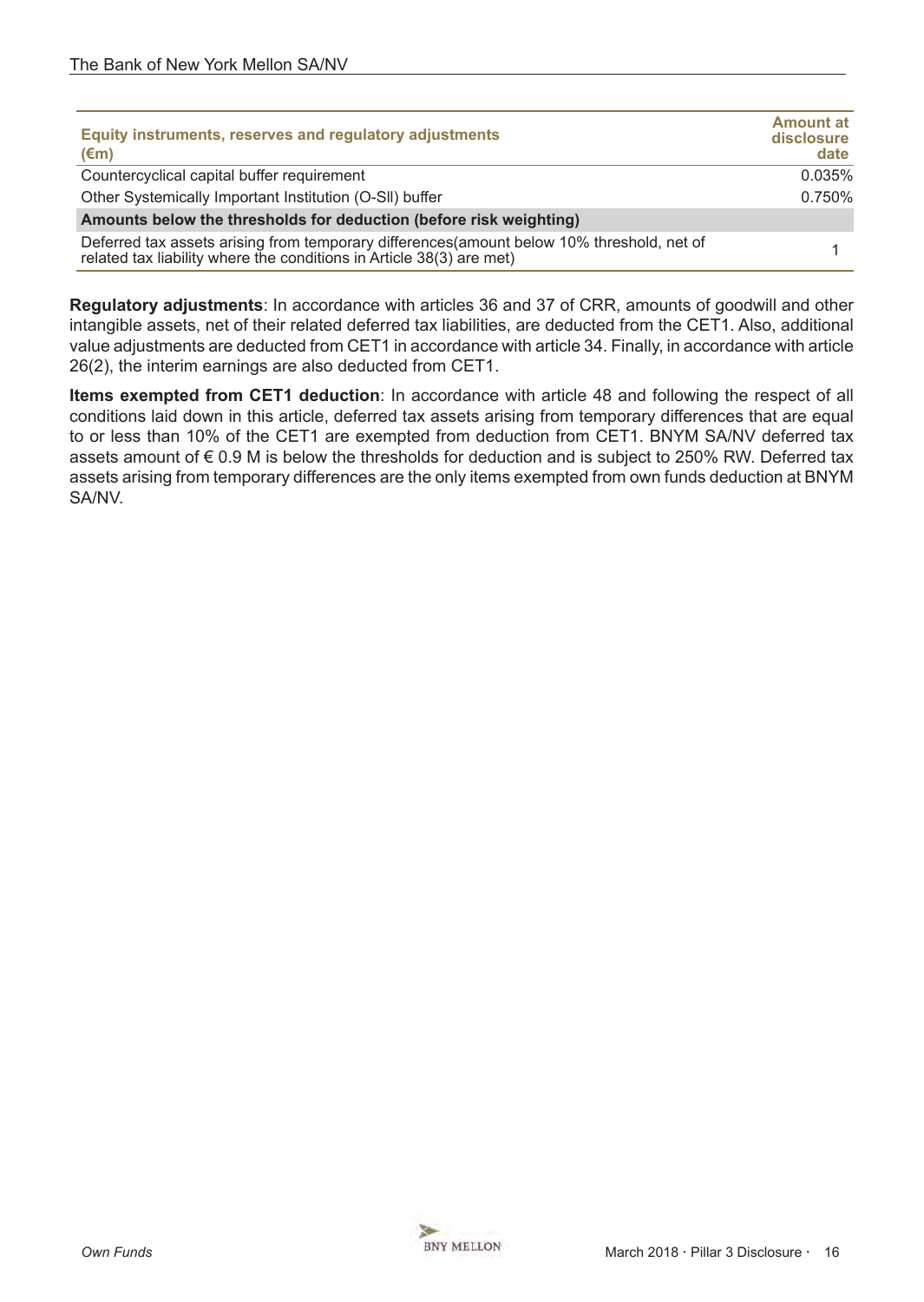# <span id="page-16-0"></span>**3 Capital Requirements**

| The following risk metrics present BNYM SA/NV's risk components as at 31 March 2018. |                                                                                          |  |  |
|--------------------------------------------------------------------------------------|------------------------------------------------------------------------------------------|--|--|
|                                                                                      | Total risk exposure amount $\bm{\epsilon}$ 4,485 $\bm{\mathsf{m}}$<br>31-Dec-17: €3,740m |  |  |
|                                                                                      | <b>Total capital requirement</b><br>€359m<br>31-Dec-17: €299m                            |  |  |

BNYM SA/NV's capital plan aims to ensure that it holds an appropriate amount of capital to support its business model, allowing for prudent management of the business, given a range of plausible but severe stress scenarios. Potential capital shortfalls are identified over a 3 year period and capital plans adjusted accordingly. The plan is reflective of BNYM SA/NV's risk appetite, which details a commitment to a strong balance sheet characterised by strong liquidity, superior asset quality and a capital structure which supports the risk taking activities and has the ability to absorb losses.

The plan is developed with input from Finance, Risk, Treasury and the business lines.

Incorporating the projected earnings based on its business plan, BNYM SA/NV generates a 3 year forecast which forms the base foundation for financial modelling and stress testing used as part of the ICAAP process.

The capital plan effectively incorporates a view of BNYM SA/NV's current business model, the risks associated with that model, and an assessment of how those risks contribute to the amount of capital required, as per internal and external regulatory criteria. The capital plan is subject to Executive Committee ('ExCo') and Board approval (upon recommendation of the Risk Committee of the Board) and the performance metrics are reviewed by the Belgium Asset and Liability Committee ('Belgium ALCO').

# **3.1 Calculating Capital Requirements**

CRD IV allows for different approaches for calculating capital requirements. BNYM SA/NV applies the standardised approach under Pillar 1 where risk weights are based on the exposure class to which the exposure is assigned and its credit quality. These risk weights are used to assess the requirements against credit exposures are consistent across the industry. The standardised approach is used for calculating the risk weights assigned to each risk component including credit risk, counterparty credit risk, market risk and operational risk.

# **Table 4: Capital requirements**

This table shows the risk weighted assets using the standardised approach (\*SA) and their respective capital requirements.

|                     | <b>Risk exposure amount</b> |           | <b>Capital requirements</b> |           |
|---------------------|-----------------------------|-----------|-----------------------------|-----------|
| <b>Type of risk</b> | 31-Mar-18                   | 31-Dec-17 | 31-Mar-18                   | 31-Dec-17 |
|                     |                             |           |                             |           |
| Credit risk SA*     | 3.203                       | 2.519     | 256                         | 202       |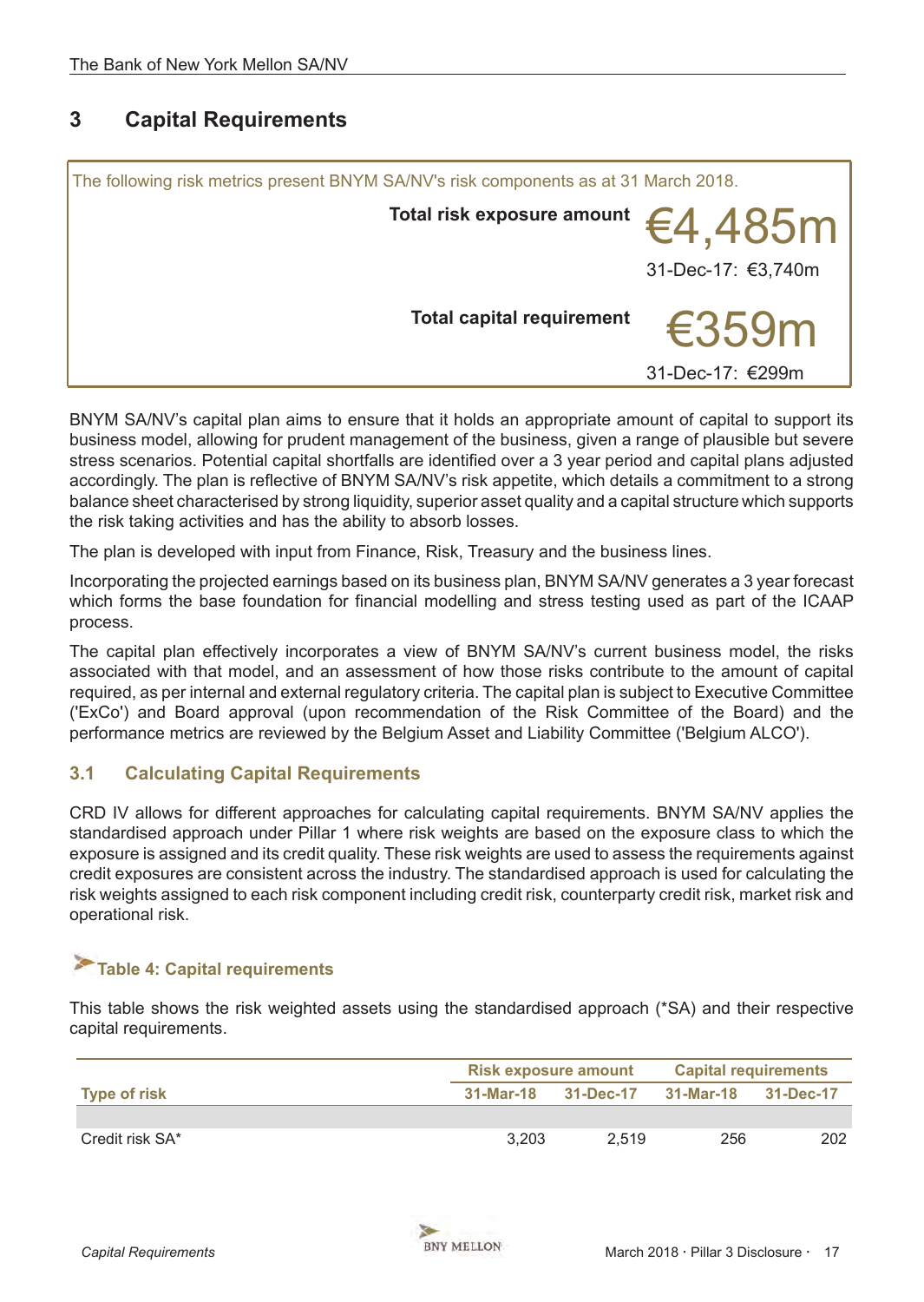|                                                                              | <b>Risk exposure amount</b> |           | <b>Capital requirements</b> |           |
|------------------------------------------------------------------------------|-----------------------------|-----------|-----------------------------|-----------|
| <b>Type of risk</b>                                                          | 31-Mar-18                   | 31-Dec-17 | 31-Mar-18                   | 31-Dec-17 |
| Counterparty credit risk                                                     | 112                         | 110       | 9                           | 9         |
| of which: Mark to market                                                     | 88                          | 82        | 7                           | 7         |
| of which: Credit Valuation Adjustment                                        | 24                          | 28        | 2                           | 2         |
| Market risk SA*                                                              |                             |           |                             |           |
| of which: Foreign exchange position risk                                     |                             |           |                             |           |
| Operational risk                                                             | 1,168                       | 1,109     | 93                          | 89        |
| of which: Standardised approach                                              | 1,168                       | 1,109     | 93                          | 89        |
| Amounts below the thresholds for deduction (subject)<br>to 250% risk weight) | 2                           | 2         |                             |           |
|                                                                              |                             |           |                             |           |
| Total                                                                        | 4,485                       | 3,740     | 359                         | 299       |
|                                                                              |                             |           |                             |           |
| <b>Total capital</b>                                                         |                             |           | 3,094                       | 3,120     |
| Surplus capital                                                              |                             |           | 2,735                       | 2,821     |

\* SA = Standardised Approach

The risk exposure amount increase of  $\epsilon$ 745m is predominantly driven by an increase in the credit risk component of €690m, which is mainly a result of the transfer to BNYM SA/NV of corporate bonds (impact of €+437m) and an increase of placements and nostros at credit institutions (impact of €+253m). The rest of variation is explained by an increase in overdraft exposures and securities which is compensated by a decrease in accounts receivables.

BNYM SA/NV largely exceeds the minimum capital ratios required to maintain a well-capitalised status and to ensure compliance with regulatory requirements at all times. BNYM SA/NV sets the internal capital target levels higher than the minimum regulatory requirements to ensure there is a buffer which reflects balance sheet volatility. These ratios have been determined to be appropriate, sustainable and consistent with the capital objectives, business model, risk appetite and capital plan.

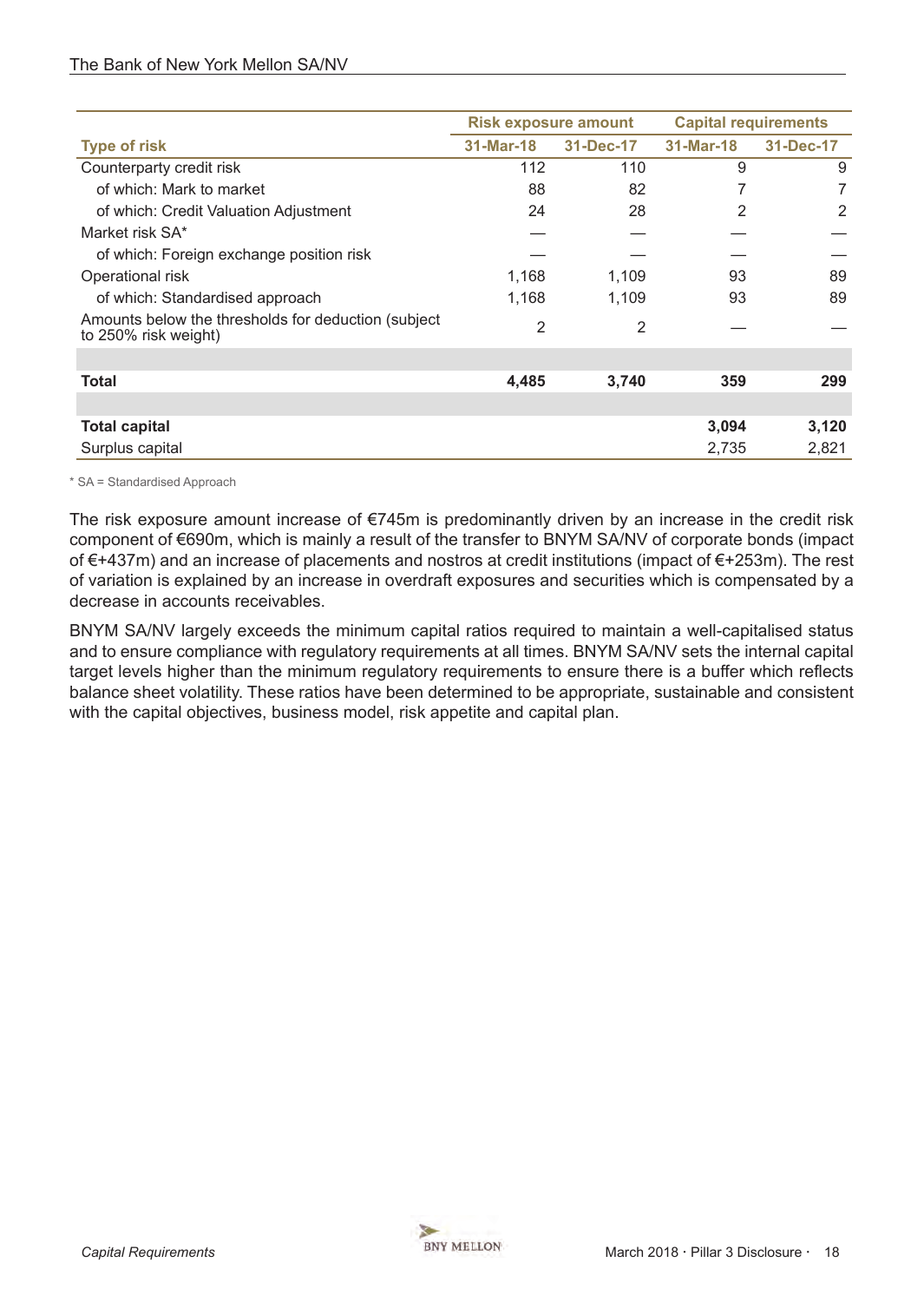# <span id="page-18-0"></span>**4 Risk Management Objectives and Policies**

Given the critical role that BNY Mellon plays supporting clients and its status as a Global Systemically Important Financial Institution (G-SIFI), the financial stability of all of its constituent legal entities, throughout market cycles and especially during periods of market turbulence, is recognised at a Corporation level as an imperative. Clients and market participants need to have confidence that the Corporation's many legal entities will remain strong and continue to deliver operational excellence and maintain an uninterrupted service. Therefore BNYM SA/NV and, BNY Mellon Corporation as a whole, is committed to maintaining a strong balance sheet and as a strategic position assumes less risk than many financial services companies.

Whilst BNY Mellon assumes less balance sheet risk than most financial services companies, it does assume a significant amount of operational risk as a result of its business model. As a consequence, BNY Mellon has developed an enterprise risk management program that is designed to ensure that:

- Risk tolerances (limits) are in place to govern its risk-taking activities across all businesses and risk types
- Risk appetite principles are incorporated into its strategic decision making processes
- Monitoring and reporting of key risk metrics to senior management and the Board takes place
- There is a capital planning process which incorporates both economic capital modelling and a stress testing programme

The Board has adopted for BNYM SA/NV a conservative risk appetite to maintain a strong capital position and balance sheet throughout all market cycles with strong liquidity, superior asset quality, ready access to external funding sources at competitive rates, and a strong capital structure whilst delivering operational excellence to meet stakeholders' expectations.

In accordance with the CSRSFI Circular 2010-1<sup>1</sup> Committee for Systemic Risks and System-relevant Financial Institutions (NBB), Circular to SIFIs, CSRFSI, 26 October 2010, BNYM SA/NV has been identified as a Systemically Important Financial Institution (SIFI) in Belgium and making it a high priority to manage risks appropriately to that significant status.

BNYM SA/NV has adopted a conservative capital risk appetite to maintain a strong capital position and balance sheet throughout all market cycles with strong liquidity, superior asset quality, ready access to external funding sources at competitive rates, and a strong capital structure whilst delivering operational excellence to meet stakeholders' expectations. Any changes to the risk profile are typically due to new business and growth with risks mitigated through the internal governance, controls and risk management practices.

BNYM SA/NV is mainly exposed to credit, market and operational risks, from its investment servicing and custodian services as well as its investment portfolio; these risks are managed through a risk management framework consistent with BNYM Group framework through BNYM SA/NV's own risk management function, organization and governance. Any capital requirements allocated for these risks have been assessed through modeling, stress testing, and sensitivity analysis or through qualitative assessment.

BNYM SA/NV monitors its capital adequacy in accordance with Basel Framework on the basis of Pillar 1 requirements as well as Pillar 2 (Economic Capital). Both concepts are subject to risk appetite metrics.



<sup>1</sup> Committee for Systemic Risks and System-relevant Financial Institutions (NBB), Circular to SIFIs, CSRFSI, 26 October 2010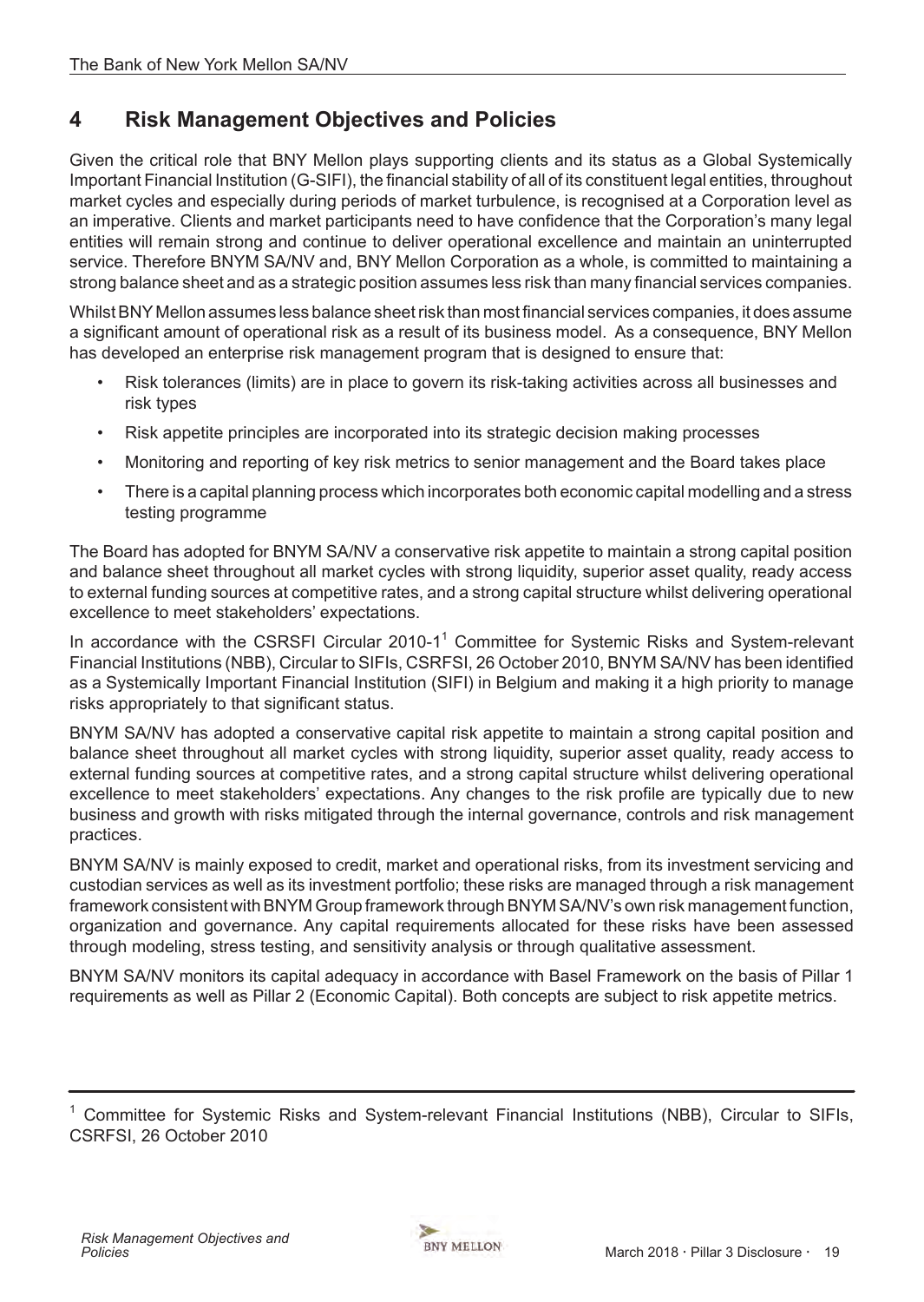<span id="page-19-0"></span>Pillar 1 capital requirement is calculated according to the Basel standardized approach for credit, market and operational risks, and for credit value adjustment. The standard formula is based on weighting factors applied to the balance sheet and profit and loss components. Pillar 1 capital requirement is compared to the own funds and in particular the CET1, Tier 1 and Total Capital, and monitored (daily) against regulatory thresholds triggered by the SREP review and risk appetite. BNYM SA/NV ensures to have sufficient capital to cover Capital requirements and all necessary buffers. The risk appetite sets a 20% buffer on top of the regulatory requirements.

The Economic Capital uses BNYM SA/NV methodologies (most being BNY Mellon methodologies) which follow an approval process including yearly independent validation by BNY Mellon's Model Risk Management Group (MRMG). These methodologies are presented to and approved by BNYM SA/NV Capital and Stress Testing Committee (CSTC), a committee assisting the Executive Committee for the Economic Capital Adequacy related subjects. The Economic Capital calculated for all the material risks are summed (to form the total Economic Capital) and added to the applicable Pillar 1 Regulatory Buffers.

Materiality is based on both quantitative and qualitative criteria. The qualitative criteria rely on a number of factors and the risk register plays there a key role. The risk register is a management tool that provides a high level view of an entity's risk landscape. It is instrumental in forming the risk strategy of the entity and defining risk appetite in the context of the broader organization. Applied to BNYM SA/NV, the risk register enables management to focus on the key risks to which the brand is exposed. The materiality and significance of risks in the Risk Register are based on an assessment of expected frequency and impact magnitude for each risk, both from an inherent (before controls) perspective and from a residual (after controls) perspective. The materiality and significance of risks in the ICAAP on the other hand is based on tail losses.

Internal capital adequacy is calculated quarterly, and approximations are applied in order to estimate the capital needs on a monthly basis. The three-year base case financial forecast is then used in order to project the capital requirements. The base case financial forecast includes projections of the balance sheet and profit and loss elements. The evolution of the balances and profitability, combined with a macroeconomic assessment of the evolution of the risk profile were used in order to determine the evolution of the capital ratios. The macroeconomic assessment was performed in baseline and stressed conditions, whereby the impact on the accounting elements (balances and profitability) were deducted and combined with the deterioration of the risk profile.

BNYM SA/NV internal capital assessment covers risks to its current business as well as known planned activities. The strategic initiatives are included in the financial plan, and so, assessed by capital assessment and stress testing.

BNYM SA/NV conducts stress tests and capital planning analysis. This provides an avenue for macroeconomic scenarios, new activities or strategic plans to be assessed. The stress tests results show the resilience of BNYM SA/NV to macro- and micro-economic adverse circumstances. Available mitigant actions were activated to prove the resilience of BNYM SA/NV to severe stress scenarios combining different shocks, including a strategic risk.

BNYM SA/NV's business model implies that its revenues are mainly driven by the fees and commissions it perceives, and less on the net interest income, and this ensures more stability in case of a macro-economic event. In addition, BNYM SA/NV is usually perceived as a safe haven which will limit the deposits outflow and as such keep the balance sheet liquid. The strategy has a favorable impact on the capital adequacy by its effect on reducing the balance sheet, including the securities portfolio.

# **4.1 Risk Objectives**

The identification, measurement, monitoring and management of risk are essential elements for the success of operations undertaken by BNYM SA/NV, specifically:

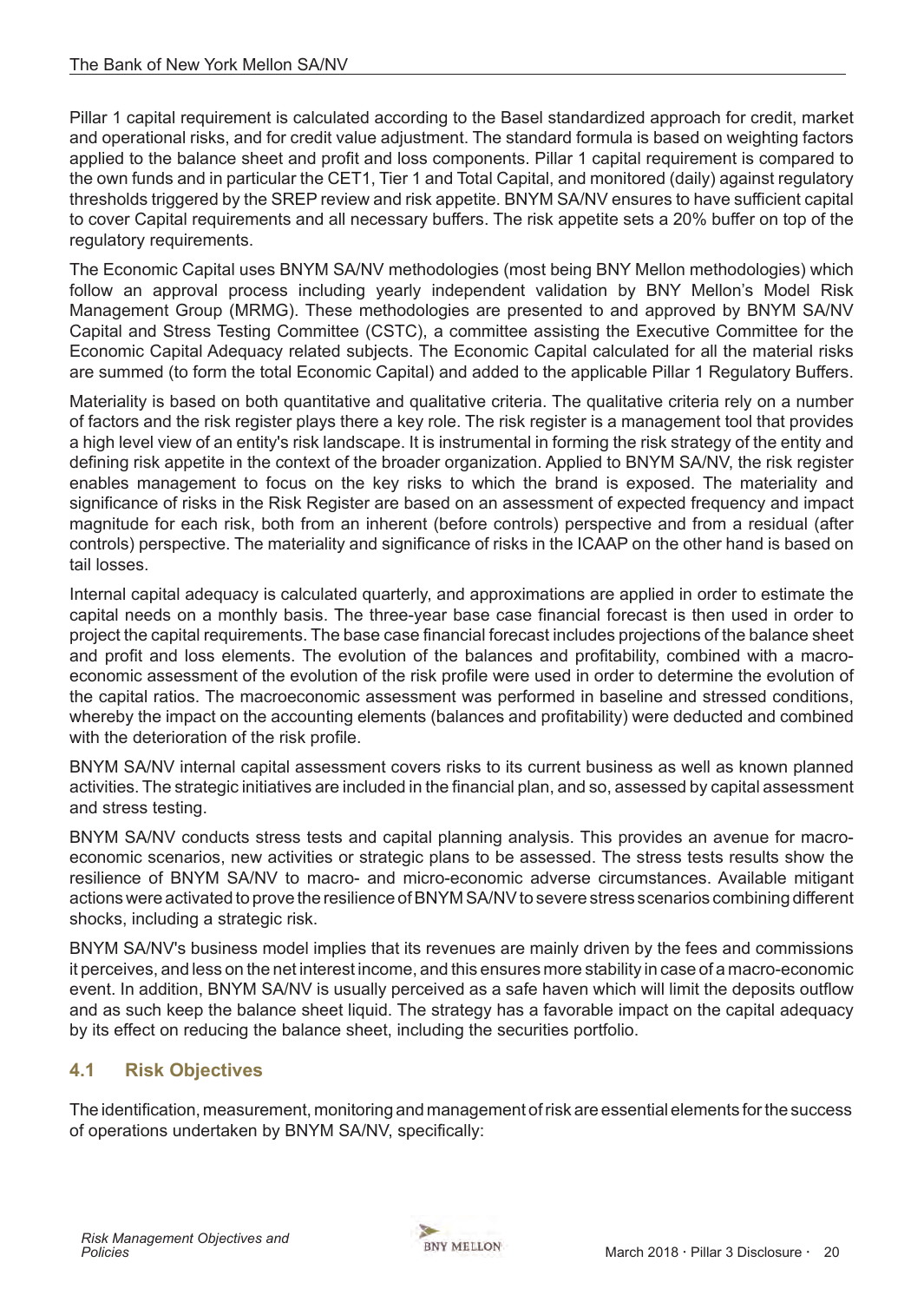- <span id="page-20-0"></span>• The Board recognises that defining a risk appetite must consider the views of a number of different stakeholders while accounting for business strategy and risk profile
- The Board sees embedding the risk appetite into the business strategy as essential
- The Board recognises that it cannot mitigate all risks. The risk framework includes standard risk management self-assessment tools that take into account loss history and stress testing to measure and monitor whether or not risk controls in place continue to remain effective
- The Board will seek input from its own and group wide risk committees on a regular basis in its reassessment of appetite and sources of major risks

The Board adopts a prudent appetite to all elements of risk to which BNYM SA/NV is exposed.

## **4.2 Risk Governance**

Risk oversight and management is structured to cover regional level, legal entity and lines of business ('LOB'). A formal governance hierarchy is in place to ensure that all areas of the business can effectively escalate issues through the regional and global structure.

## **4.2.1 Board of Directors**

The Board is composed of a majority of non-executive directors, some of whom are representatives of The Bank of New York Mellon senior management. At least two of the non-executive directors are independent directors (as defined in the Belgian Companies Code). All members of the ExCo also sit on the Board in compliance with Article 24 of the Banking Act. All directors are natural persons.

The Board meets formally once a quarter or more frequently if deemed appropriate. Board meetings can be called whenever the specific needs of the business require it.

The principal responsibilities of the Board, as defined in the Terms of Reference for the Board of Directors include, but are not limited to:

- defining the general business strategy, objectives and values of the Company in line with those of The Bank of New York Mellon
- planning and monitoring the implementation of the general business strategy, objectives and values within the Company
- fixing the Company's risk tolerance level and regularly reviewing and approving the strategies and policies relating to the taking, management, follow-up and mitigation of risks
- supervising the management of the Company's significant risks and ensuring adequate resources are allocated to it
- approving the capital adequacy position and ensuring changes in the Company consider capital impacts
- approving the recovery plan approving the liquidity recovery plan
- supervising effectively the Executive Committee and the decisions taken by the Executive **Committee**
- drawing up annual and interim reports and accounts
- assessing regularly (at least once per year) the efficiency of the internal organization and system of internal control of the Company and its compliance with applicable laws and regulations
- assessing the proper functioning of the Company's independent control functions (risk, internal audit and compliance); ensuring the integrity of the accounting and financial reporting systems and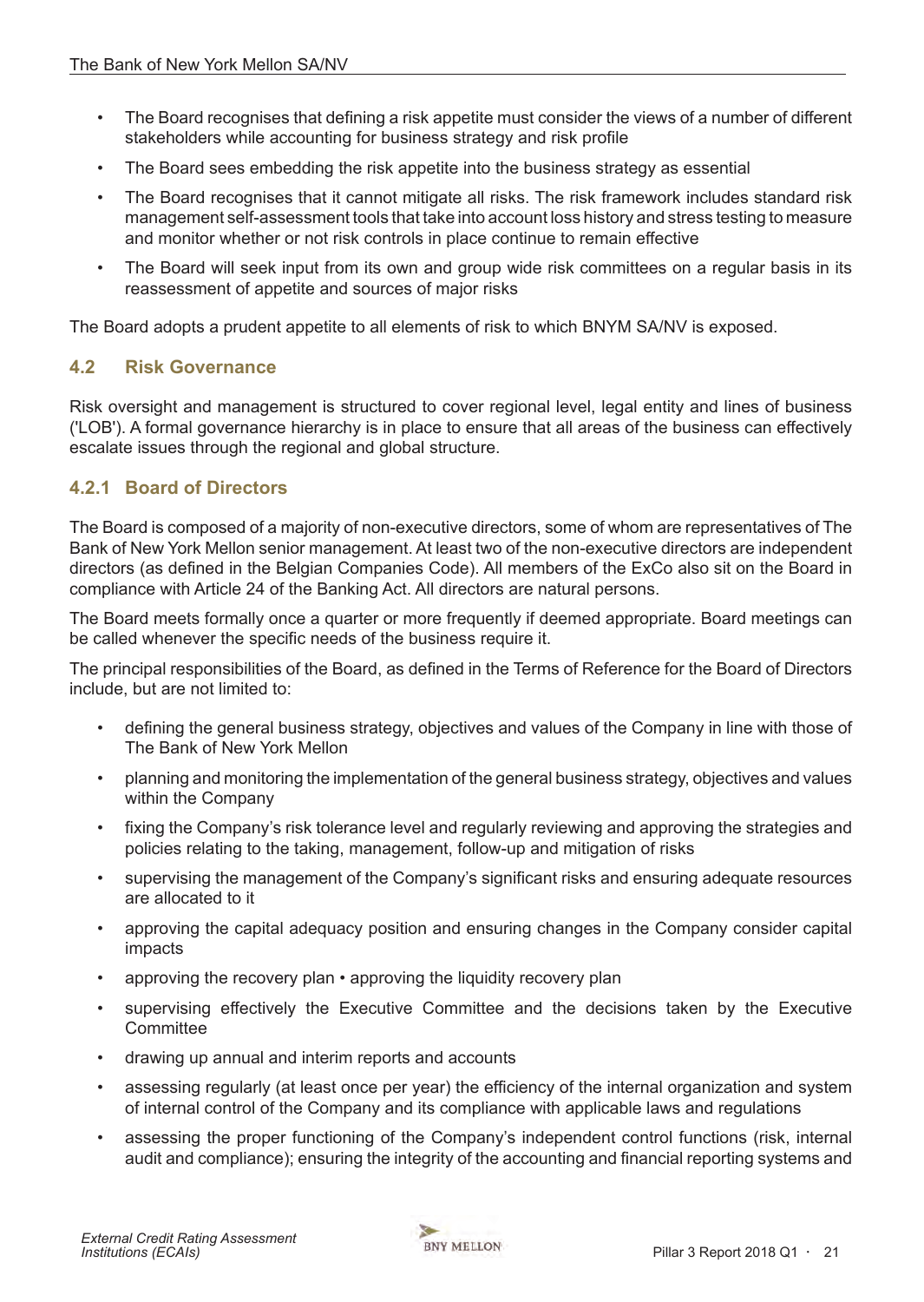assessing regularly (at least once per year) the efficiency of the internal control structure, in particular regarding the financial reporting process

- ensuring that the Company's internal governance as translated into its Internal Governance Memorandum - is appropriate to its business, size and organization
- approving the Internal Governance Memorandum and ensuring it is kept up-to-date and submitted to the supervisory authority
- approving and reviewing regularly (at least once per year) the Company's remuneration policy, and supervising its implementation
- selecting and evaluating the members of the Executive Committee and reviewing the process for the selection, evaluation, and development of other key managers (in particular the Chief Risk Officer, Chief Compliance Officer, Chief Internal Auditor)
- ensuring the succession planning for key managers
- reviewing the Company's processes for protecting the Company's assets and reputation
- approving policies and procedures as may be required by law or otherwise appropriate
- reviewing the Company's processes for compliance with applicable laws, regulations and the internal policies including the Code of Conduct
- overseeing the process of external disclosure and communications

The table below shows the members of the Board and its committees as of 31 March 2018.

| <b>Board</b><br>member | <b>Function at</b><br><b>BNYM SA/NV</b>                                                                                                                                                                                       | Name of the<br>other company<br>in which an<br>external function<br>is exercised | Location<br>(country) | <b>Type of</b><br><b>activities</b>      | <b>Listed</b><br>company<br>(Y/N) | <b>External</b><br>mandate<br>(title)   | <b>Capital</b><br>connection<br>with SA/NV<br>(Y/N) |
|------------------------|-------------------------------------------------------------------------------------------------------------------------------------------------------------------------------------------------------------------------------|----------------------------------------------------------------------------------|-----------------------|------------------------------------------|-----------------------------------|-----------------------------------------|-----------------------------------------------------|
|                        | Independent Chair<br>of the Board of<br>Directors.<br>Independent<br>Member of the<br>Audit Committee.<br>Independent Chair<br>of the Nomination<br>Committee and<br>Independent Chair<br>of the<br>Remuneration<br>Committee | Climact sa                                                                       | <b>Belgium</b>        | Environmental<br>consultancy             | N                                 | Chairman of<br>the Board                | N                                                   |
| Olivier<br>Lefebvre    |                                                                                                                                                                                                                               | Société Régionale<br>d'Investissement<br>de Wallonie sa<br>(SRIW)                | Belgium               | Regional<br>Investment<br>Companies      | N                                 | Non-<br>executive<br>Director           | N                                                   |
|                        |                                                                                                                                                                                                                               | Ginkgo<br>Management sarl<br>Ginkgo<br>Management sarl<br>Ш                      | Luxembourg            | <b>Real Estate</b><br>Fund<br>Management | N                                 | Independent<br><b>Director</b>          | N                                                   |
| Marie-Hélène<br>Cretu  | Independent Chair<br>of the Audit<br>Committee.<br>Independent<br>member of the<br>Remuneration<br>Committee and<br>Independent<br>Member of the<br><b>Risk Committee</b>                                                     | CoDiese & GRC<br>& PREF-X SAS                                                    | France                | Finance<br>consultancy                   | N                                 | Director                                | N                                                   |
|                        |                                                                                                                                                                                                                               | Montpensier<br>Finance                                                           | France                | Assets<br>Management<br>Company          | N                                 | Independent<br><b>Director</b>          | N                                                   |
| Peter<br>Johnston      | Member of the<br><b>Audit Committee</b>                                                                                                                                                                                       |                                                                                  |                       |                                          |                                   |                                         |                                                     |
| Hani Kablawi           | Member of the<br>Remuneration<br>Committee                                                                                                                                                                                    | <b>Arab Bankers</b><br>Association<br>London, UK                                 | United<br>Kingdom     | Financial<br>services                    | N                                 | Vice<br>Chairman<br>and Board<br>Member | N                                                   |

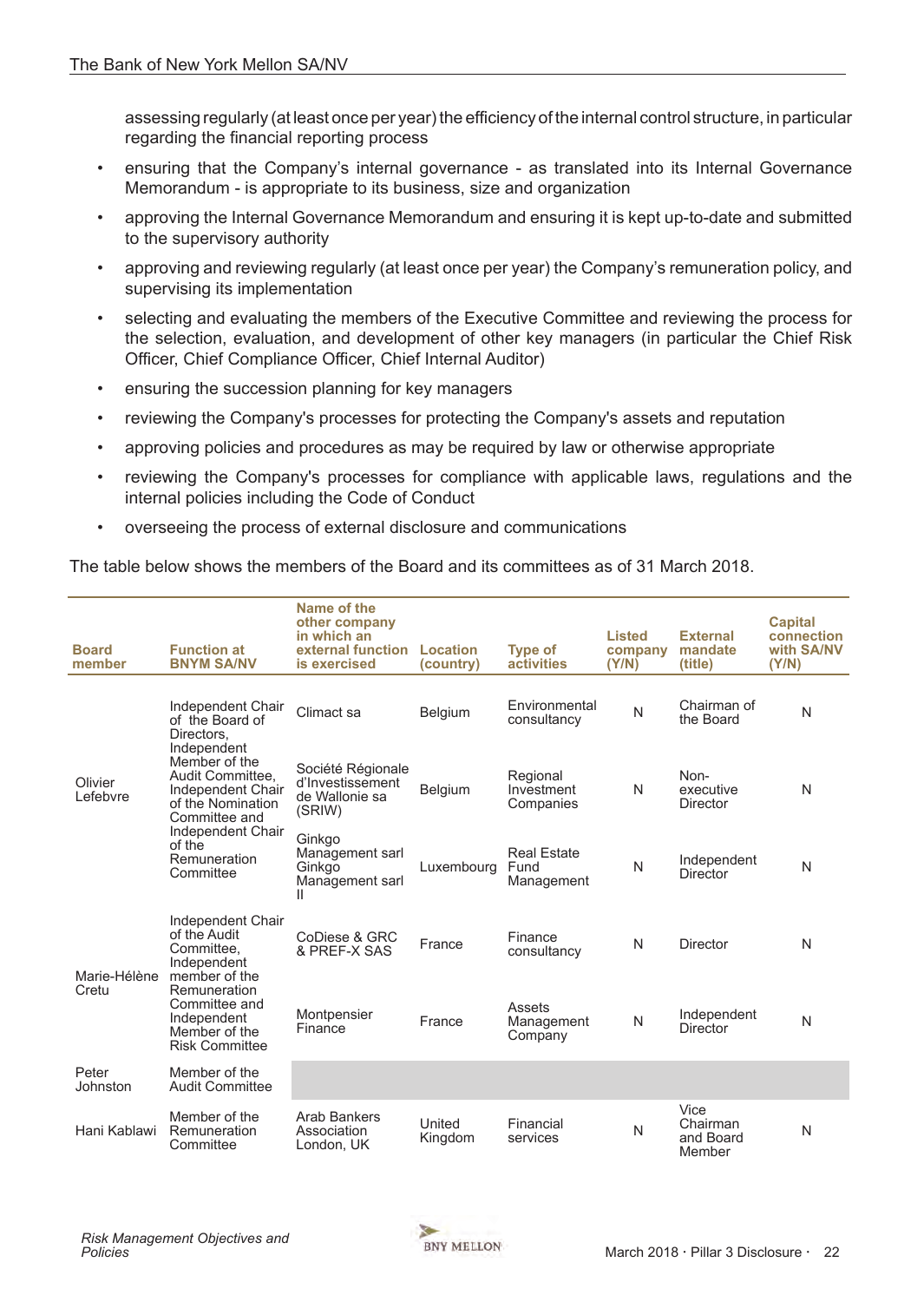| <b>Board</b><br>member      | <b>Function at</b><br><b>BNYM SA/NV</b>                                               | Name of the<br>other company<br>in which an<br>external function Location<br>is exercised | (country)                 | <b>Type of</b><br>activities       | <b>Listed</b><br>company<br>(Y/N) | <b>External</b><br>mandate<br>(title) | <b>Capital</b><br>connection<br>with SA/NV<br>(Y/N) |
|-----------------------------|---------------------------------------------------------------------------------------|-------------------------------------------------------------------------------------------|---------------------------|------------------------------------|-----------------------------------|---------------------------------------|-----------------------------------------------------|
| Carol                       | Independent Chair<br>of the Risk<br>Committee,<br>Independent<br>Member of the        | Danske Bank A/S                                                                           | <b>Denmark</b>            | Financial<br>services              | Υ                                 | Vice<br>Chairman                      | N                                                   |
| Sergeant                    | <b>Audit Committee</b><br>and Independent<br>Member of the<br>Nomination<br>Committee | TP ICAP plc                                                                               | United<br>Kingdom         | Financial<br>services              | Y                                 | Independent<br><b>Director</b>        | N                                                   |
| Laura Ahto                  | <b>Chief Executive</b><br>Officer<br>Chair of the                                     | American<br>Chamber of<br>Commerce in<br>Belgium VZW/<br>ASBL                             | Belgium                   | <b>Business</b><br>Services        | N                                 | <b>Board</b><br>Member                | N                                                   |
|                             | Executive<br>Committee                                                                | Post-Trade Board<br>of AFME                                                               | Belgium                   | <b>Business</b><br><b>Services</b> | N                                 | Member                                | N                                                   |
| Hedi Ben<br>Mahmoud         | <b>Chief Risk Officer</b><br>Member of the<br>Executive<br>Committee                  |                                                                                           |                           |                                    |                                   |                                       |                                                     |
| Annik<br><b>Bosschaerts</b> | <b>Chief Operations</b><br>Officer<br>Member of the<br>Executive<br>Committee         |                                                                                           |                           |                                    |                                   |                                       |                                                     |
| Eric Pulinx                 | Deputy Chief<br><b>Executive Officer</b><br><b>Chief Financial</b><br>Officer         | Febelfin Academy<br>- Banking<br>Association                                              | <b>Belgium</b>            | Trade<br>association               | N                                 | Non-<br>executive<br>Director         | N                                                   |
|                             | Member of the<br>Executive<br>Committee                                               | Delen Private<br><b>Bank</b>                                                              | Belgium                   | Credit<br>institution              | N                                 | Independent<br>director               | N                                                   |
| Leonique van                | Member of the                                                                         | Foreign Bankers'<br>Association (FBA)                                                     | The<br>Netherlands        | Trade<br>association               | N                                 | Non-<br>executive<br>Chair            | N                                                   |
| Houwelingen                 | Executive<br>Committee                                                                | Nederlandse<br>Vereniging van<br>Banken / Dutch<br>Association of<br>Banks (NVB)          | The<br><b>Netherlands</b> | Trade<br>association               | N                                 | Non-<br>executive<br><b>Director</b>  | N                                                   |

Note: Carol Sergeant was formally appointed as Independent director, Independent Chair of the Risk Committee and independent member of the Audit Committee on 29 January 2018. James Wiener was formally appointed as nonexecutive director, member of the Risk Committee and member of the Nomination Committee on 29 January 2018 but subsequently resigned on 8 February 2018. Effective from 1 April 2018 Laura Ahto resigned as a Board member and as Chief Executive Officer (CEO) being replaced by Leonique van Houwelingen as CEO, Dan Watkins joined the Board as a Non-Executive director and member of the Risk Committee and Todd Gibbons joined the Board as a Non-Executive Director and member of the Nomination Committee.

BNYM SA/NV is committed to diversity and inclusion. This commitment is not only important to BNYM SA/ NV's culture and to each director as individuals, it is also critical to BNYM SA/NV's ability to serve its clients and grow its business. BNYM SA/NV recognises the benefits of having individuals with diverse backgrounds, experience and viewpoints on the Board for the different perspective and unique contributions they provide.

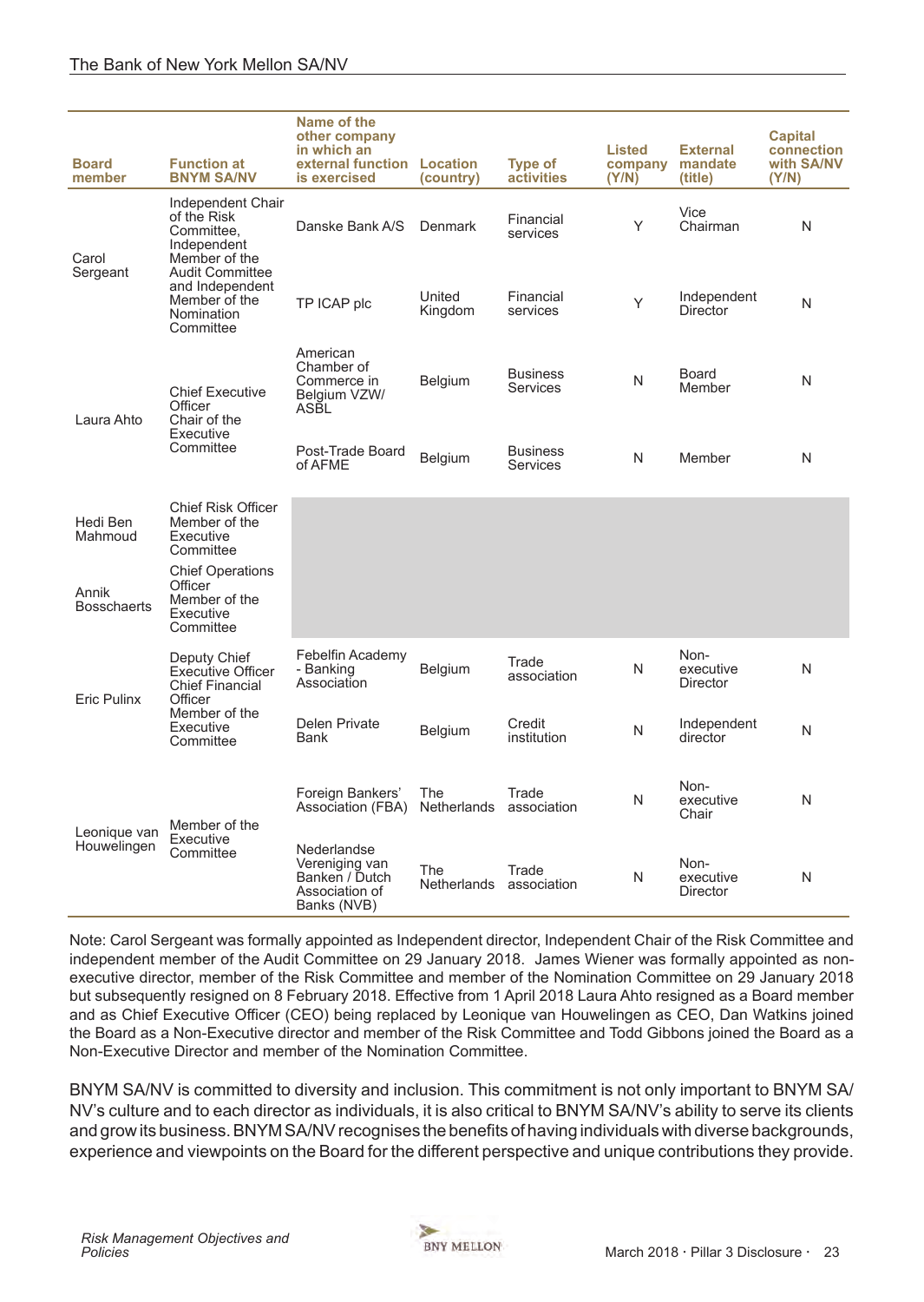<span id="page-23-0"></span>Board appointments are based on an individual's skill, ability, experience, training, performance, and other valid role-related requirements. The Terms and Reference of the Board state that at least one third of each gender shall be represented on the Board and on the ExCo and that such distribution should be reached by 2020. As long as this target is not reached, female candidates with proven qualifications shall be preferred over male candidates for any new appointment on the Board.

The Nomination Committee (the "NoCo") is responsible for reviewing the structure, size and composition of the Board (including its skills, knowledge, experience and diversity) and making recommendations to the Board with respect to any Board member's appointment. In identifying suitable candidates for a particular appointment, the NoCo considers candidates on merit and against objective criteria and with due regard for the benefits of diversity on the Board, including gender.

# **4.2.2 Legal Entity Risk Management**

The ExCo has been established by the Board in accordance with Article 24 of the Banking Act and Article 524bis of the Belgian Companies Code and has been entrusted with the general management of BNYM SA/NV with the exception of (i) the determination of the strategy and general policy of BNYM SA/NV and (ii) the powers reserved to the Board by law or the articles of association. The ExCo meets formally at least once a month, and reports to the Board.

The ExCo is responsible for running the general management of BNYM SA/NV within the strategy and the general policy as defined by the Board and for ensuring that the culture across BNYM SA/NV facilitates the performance of business activities with integrity, efficiency and effectiveness.

The ExCo reviews corporate initiatives including strategic initiatives, financial performance, new business initiatives, policy changes, controls and organisational development. The ExCo has responsibility across all Lines of Business conducted by or impacting BNYM SA/NV, its branches or subsidiary.

As described in detail in the ExCo Terms of Reference, the responsibilities of the ExCo in carrying out the general management of the Company mainly relate to corporate responsibilities, control environment, regulatory, stress testing and ICAAP (Internal Capital Adequacy Assessment Process).

The ExCo reports its activities, advises, and makes recommendations to the Board regularly. At least annually, the ExCo assesses the efficiency of the Company's internal organisation and internal controls together with the measures taken to remediate to any identified deficiencies, and reports the same to the Board, the NBB and the external auditor.

The ExCo has established the following committees to assist it in the performance of its duties:

- The Risk Management Committee (RMC)
- The Belgium Asset and Liability Committee (Belgium ALCO)
- The Capital and Stress Test Committee (CSTC)
- The Credit Risk Oversight Committee (CROC)

The ExCo has also delegated authority to Business Acceptance Committees and is also assisted by two councils.

## **Risk Management Committee (RMC)**

The key purpose of the RMC is to provide oversight of the risk management process for the underlying businesses, subsidiary and branches of BNYM SA/NV, to ensure that risks are identified, monitored and reported and to ensure that appropriate actions and activities are in place to manage the identified risks. The RMC also plays a central role in ensuring that material change that has the potential to affect BNYM SA/NV is identified in a timely manner and managed in an appropriate fashion.

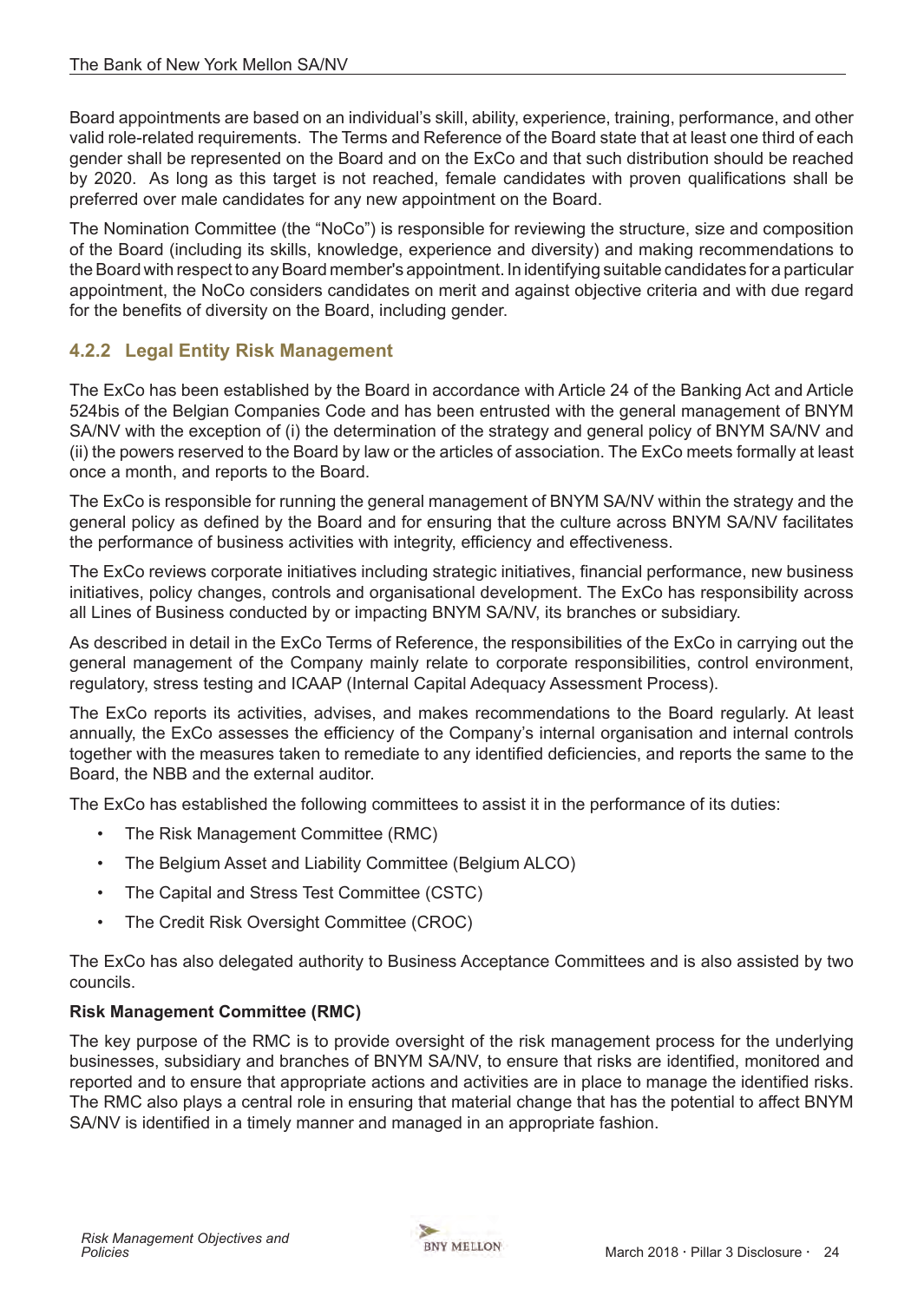The aim of the RMC is to establish and maintain a capable, effective forward looking risk organization that is well placed to identify and manage emerging risks for the legal entity including its branches and subsidiary. The RMC provides risk-based challenge to the Business (first line of defense), establishes and maintains the risk culture, and advises the ExCo as second line of defense on risk matters.

The RMC is responsible for ensuring that risk and compliance activities undertaken by BNYM SA/NV and its underlying branches and subsidiary and businesses are executed in accordance with internal policies and all relevant regulations

#### **Capital and Stress Testing Committee (CSTC)**

The purpose of the CSTC is to ensure adequate governance, ownership and understanding of the processes and documentation pertaining to BNYM SA/NV's capital requirements (economic, regulatory, adequacy and allocation), risk model methodologies and stress testing in accordance with the ICAAP governance, BNYM SA/NV Stress Testing policies and Framework whilst taking into consideration the Group's overarching capital, profit and strategic plans.

The CSTC is an empowered decision making body under authority delegated by the ExCo and subject to corporate policy, legislation and external regulation

#### **Belgium Asset and Liability Committee (Belgium ALCO)**

The Belgium ALCO is responsible for overseeing the asset and liability management activities on the balance sheet of BNYM SA/NV and its branches and subsidiary and for ensuring compliance with all liquidity, interest rate risk and capital related regulatory requirements.

The Belgium ALCO holds meetings on regular (primarily monthly) basis but ad hoc meetings can also be called at the discretion of the Chair.

#### **Credit Risk Oversight Committee (CROC)**

The key purpose of the CROC is to oversee all forms of credit risk, to oversee controls of credit risk associated with BNYM SA/NV banking business and to ensure compliance with BNYM SA/NV credit policies. The activities of the CROC are reported to the ExCo as well as to the RMC where relevant.

#### **Business Acceptance Committees (BAC)**

A BAC is responsible for the acceptance, oversight and guidance of new and existing businesses and clients for each of the following business lines for all BNY Mellon legal entities across EMEA: Asset Servicing & AIS, Corporate Trust, Depositary Receipts, Markets and Broker-Dealer & Advisory Services.

#### **Councils assisting the ExCo**

In addition to the above committees, the ExCo has mandated two councils to assist them:

- The Technology and Information Risk Council (TIRC) derives its authority and mandate from the ExCo through the RMC. The purpose of the TIRC is to provide a detailed review of all key Client Technology Solutions (CTS) services and emerging risk for reporting to the RMC
- The Belgium Management Council (BEMCO), with the purpose to provide leadership for BNY Mellon employees in Belgium, regardless of legal entity, functional, or business affiliation. The BEMCO is responsible for overseeing, informing, supporting and involving other local bodies, as well as ensuring employee engagement within the Brussels location and the company in Belgium. It shall also decide or escalate matters discussed with the employee relations bodies

## **4.2.3 Regional Risk Governance**

A regional level risk governance structure is in place to oversee all business and legal entities' risk. Various BNYM SA/NV risk committees and risk management processes feed into the structure below.

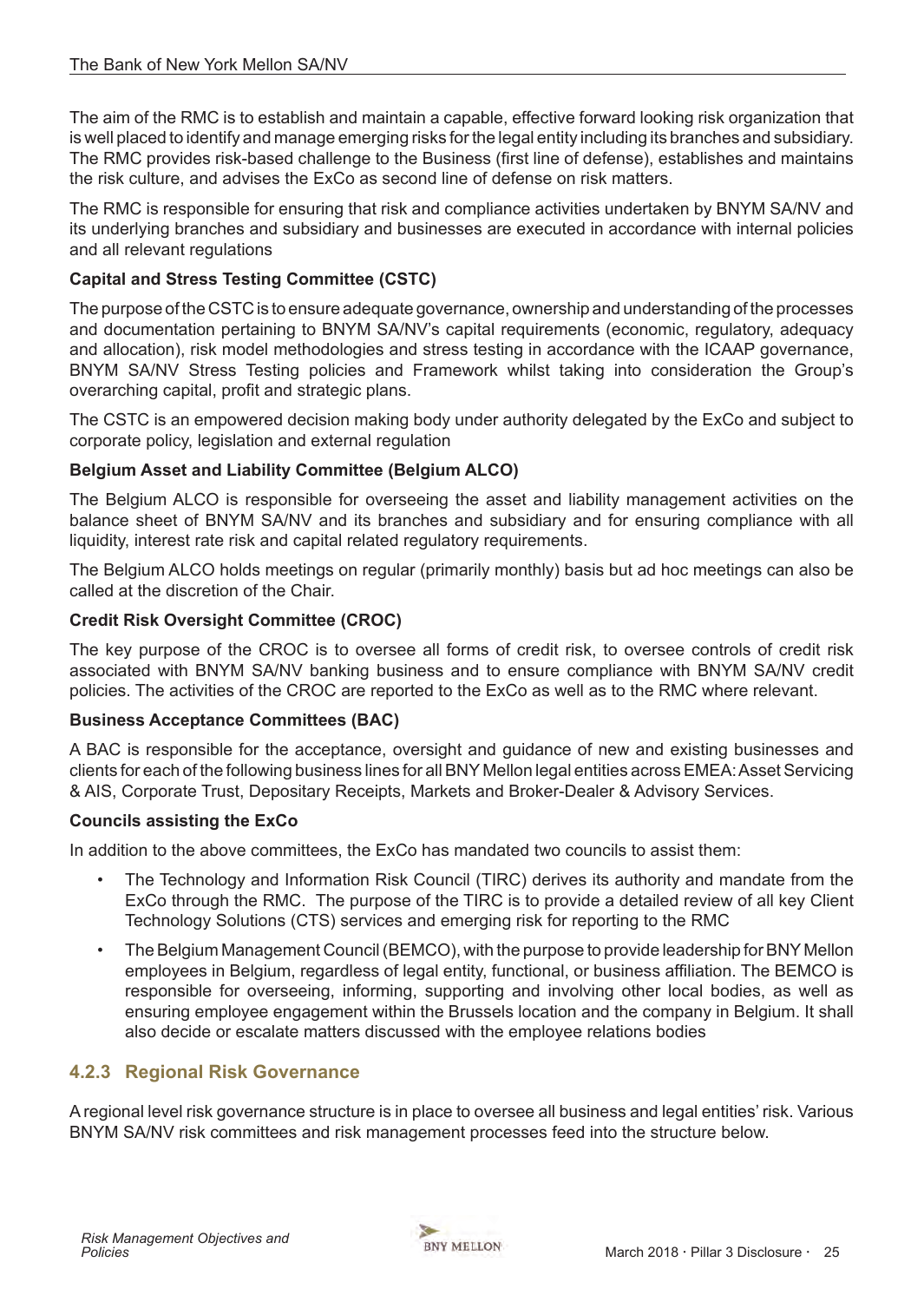Oversight and escalation is provided through the following key committees:

**EMEA Executive Committee (EEC)** is the senior regional management committee. The committee's main role is to drive actions relating to the region's revenue generation, strategy, governance and control objectives. It is also a platform for regional senior managers to agree common positions on issues relevant to all businesses operating within EMEA.

The EEC is a challenge and advisory committee, though it will not typically have decision-making authority over individual businesses and legal entities. The chair can escalate concerns raised at the EEC to the Corporate Executive Committee of which he is a member.

However it should be noted that the primary responsibility for the oversight of individual businesses / entities rests with the senior management of those businesses / entities and those managers performing "governing" functions under the PRA's Approved Person's regime.

**EMEASenior Risk Management Committee (ESRMC)** exercises responsibility and provides independent oversight for policies, processes and controls relating to all aspects of risk and compliance for the EMEA region. This includes the following EMEA subcommittees:

- EMEA Anti-Money Laundering Oversight Committee
- EMEA Asset and Liability Committee
- **EMEA Controls Committee**
- EMEA Investment Management Risk & Compliance Committee

The Committee is an empowered decision-making body under authority delegated by the EMEA Executive Committee, but subject to constraints of both corporate policy and legislation and regulation as appropriate.

**EMEA Investment Services and Markets Committee** is an oversight and advisory body whose purpose is to:

- Align the different parts of the EMEA Investment Services and Markets (EMEA ISM) businesses to form a collective view on matters affecting EMEA ISM legal entities and their respective businesses
- Opine on the effectiveness of the EMEA ISM constituent businesses and business partner groups within the global, regional and legal entity context
- Guide and monitor the development of the EMEA ISM businesses
- Safeguard the operational resilience of the EMEA ISM businesses
- Act as the guardian of the EMEA ISM strategy

# **4.2.4 Business Unit Risk Management**

The oversight of risk management within business units at a regional level is governed via two risk management committees, namely:

**EMEA Asset Servicing Business Acceptance Committee** which is responsible for channeling new/ renewal business into lines of business and subsequently legal entities, including BNYM SA/NV, approving all new clients prior to commencing a relationship with them and approving new business arrangements with existing clients. Risk is assessed and reviewed as part of the approval process.

**EMEA Asset Servicing Business Risk Committee** which is responsible for ensuring that the risk profile of EMEA Asset Servicing is well understood and effectively managed. This is achieved by carrying out the review of current and emerging key risk and control issues and related initiatives, escalation of material risks and issues to the Head of BNY Mellon Asset Servicing and other regional committees and boards as

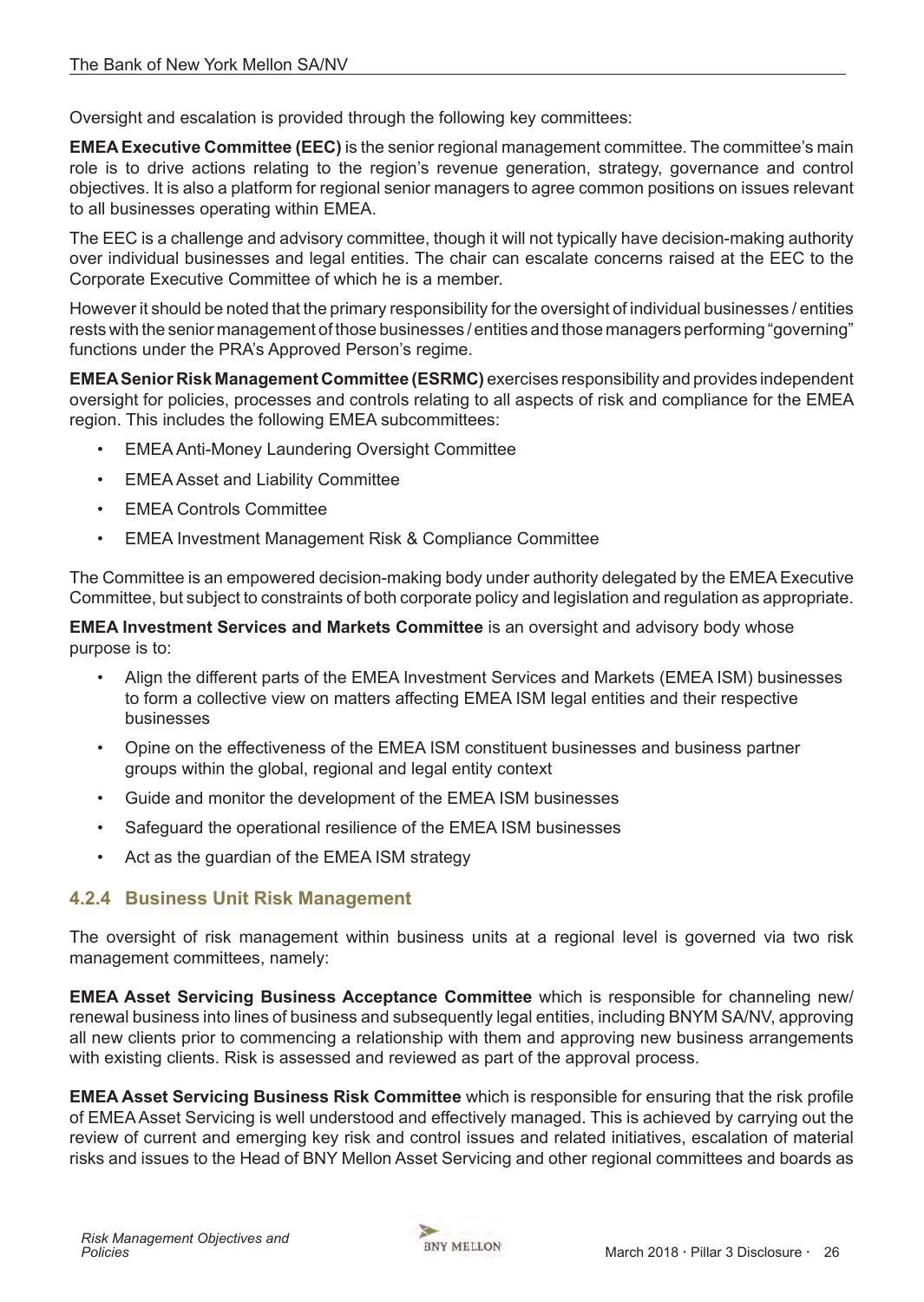<span id="page-26-0"></span>appropriate, approval of new or materially modified products, review of potential off-boarding of nonsystemically significant products and review of significant regulatory requirements.

## **4.3 Risk Management Framework**

As a global and systemically important financial institution, BNYM SA/NV holds itself to an industry leading standard of risk management. Effective management of risk is at the core of everything BNYM SA/NV does.

From the perspective of BNYM SA/NV, as with other regulated banking entities, a strong risk governance and a robust risk culture are achieved through close and continuous co-operation between business lines, risk and compliance teams and internal audit. Taken together, these enable BNYM SA/NV to effectively identify, assess, manage and report the risks that are inherent to operating its business.

BNYM SA/NV Risk Management Framework is organized around the three lines of defense and BNYM SA/NV has, in accordance with the Banking Act requirements, put in place the following independent control functions: internal audit, compliance and risk management.

The ExCo is responsible for the implementation of these independent control functions. Annually, it reports to the NBB, the statutory auditor and the Board on the compliance with this requirement and on the measures taken in this respect. These functions are considered as independent as they operate independently from the other business functions.

The Heads of the independent control functions must be fit and proper for carrying out such a role and approved by the NBB.

BNYM SA/NV has adopted a 'three lines of defense' model as part of the risk management framework. The First Line of Defense ('1LOD') consists of managers and employees at the business or, in some cases, business partner level. They own the risk associated with the business activities, and they manage the risks and the related control processes and procedures on an operational basis. The Risk Management and Compliance functions are the Second Line of Defense ('2LOD'); and own the enterprise-wide risk management framework and provide independent oversight of the 1LOD. This also includes Corporate Security, Business Continuity, Financial Management and Analysis within finance. The Third Line of Defense ('3LOD') is Internal Audit, which independently provides the Board and senior management with the assurance that the governance structures, risk management and internal controls in place are effective.

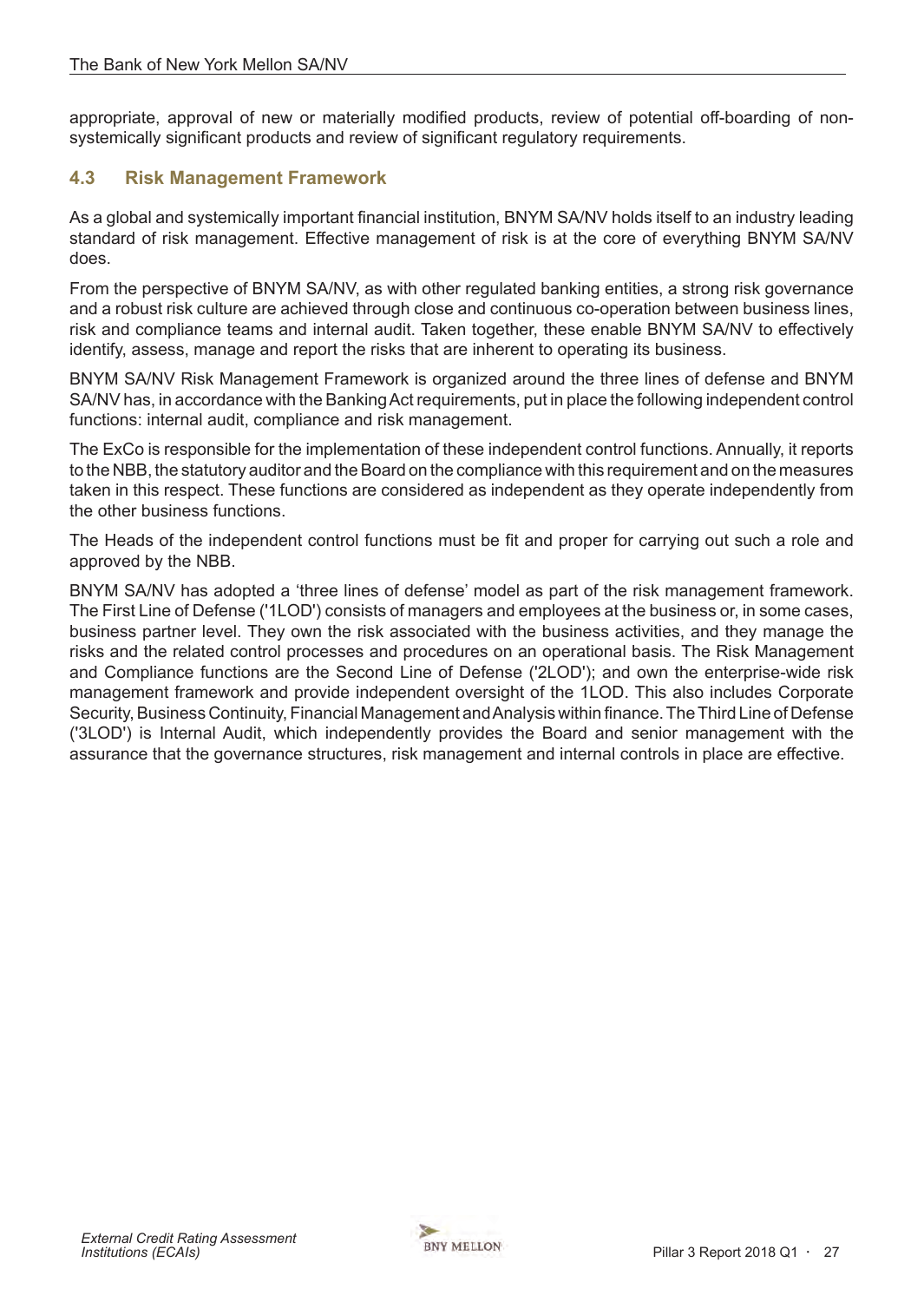# <span id="page-27-0"></span>**Figure 2: Managing Three Lines of Defence**



BNY Mellon Risk and Compliance policies and guidelines provide the framework for BNYM SA/NV's internal controls, risk identification, monitoring, reporting and escalation. Risks are managed within specialist risk teams (e.g., credit, liquidity) or via line of business risk teams (operational, market).

## **4.4 Risk Register**

A Risk Register is a management tool that provides a high level view of an entity's risk landscape. It is instrumental in forming the risk strategy of the entity and defining risk appetite in the context of the broader organization. Applied to BNYM SA/NV, the Risk Register enables management to focus on the key risks to which BNYM SA/NV is exposed. The BNYM SA/NV Risk Register, which is governed by the Policy "Legal Entity Risk Register", should be read in conjunction with, and be complementary to, BNYM SA/NV ICAAP and ILAAP, the business-level risk and control self-assessments ('RCSA's') and other Risk MI including the specific BNYM SA/NV Risk Dashboard.

The BNYM SA/NV's Risk Register is prepared and owned by the appointed Legal Entity Risk Officer ('LERO'). Senior Risk Officers of each Line of Business ('LOB SROs'), risk function heads (e.g. credit risk) and key representatives from the Lines of Business/Legal Entities will be consulted as part of the assessment process. The Risk Register, which is approved by the ExCo, is a living document and will be updated regularly, and at least annually.

## **4.5 Risk Appetite**

BNYM SA/NV is committed to ensure that, in executing on its strategic and operational plans, it operates within its own risk appetite at all times. In order to achieve this, BNYM SA/NV is also committed to operating within its defined risk appetite statement at all times.

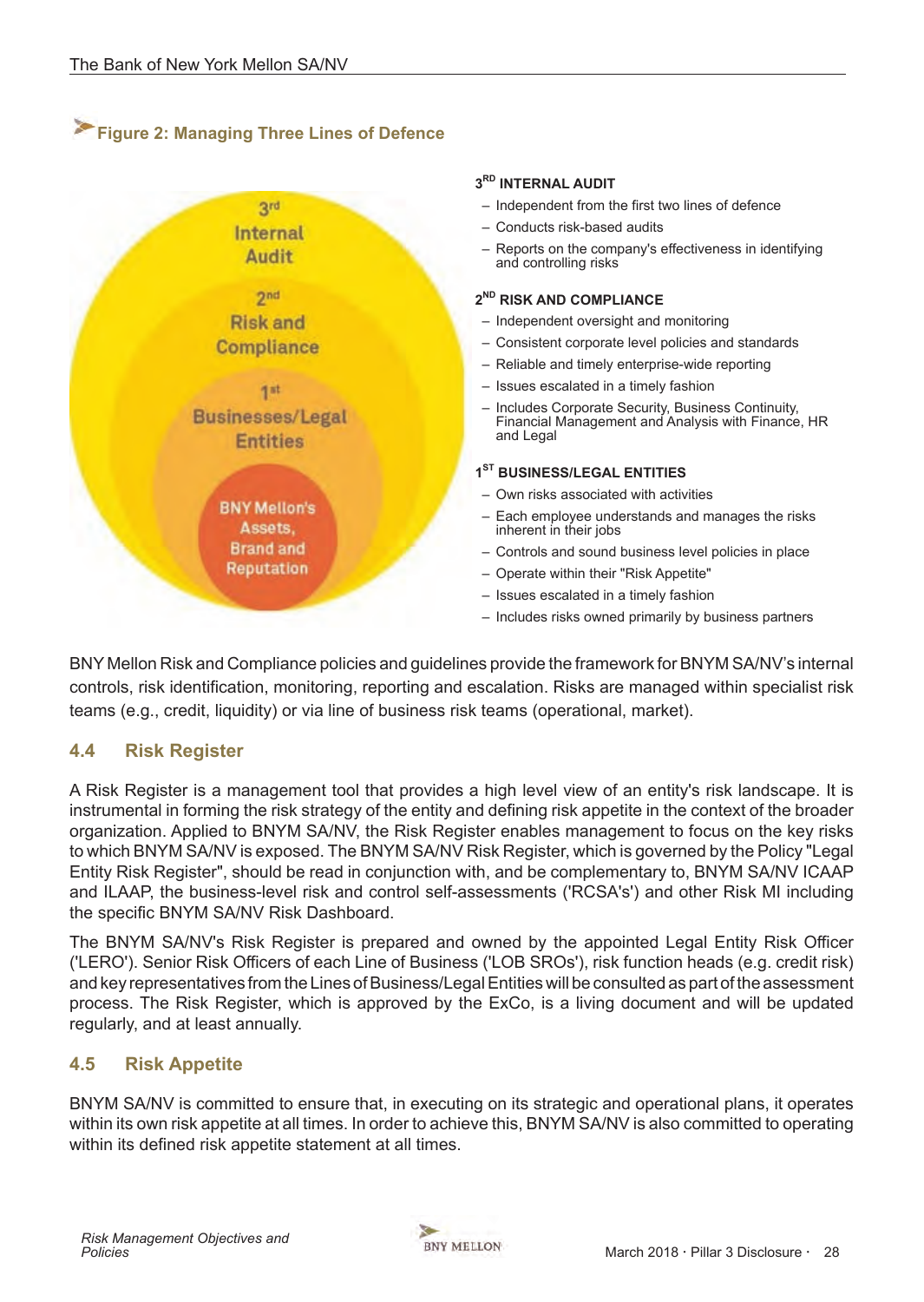<span id="page-28-0"></span>Furthermore, BNYM SA/NV is committed to ensure that forward looking controls over the individual components of Risk Appetite are embedded into the terms of reference of the governance committees that both directly and indirectly have the ability to influence the risk profile of BNYM SA/NV.

# **4.6 Risk Assessment Methodology and Reporting Systems**

Monitoring and controlling risks is primarily performed based on limits established by BNYM SA/NV. These limits reflect the business strategy and market environment of BNYM SA/NV as well as the level of risk that BNYM SA/NV is willing to accept. In addition, BNYM SA/NV's policy is to measure and monitor the overall risk bearing capacity in relation to the aggregate risk exposure across all risk types and activities.

Information compiled from all the businesses is examined and processed in order to analyze, control and identify risks on a timely basis. This information is presented and explained to the RMC, the ExCo and the Board.

#### **Internal Capital Adequacy Assessment Process (ICAAP)**

BNYM SA/NV monitors its capital adequacy in accordance with Basel Framework on the basis of Pillar 1 requirements as well as Pillar 2 (Economic Capital).

The Internal Capital Adequacy Assessment Process and related Economic Capital ('ECAP') under Pillar II relies on series of internal models, calculating the capital requirement to be set aside for each risk deemed material of BNYM SA/NV and for which capital is considered as an appropriate mitigant. The ICAAP also relies on stress testing performed on the capital planning. The ICAAP report is submitted on a yearly basis and follows the Belgian and European regulations in that respect.

Pillar 2 capital requirement is based on an internal risk assessment of the components of the balance sheet and of the business activities; it uses BNYM SA/NV's methodologies which follow an approval process including independent validation by the BNY Mellon's model validation team. These methodologies are presented to and approved by the Board. The Economic Capital framework is based on appropriate, forward-looking and plausible estimates of capital needs over a one-year horizon, and at a high confidence level, 99.9%, that reflects the overall capital management objectives of BNYM SA/NV.

The purposes of the ICAAP are to:

- inform and seek approval from BNYM SA/NV's senior management and Board of the ongoing assessment of the Company's risks and the approaches used to mitigate those risks, such that they remain within the risk appetite established by the Board
- determine the amount of capital that is likely to be necessary to support those risks at the point when the assessment is made and also over BNYM SA/NV's three-year planning horizon, both under baseline and stressed conditions
- document the capital adequacy assessment process both for internal stakeholders and for prudential supervisors
- provide the necessary information so that senior management and the Board can make decisions about the amount of capital that is required and the approach to risk management that should be adopted

In addition to ensuring that there is sufficient capital to cover economic risk and to meet regulatory capital requirements under stressed conditions, the Company's objective is also to maintain sufficient capital to be a preferred service provider and counterparty.

Credit Risk, Credit Value Adjustment, Market Risk, Operational Risk, Interest Rate Risk, Credit Spread Risk, Business Risk, Restitution Risk, Pension Risk and Model Risk are all covered by Economic Capital. Different types of quantification procedures are used as part of the ECAP framework, including scenario analysis and Pillar 1-style models as well as statistical models that deliver a full probability distribution of

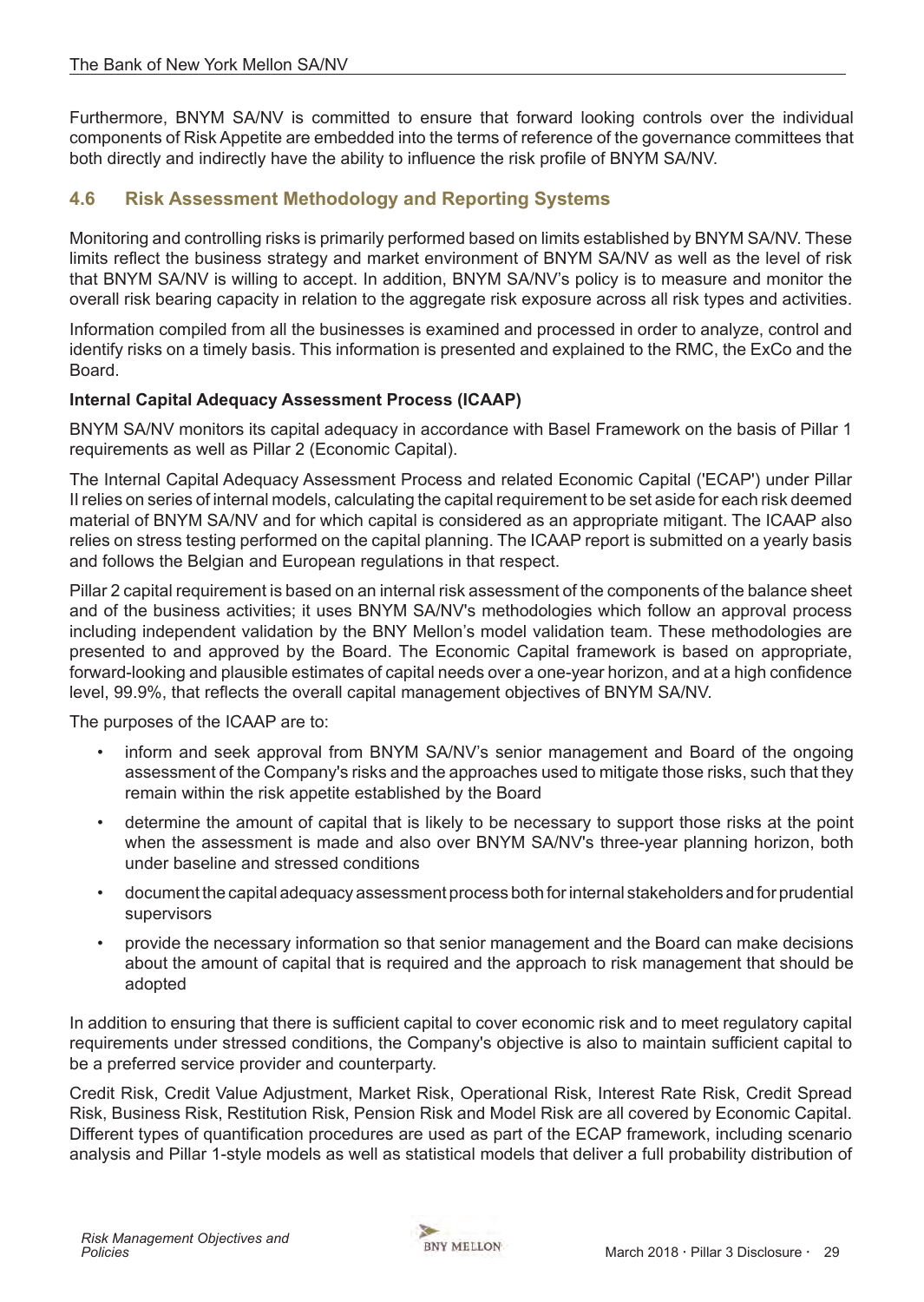economic losses. This is in particular the case for Credit Risk as well as Operational Risk, where BNYM SA/NV uses a hybrid model combining losses and forward looking scenarios information. BNYM SA/NV applies stress tests in order to assess capital adequacy in a forward looking manner.

BNYM SA/NV has adopted an Available Financial Resources (AFR) definition in order to satisfy the three following principles:

- permanence of the resources
- loss absorption capacity of resources
- availability of resources

#### **New and modified businesses / products assessment process**

New or modified products or business need to be reviewed and approved by the corresponding Business Acceptance Committee (Line of Business). In addition to the BAC acceptance and in order to ensure full compliance towards Legal Entity specific concerns, the RMC must approve the business or product.

#### **Significant new client process**

Significant new clients are reviewed and approved by the corresponding Business Acceptance Committee (Line of Business).

The BAC uses a checklist in order to assess the potential impact the new client will have on the Pillar 2 capital requirement. If the impact is deemed potentially material, the BNYM SA/NV BAC delegate will be responsible to contact BNYM SA/NV Risk Management in order to obtain a Pillar 2 assessment.

#### **Risk and Control Self-Assessment**

The Risk and Control Self Assessment ('RCSA') is a tool used by the business to identify risks associated with their key processes. High or Moderate to high residual risks form part of a regular risk management report to the RMC. This ensures that although the RCSA process is owned by the line of business in conjunction with the business risk managers, the RMC has oversight of the key exception items relating to BNYM SA/NV on an ongoing basis.

#### **Operational risk events**

All operational losses and fortuitous gains exceeding US\$10k are captured in the Risk Management platform with completeness being verified by reconciliation to the General Ledger. Risk events are categorized by causal category. Operational Loss Events reporting form part of the standard risk management report to the RMC.

#### **Credit risk monitoring process**

All counterparties leading to credit risk exposures are assessed and allocated a borrower rating in accordance with the BNY Mellon's credit rating system. Monitoring & Control is conducted via a number of real-time systems to ensure that approved exposure levels are not exceeded, or are pre-approved by a suitable credit officer in the light of individual circumstances. Post event monitoring is also conducted by both Client Service areas and the Credit function as well as the Large Exposure function. Issues arising from these are reported to the RMC and the CROC.

#### **Large exposure process**

Compliance with the large exposure (including Shadow Banking) regulatory requirements is controlled daily by the Large Exposure function in BNYM SA/NV. Mitigants are applied as needed.

#### **Market risk monitoring process**

The FX and FX derivative positions are monitored against a limit discussed at the Belgium ALCO.

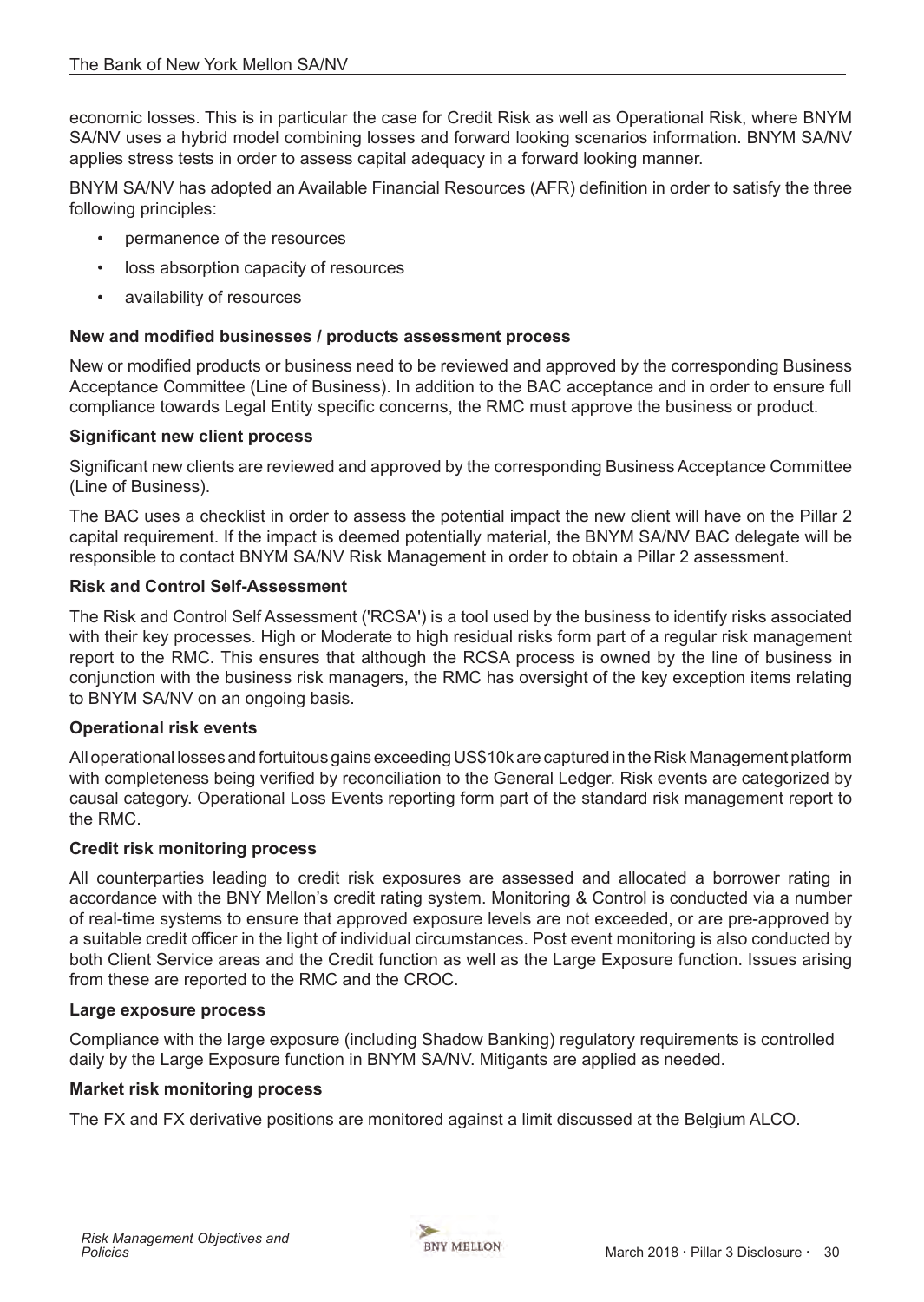## <span id="page-30-0"></span>**Interest rate risk monitoring process**

The interest rate sensitivities (DV01) are monitored against the risk appetite limit, as well as the compliance with the investment guidelines.

#### **Liquidity risk management process**

BNYM SA/NV's overall approach to liquidity management is to ensure that sources of liquidity are sufficient in amount and diversity, such that changes in funding requirements can be accommodated routinely without material adverse impact on earnings, daily operations, or on the financial condition of BNYM SA/NV. In this context, BNYM SA/NV has set certain practices, metrics, and limits to measure and manage liquidity risk. Through these measures, it seeks to ensure that the overall liquidity risk undertaken stays within its risk tolerance.

#### **Top risk process**

The RMC maintains the list of top risks for BNYM SA/NV. The RMC also receives the list of top risks from EMEA and Group level. The RMC holds monthly discussions around the top risks for BNYM SA/NV that are reviewed on a quarterly basis, and discuss the progress to mitigate them.

#### **Risk dashboard**

The BNYM SA/NV Risk dashboard aims at providing a high-level view on the different risk appetite metrics and their evolution over a given period and a high-level view over a given period of time on the evolution and status at consolidated level of the main risk categories. It is produced on a monthly basis.

#### **Key Risk Indicators**

Key Risk Indicators (KRIs) are used by business lines to evaluate control effectiveness and residual risk within a business process. Material risks are monitored by appropriate KRIs. The business lines utilise the corporate-wide KRI process to monitor the extent to which the probability of the high inherent risks materialising is changing and to ensure that appropriate actions are being taken. KRI reporting and monitoring is performed monthly at a minimum using a Red/Amber/Green rating.

#### **Stress testing**

Stress testing is undertaken by BNYM SA/NV to monitor and quantify risk and capital and ascertain that sufficient capital resources are held against risks on a forward-looking basis. The process reflects stressed scenarios that identify an appropriate range of adverse circumstances of varying nature, severity and duration relevant to BNYM SA/NV's risk profile. BNYM SA/NV's stress testing process conclusion is a statement of the future risk(s) that the business faces, control improvements to mitigate the impact should the risk arise and where appropriate, a recommendation for capital to be held against each risk type.

Scenarios are derived from current, emerging and plausible future risks and strategy, and reviewed, discussed and agreed by the CSTC, ExCo and Board.

## **4.7 Escalation of Risks and Issues**

A robust framework exists for monitoring and escalation of issues and risks. If a material risk issue occurs, the EMEA Governance Guide for reporting and escalation of material issues and risks is followed. Business management is required to notify senior management, which includes BNYM SA/NV Board members, soon after determination. Risk management is responsible for supporting the business lines in achieving the following:

- Identifying and documenting all material risks, assessing the effectiveness of control design, and ensuring that control gaps are closed
- Developing and implementing standards and policies appropriate for the business that conform to the principles and guidelines established by Risk

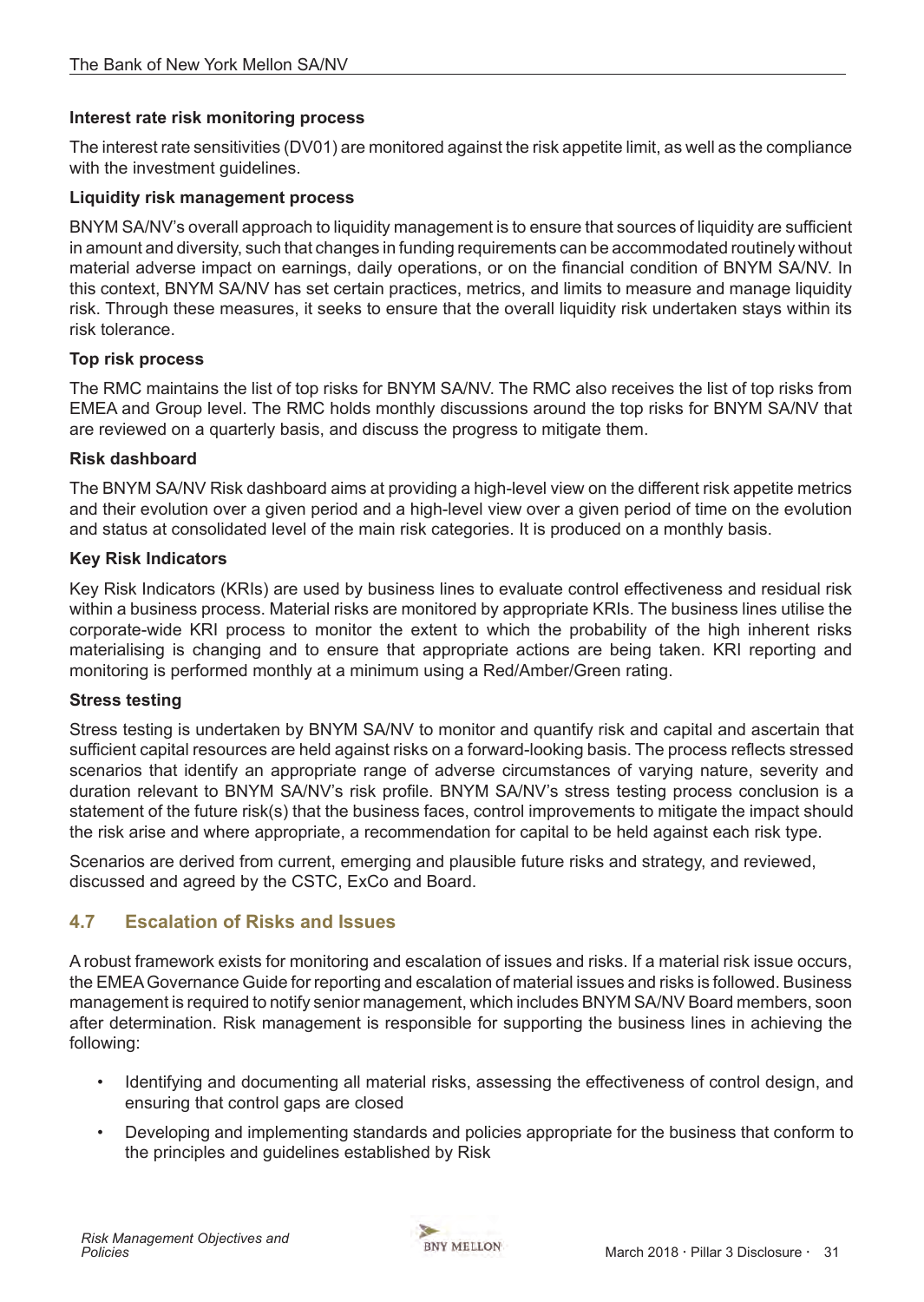- <span id="page-31-0"></span>• Elevating, reporting and investigating operating errors, losses and near misses, identifying the root causes and implementing corrective actions
- Reviewing key indicators for coverage and effectiveness, identifying root causes for red and amber conditions and ensuring implementation of corrective actions
- Approving the process to accept new business, including 'Request for Proposal' preparation, contract acceptance and compliance, and challenging whether BNYH SA/NV is being compensated appropriately for the assumption of risk
- Reviewing the impact of changes in business processes on inherent risks and controls such as reorganisations, new products or processes, system conversions and acquisitions, etc.
- Ensuring that processes, risks and controls are continually reassessed for appropriateness and completeness

Management information is used to monitor the performance of the transaction processing and support services including specific risk exposures (e.g. cash and securities reconciliation breaks) and red/amber/ green ratings in respect of the health of the operational functions.

# **4.8 Recovery and Resolution Planning (RRP)**

In 2017, the recovery plan for BNYM SA/NV was prepared for submission to the Joint Supervisory Team (composed of representatives of the ECB and the NBB) in accordance with the Banking Recovery and Resolution Directive 2014/59/EU as transposed in the Belgian Banking Law. The recovery plan is designed to ensure that BNYM SA/NV has credible and executable options to meet the challenges that may arise from potential future financial and/or operational crises.

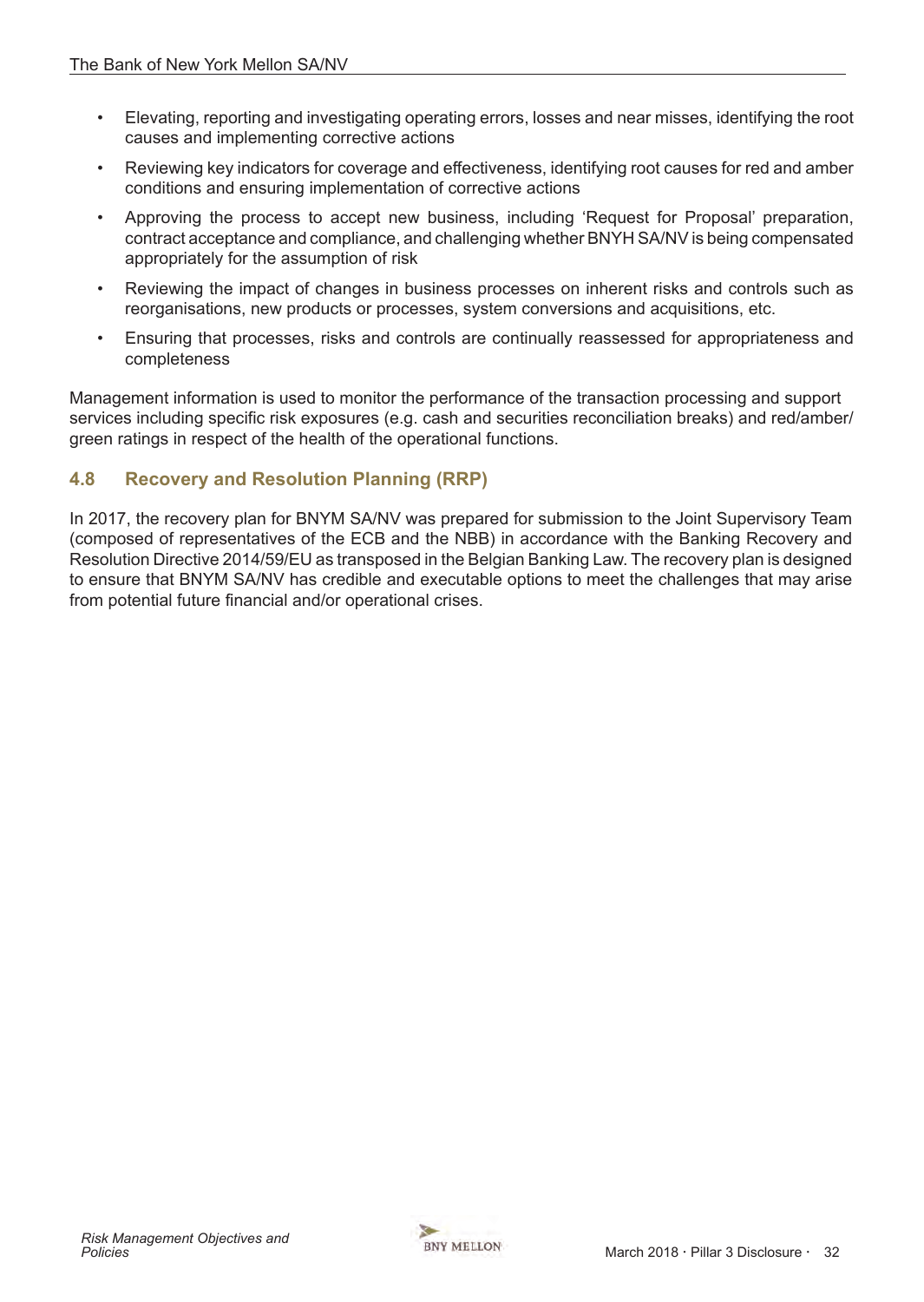# <span id="page-32-0"></span>**5 Leverage**



The leverage ratio by is defined as the capital measure (the numerator) divided by the total exposure measure (the denominator), with this ratio expressed as a percentage:

Leverage ratio = <br>Exposure measure

In accordance with article 499 (2) and (3) of the CRR the leverage ratio is calculated based on Tier 1 capital and is the arithmetic mean of the monthly leverage ratios over the final quarter of 2017. The capital measure for the leverage ratio is the Tier 1 capital of the risk-based capital framework, taking into account transitional arrangements. Total exposure measure is the sum of the following exposures:

- on-balance sheet exposures
- derivate exposures
- security financing transaction (SFT) exposures
- off-balance sheet items

Leverage ratio calculation for BNYM SA/NV as of 31 March 2018 is presented below:

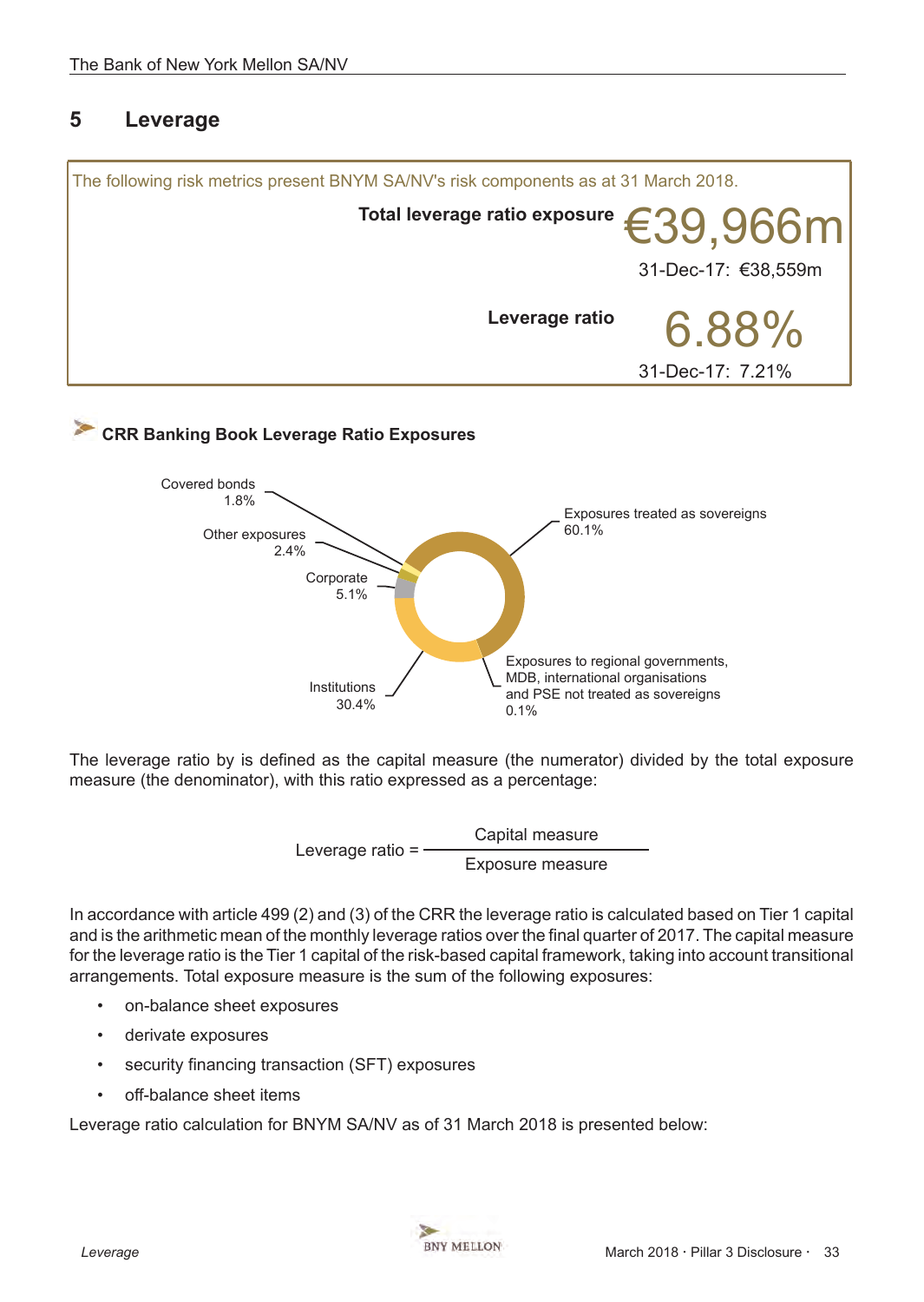# <span id="page-33-0"></span>**Table 5: Leverage ratio summary**

This table shows BNYM SA/NV summary reconciliation of accounting assets and leverage ratio exposures.

#### **Leverage ratio summary at 31 March 2018 (€m)**

| Total assets as per published financial statements                                                                                                                                                                                                    | 38,198 |
|-------------------------------------------------------------------------------------------------------------------------------------------------------------------------------------------------------------------------------------------------------|--------|
| Adjustment for entities which are consolidated for accounting purposes but are outside the scope of<br>regulatory consolidation                                                                                                                       |        |
| (Adjustment for fiduciary assets recognised on the balance sheet pursuant to the applicable<br>accounting framework but excluded from the leverage ratio exposure measure in accordance with<br>Article 429(13) of Regulation (EU) No 575/2013 "CRR") |        |
| Adjustments for derivative financial instruments                                                                                                                                                                                                      | 90     |
| Adjustments for securities financing transactions (SFTs)                                                                                                                                                                                              |        |
| Adjustment for off-balance sheet items (i.e. conversion to credit equivalent amounts of off-balance<br>sheet exposures)                                                                                                                               | 7      |
| (Adjustment for intragroup exposures excluded from the leverage ratio exposure measure in<br>accordance with Article 429 (7) of Regulation (EU) No 575/2013)                                                                                          |        |
| (Adjustment for exposures excluded from the leverage ratio exposure measure in accordance with<br>Article 429 (14) of Regulation (EU) No 575/2013)                                                                                                    |        |
| Other adjustments                                                                                                                                                                                                                                     | 1,671  |
|                                                                                                                                                                                                                                                       |        |
| Total leverage ratio exposure                                                                                                                                                                                                                         | 39,966 |

# **Table 6: Leverage ratio common disclosure**

| Regulatory leverage ratio exposures at 31 March 2018 (€m)                         |        |
|-----------------------------------------------------------------------------------|--------|
|                                                                                   |        |
| On-balance sheet exposures (excluding derivatives and SFTs)                       |        |
| On-balance sheet items (excluding derivatives and SFTs, but including collateral) | 40,187 |
| Asset amounts deducted in determining Tier 1 capital                              | (427)  |
| Total on-balance sheet exposures (excluding derivatives and SFTs)                 | 39,760 |
|                                                                                   |        |
| <b>Derivative exposures</b>                                                       |        |
| Replacement cost associated with derivatives transactions                         | 57     |
| Add-on amounts for PFE associated with derivatives transactions                   | 142    |
| Exposure determined under Original Exposure Method                                |        |
| <b>Total derivative exposures</b>                                                 | 199    |
|                                                                                   |        |
| <b>Securities financing transaction exposures</b>                                 |        |
| SFT exposure according to Article 220 of CRR                                      |        |
| SFT exposure according to Article 222 of CRR                                      |        |
| <b>Total securities financing transaction exposures</b>                           |        |
|                                                                                   |        |
| <b>Off-balance sheet exposures</b>                                                |        |
| Off-balance sheet exposures at gross notional amount                              | 34     |
| Adjustments for conversion to credit equivalent amounts                           | (27)   |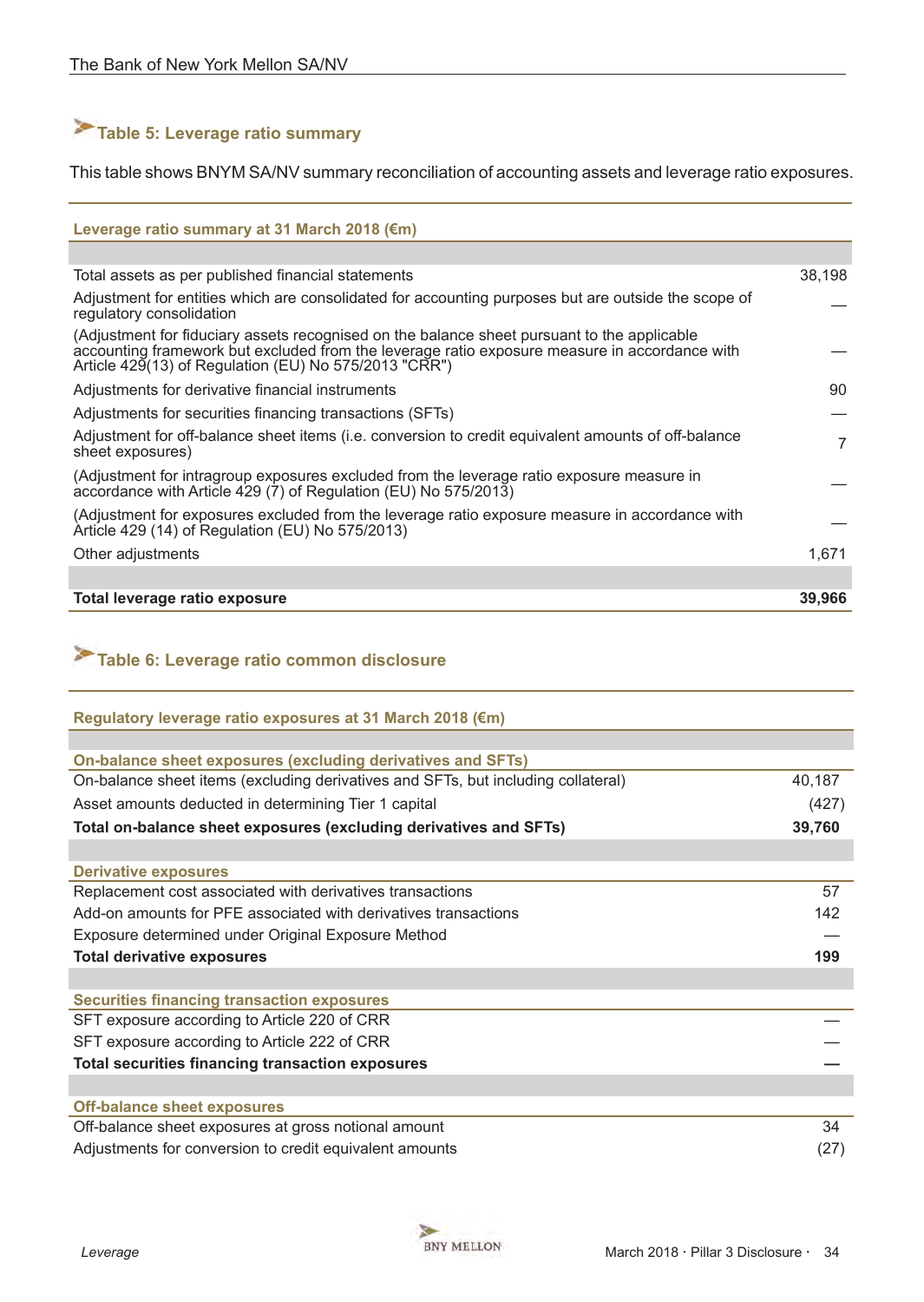| Regulatory leverage ratio exposures at 31 March 2018 (€m)                        |                 |
|----------------------------------------------------------------------------------|-----------------|
| <b>Total off-balance sheet exposures</b>                                         | 7               |
|                                                                                  |                 |
| <b>Capital and Total Exposures</b>                                               |                 |
| <b>Tier 1 capital</b>                                                            | 2,748           |
| Exposures of financial sector entities according to Article 429(4) 2nd of CRR    |                 |
|                                                                                  |                 |
| <b>Leverage Ratios</b>                                                           |                 |
| <b>Total Exposures</b>                                                           | 39,966          |
| End of quarter leverage ratio                                                    | 6.88%           |
|                                                                                  |                 |
| Choice on transitional arrangements and amount of derecognised fiduciary items   |                 |
| Choice on transitional arrangements for the definition of the capital measure    | Fully phased-in |
| Amount of derecognised fiduciary items in accordance with Article 429(11) of CRR |                 |

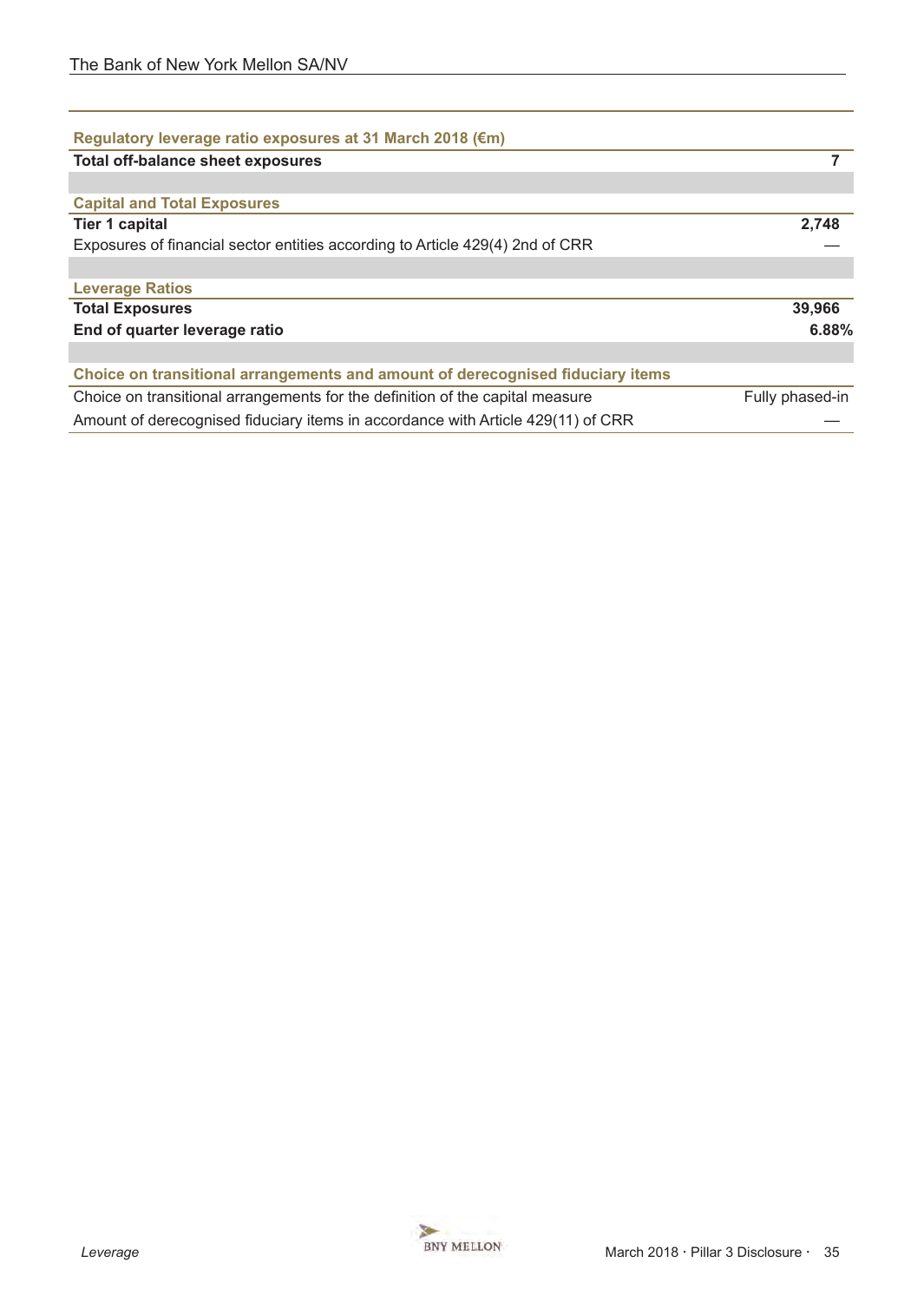# <span id="page-35-0"></span>**Appendix 1 Other Risks**

# **Credit risk**

The risk arising from obligor or counterparty failure to pay an extension of credit whether contractual or otherwise. Credit risk is found in all activities in which settlement or repayment depends on counterparty, issuer, or borrower performance. It exists any time bank funds are extended, committed, invested, or otherwise exposed through actual or implied contractual agreements, whether reflected on or off the balance sheet.

BNYM SA/NV provides no committed loans to clients, but offers uncommitted overdraft facilities. The securities portfolio is of high quality, with strict guidelines and limits.

BNYM SA/NV recognizes that, as part of its client facing businesses, it is exposed to the following additional credit risks

- exposure to sub custodians and correspondent banks
- credit exposure to clients as a result of their foreign exchange activities
- provision of other forms of off balance sheet guarantees and commitments

In addition, BNYM SA/NV recognizes that, as part of its treasury management activities, it is exposed to the following additional credit risks:

- 3rd party placements
- placements with Central Banks
- intergroup placements

BNYM SA/NV does not have appetite to provide term credit (>60 days) to clients on an unsecured basis.

BNYM SA/NV recognizes that its Investment Securities portfolio represents a source of credit risk, for which it has a conservative risk appetite.

## **Market risk**

The risk arising from adverse change in financial markets due to factors such as prices, rates, implied vitalities, or correlation of other market factors. Market risk factors include but are not limited to interest rates, foreign exchange rates, market liquidity, equity prices, credit spreads, pre-payment rates, commodity prices and issuer risk associated with the Company's trading and investment portfolios.

BNYM SA/ does not have a trading book activity (from an accounting perspective, FX swaps ,executed by Corporate Treasury to manage liquidity and large exposures, are classified in the held for trading category, in addition there is a back-to-back FX trading activity which does not carry any open market risk positions).

BNYM SA/NV seeks to maintain a balance between current income and long‐term market value/capital volatility.

Factors considered when targeting desired NII, ratios and EVE sensitivity include, among other things, management's market expectations and expected returns, the absolute level of interest rates, and balance sheet characteristics such as duration, convexity, IRR, liquidity and credit risks.

The Bank is committed to ensure low level of market and interest rate risks inherent to its business strategy and model. The Bank recognizes that its Investment Securities Portfolio represents a source of market and interest rate risk, for which it has a conservative risk appetite.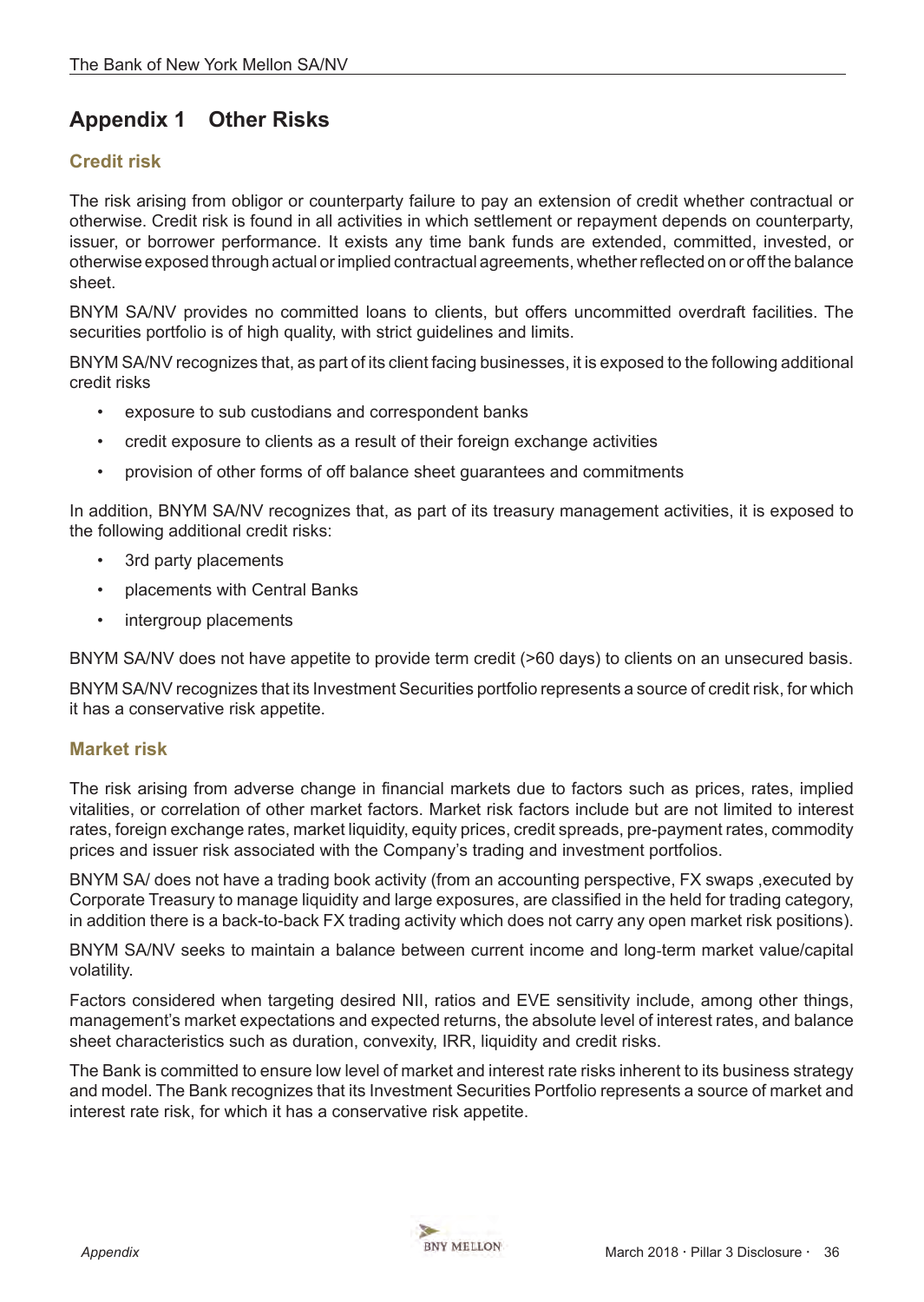<span id="page-36-0"></span>The approach to IRRBB management incorporates the risk appetite over both short term and long‐term time horizons, to maintain a balance between current income and longterm market value volatility.

# **Operational risk**

Operational risk is the risk of loss resulting from inadequate or failed internal processes, people, and systems, or from external events (including legal risk but excluding strategic and reputation risk).

Operational risks may arise from errors in transaction processing, breaches of internal control systems and compliance requirements, internal or external fraud, damage to physical assets, and/or business disruption due to systems failures or other events. Operational risk can also arise from potential legal or regulatory actions as a consequence of non-compliance with regulatory requirements, prudent ethical standards or contractual obligations.

## **Liquidity risk**

BNYM SA/NV defines Liquidity Risk as the inability to access funding, convert assets to cash quickly and efficiently, or to roll over or issue new debt, especially during periods of market stress, at a reasonable cost in order to meet its short-term (up to one year) obligations.

BNYM SA/NV aims to be self-sufficient for liquidity and seeks to maintain a liquid balance sheet at all times. BNYM SA/NV's balance sheet is liability driven primarily due to deposits generated through its asset servicing and custody business activities. Liabilities and sources of funds consist mainly of third party client deposits and intercompany deposits. Client deposit balances are operational in nature and exhibit a degree of "stickiness".

BNYM SA/NV maintains ample liquidity for day-to-day changes in deposit funding. Apart from operational client overdrafts, BNYM SA/NV does not extend term loans to clients and therefore funding assets is not a significant use of liquidity. While sizeable overdrafts can periodically appear on BNYM SA/NV's balance sheet, large deposits offset these amounts.

Liquidity from customer and intercompany deposits on BNYM SA/NV's balance sheet is deployed in the following ways:

- Placed overnight with national central banks through the Head office or branches whether it has access to these central banks
- Used to fund the securities portfolio, primarily comprising of High Quality Liquidity Assets (HQLA).
- Placed short term in the interbank market
- Used to fund overdrafts, which are mainly operational in nature and short-term
- Placed short term with other BNY Mellon entities (intercompany placements)

Other currencies may be placed directly in the interbank market or left on Nostro accounts

BNYM SA/NV's overall approach to liquidity management is to ensure that sources of liquidity are sufficient in amount and diversity such that changes in funding requirements can be accommodated routinely without material adverse impact on earnings, capital, daily operations, or the financial condition of the Firm.

BNYM SA/NV seeks to ensure that the overall liquidity risk that it undertakes stays within its risk appetite. In managing the balance sheet, appropriate consideration is given to balancing the competing needs of maintaining sufficient levels of liquidity and complying with applicable regulations and supervisory expectations while optimizing the balance sheet. The balance sheet is characterized by strong liquidity, superior asset quality, ready access to external funding sources at competitive rates and a strong capital structure that supports our risk taking activities and is adequate to absorb potential losses.

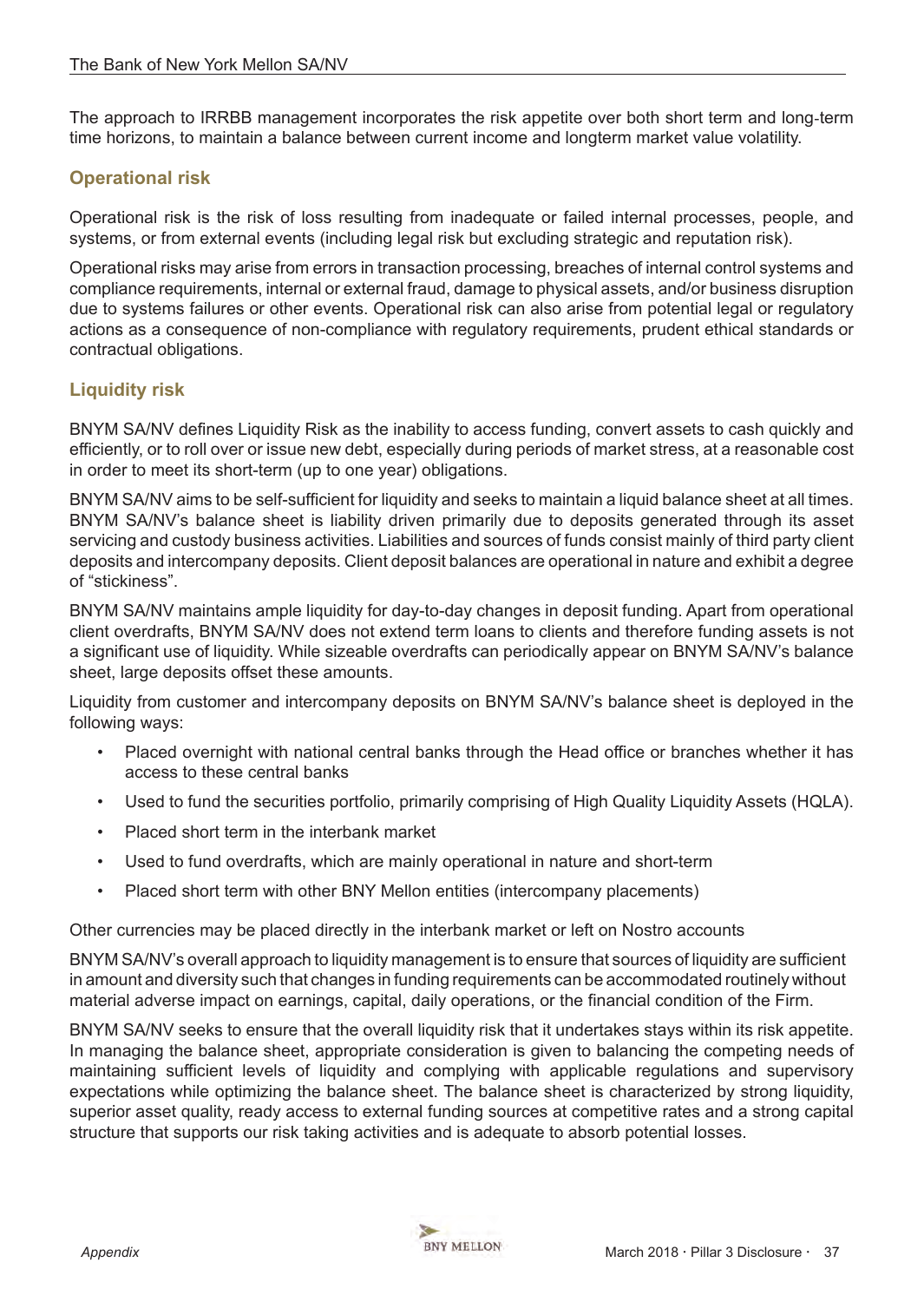# <span id="page-37-0"></span>**Restitution risk**

Restitution risk is the risk of loss related to the restitution requirements as defined in the AIFMD and UCITS V directives.

Restitution risk is the risk that we are willing to take because it is directly related to the business we want to offer to our clients. The risk is governed by limits through exclusion of some sub-custodian. There is room to move beyond this where there is a parental guarantee for the sub-custodian to provide for insolvency at the sub-custodian.

## **Strategic Risk**

The risk arising from adverse business decisions, poor implementation of business decisions, or lack of responsiveness to changes in the financial industry and operating environment. Strategic and/or Business risks may also arise from the acceptance of new businesses, the introduction or modification of products, strategic finance and risk management decisions, business process changes, complex transactions, acquisitions/ divestitures/ joint ventures and major capital expenditures/ investments.

Strategic initiatives giving rise to significant change in the business organization or operations must be effectively managed, using corporate standard project management methodology.

## **Group Risk**

Group risk is the risk that the financial position of BNYM SA/NV may be adversely affected by its relationships (financial and non-financial) with other entities within BNY Mellon or by risks which may affect the financial position of the whole Group, for example reputational contagion or Group default.

As part of a large complex and interconnected company, BNYM SA/NV has a number of dependencies on BNY Mellon. These range from business leadership, dependency on certain IT systems and support services provided by central functions.

BNYM SA/NV management has considered several possible scenarios where these services may be affected, these include IT services outage and other business continuity issues. Although these will cause operational issues they are not expected to have a significant cost impact and are therefore not modelled, but are included in the scenarios as part of operational risk assessment and in the liquidity stress testing.

## **Model Risk**

Model risk refers to the possibility of unintended business outcomes arising from the design, implementation or use of models. Model risk includes the potential risk that management makes incorrect decisions based either upon incorrect model results, or incorrect understanding and use of model results.

Model risk can result in material financial loss, inaccurate financial or regulatory reporting, misaligned business strategies or damage to the reputation of BNYM SA/NV or BNY Mellon as a whole. BNYM SA/ NV uses models in its risk management framework. All models have been assessed in line with the relevant corporate policies and model risk management framework.

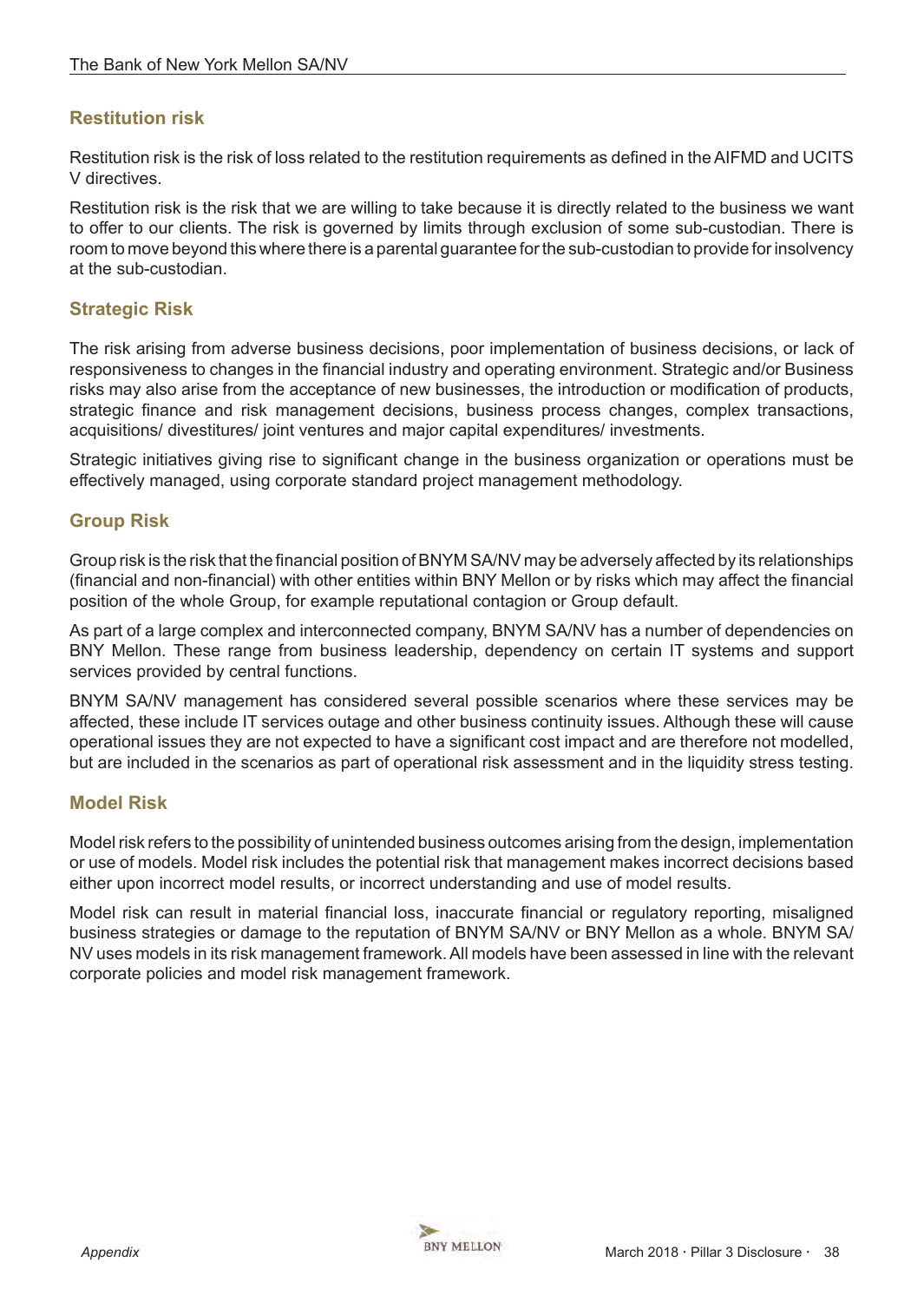# <span id="page-38-0"></span>**Appendix 2 Glossary of Terms**

The following terms may be used in this document:

**Basel III:** The capital reforms and introduction of a global liquidity standard proposed by the Basel Committee on Banking Supervision (BCBS) in 2010

#### **Belgium ALCO:** Belgium Asset and Liability Committee

**BNY Mellon:** The Bank of New York Mellon

**CRD IV:** On 27 June 2013, the European Commission published, through the Official Journal of the European Union, its legislation for a Capital Requirements Directive (CRD) and Capital Requirements Regulation (CRR), which together form the CRD IV package. Amendments published on 30 November 2013 were made to the Regulation. The package implements the Basel III reforms in addition to the inclusion of new proposals on sanctions for non-compliance with prudential rules, corporate governance and remuneration. CRD IV rules apply from 1 January 2014 onwards, with certain requirements set to be phased in

 **Capital Requirements Directive (CRD):** A capital adequacy legislative package issued by the European Commission and adopted by EU member states

**Capital Requirements Regulation (CRR):** Regulation that is directly applicable to anyone in the European Union and is not transposed into national law

**Central Bank of Ireland (CBI):** Responsible for the regulation of all financial services firms in Ireland

**Common Equity Tier 1 capital:** The highest quality form of regulatory capital under Basel III comprising common shares issued and related share premium, retained earnings and other reserves excluding the cash flow hedging reserve, less specified regulatory adjustments

**Core Tier 1 capital:** Called-up share capital and eligible reserves plus equity non-controlling interests, less intangible assets and other regulatory deductions

**Credit risk mitigation (CRM):** A technique to reduce the credit risk associated with an exposure by application of credit risk mitigants such as collateral, guarantees and credit protection

**Derivatives:** A derivative is a financial instrument that derives its value from one or more underlying assets, for example bonds or currencies

**ECB:** European Central Bank

**EMEA:** Europe, Middle-East and Africa region

**Exposure:** A claim, contingent claim or position which carries a risk of financial loss

**Exposure at default (EAD):** The amount expected to be outstanding, after any credit risk mitigation, if and when a counterparty defaults. EAD reflects drawn balances as well as allowance for undrawn amounts of commitments and contingent exposures over a one-year time horizon

**Financial Conduct Authority (FCA):** The Financial Conduct Authority regulates the conduct of financial firms and, for certain firms, prudential standards in the UK. It has a strategic objective to ensure that the relevant markets function well

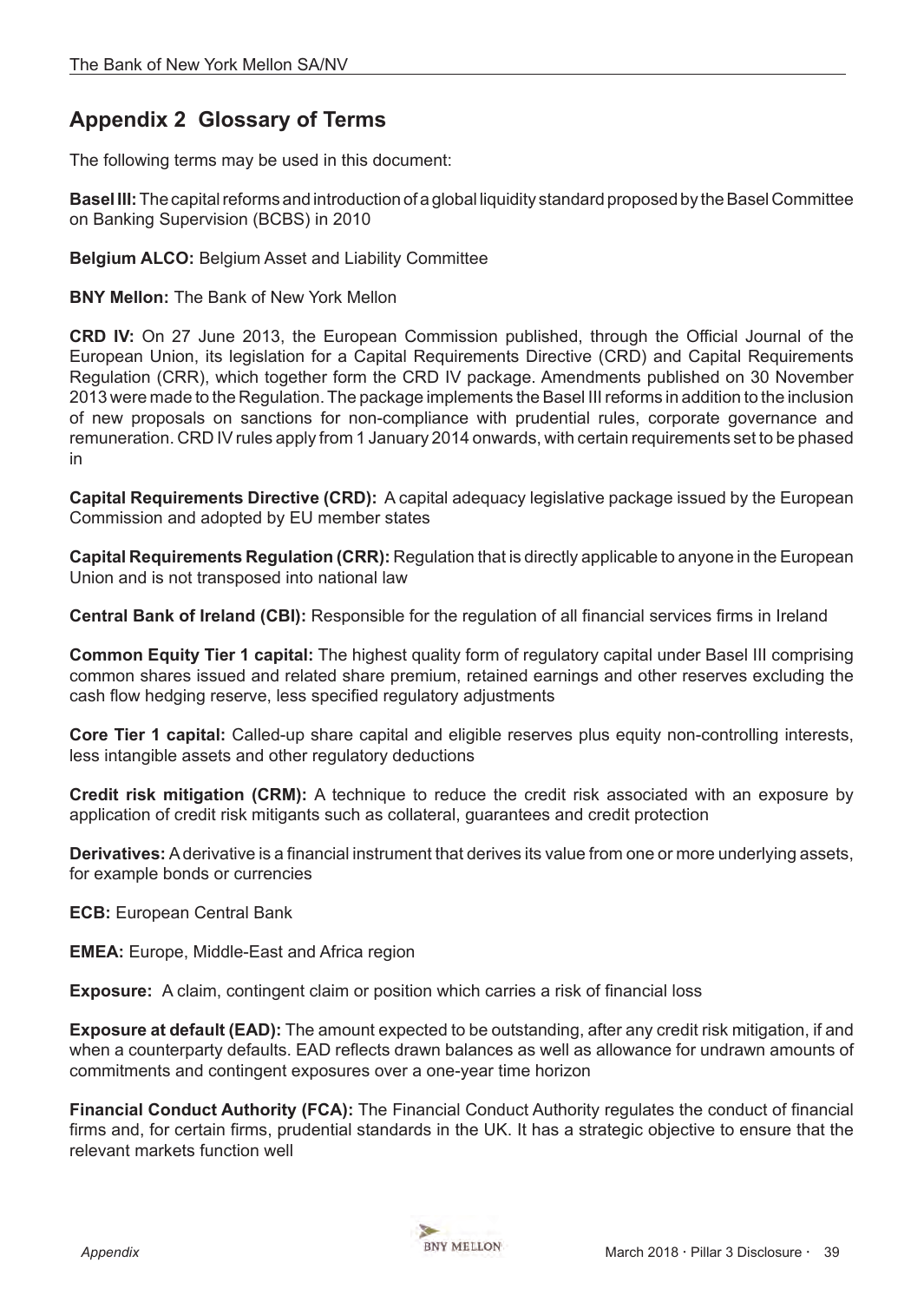**High Level Assessment (HLA):** An assessment of the quality of controls in place to mitigate risk and residual risk. Residual risk is assessed as high, moderate to high, moderate, moderate to low and low with direction anticipated

**Institutions:** Under the Standardised Approach, institutions are classified as credit institutions or investment firms

**Internal Capital Adequacy Assessment Process (ICAAP):** The group's own assessment of the levels of capital that it needs to hold through an examination of its risk profile from regulatory and economic capital viewpoints

**ISDA Master Agreement:** A document that outlines the terms applied to a derivatives transaction between two parties. Once the two parties have agreed to the standard terms, they do not have to renegotiate each time a new transaction is entered into

**Key Risk Indicator (KRI):** Key Risk Indicators are used by business lines to evaluate control effectiveness and residual risk within a business process

**Master Netting Agreement:** An agreement between two counterparties that have multiple contracts with each other that provides for the net settlement of all contracts through a single payment in the event of default or termination of any one contract

**NBB:** National Bank of Belgium

**Pillar 3:** The part of Basel III that sets out information banks must disclose about their risks, the amount of capital required to absorb them and their approach to risk management. The aim is to encourage market discipline and improve the information made available to the market

**Prudential Regulation Authority (PRA):** The statutory body responsible for the prudential supervision of banks, building societies, credit unions, insurers and major investment firms in the UK. The PRA is a subsidiary of the Bank of England

**Residual maturity:** The period outstanding from the reporting date to the maturity or end date of an exposure

**Risk appetite:** A definition of the types and quantum of risks to which the firm wishes to be exposed

**Risk and Control Self-Assessment (RCSA):** Risk and Control Self-Assessment is used by business lines to identify risks associated with their key business processes and to complete a detailed assessment of the risk and associated controls

**Risk Governance Framework:** BNYM SA/NV's risk governance framework has been developed in conjunction with BNY Mellon requirements. Key elements of the framework are:

- Formal governance committees, with mandates and defined attendees
- Clearly defined escalation processes, both informally (management lines) and formally (governance committees, board, etc.)
- A clear business as usual process for identification, management and control of risks
- Regular reporting of risk issues

**Risk Management Committee (RMC):** Acommittee which meets on a monthly basis to provide governance on risk related items arising from the business of the group

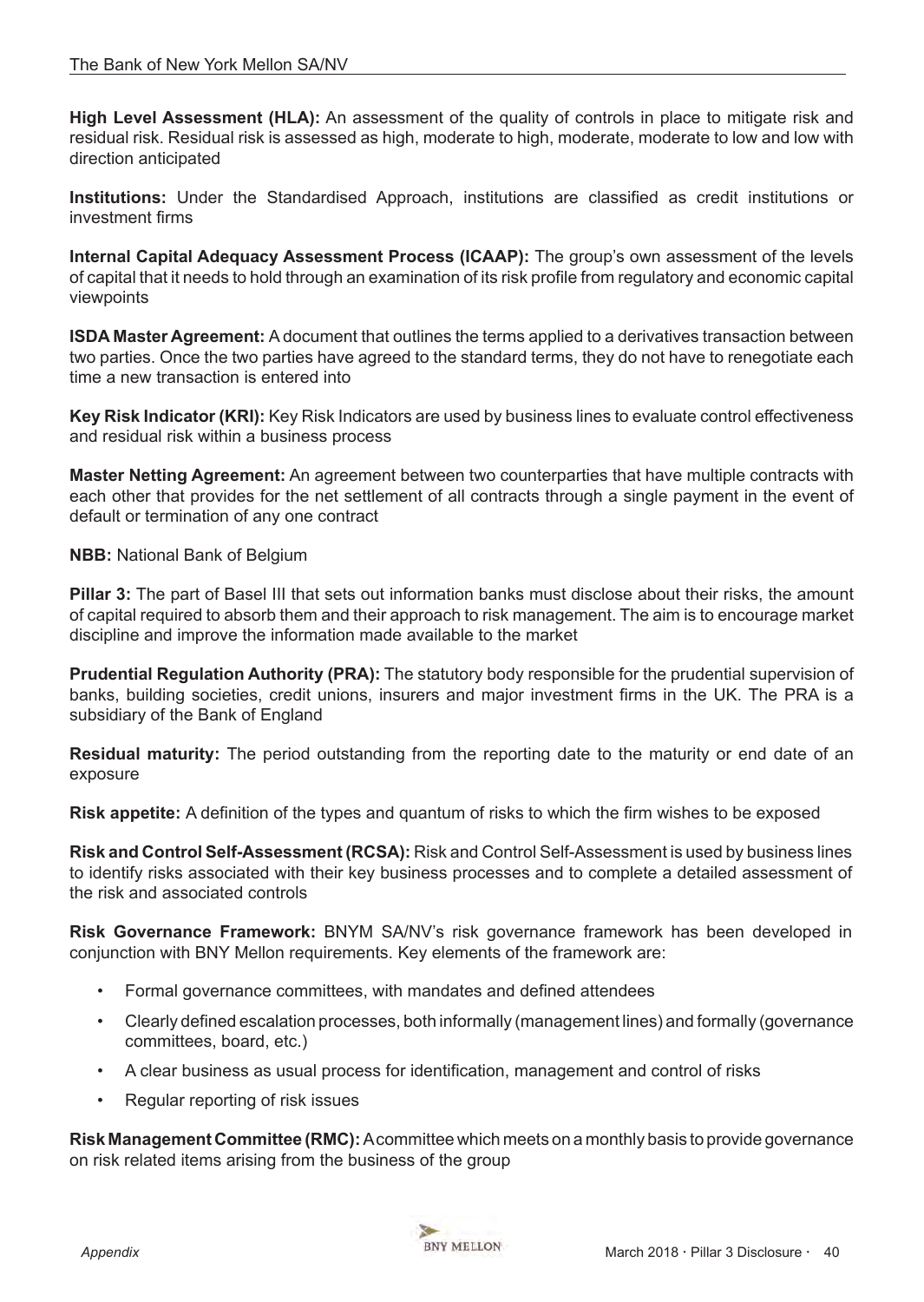**Risk Weighted Assets (RWAs):** Assets that are adjusted for their associated risks using weightings established in accordance with CRD IV requirements

**Standardised Approach:** Method used to calculate credit risk capital requirements using the Basel III, CRD IV, CRR model supplied by the BCBS. All financial institutions must opt to either use the Standardised Approach (SA) specified by the regulator, or develop and use their own Internal Ratings Model (IRM). The SA model uses external credit assessment institution ratings and supervisory risk weights supplied by external credit assessment agencies

 **Tier 2 capital:** A component of regulatory capital under Basel III, mainly comprising qualifying subordinated loan capital, related non-controlling interests and eligible collective impairment allowances

**Value-at-Risk (VaR):** A measure of the potential loss at a specified confidence level from adverse market movements in an ordinary market environment



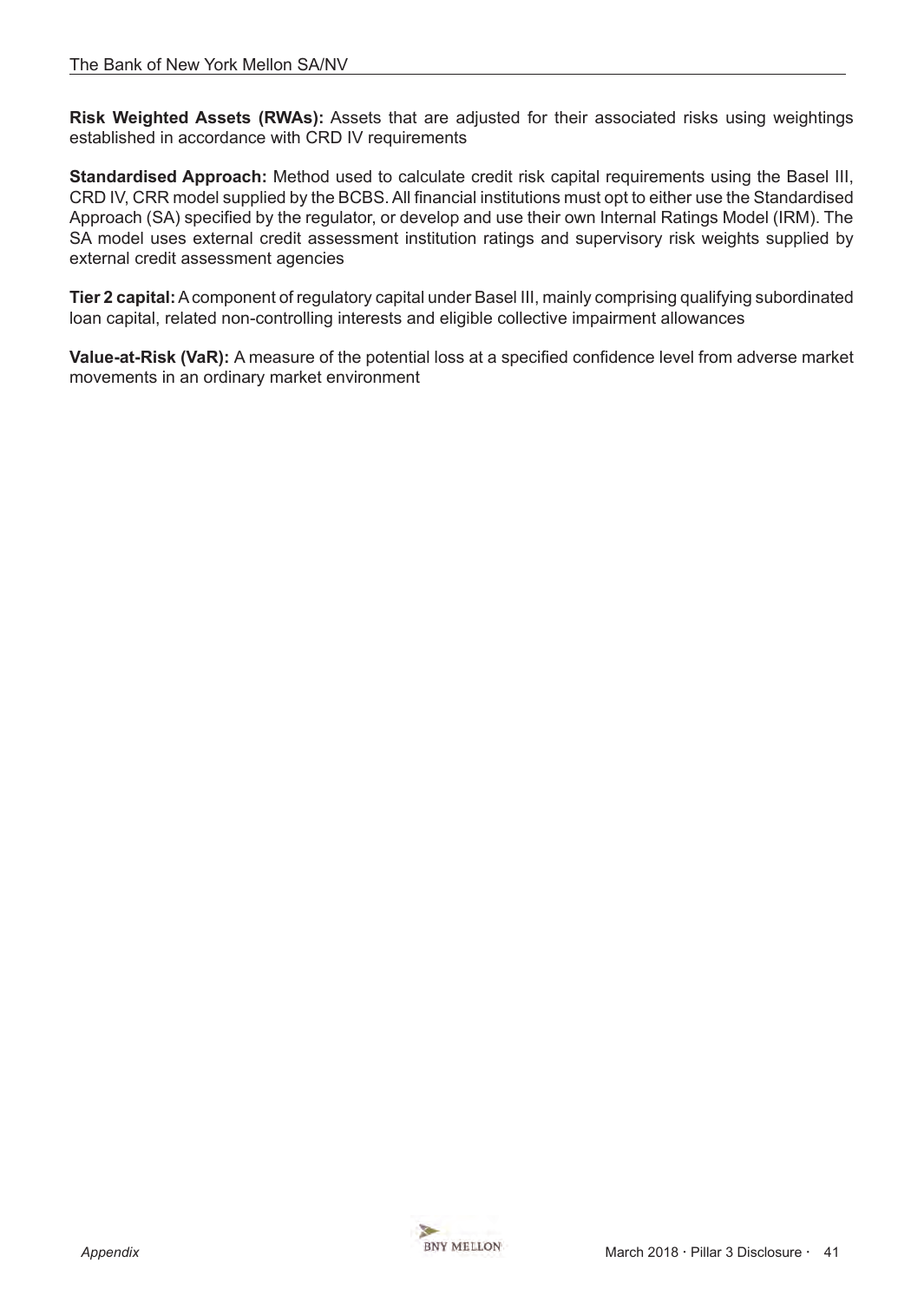# <span id="page-41-0"></span>**Appendix 3 CRD IV Reference**

| <b>CRR</b> ref.            | <b>Requirement summary</b>                                                                                                                                            | <b>Compliance ref.</b>                                                                                | Page<br>ref. |
|----------------------------|-----------------------------------------------------------------------------------------------------------------------------------------------------------------------|-------------------------------------------------------------------------------------------------------|--------------|
|                            | Scope of disclosure requirements                                                                                                                                      |                                                                                                       |              |
| 431(1)                     | Institutions shall publish Pillar 3 disclosures                                                                                                                       | Pillar 3 disclosures published on<br>company's internet site                                          | N/A          |
| 431(2)                     | Firms with permission to use specific operational<br>risk methodologies must disclose operational<br>risk information                                                 | N/A                                                                                                   | N/A          |
| 431(3)                     | Institution shall adopt a formal policy to comply<br>with the disclosure requirements                                                                                 | see Pillar 3 policy                                                                                   | N/A          |
| 431(4)                     | Explanation of ratings decision upon request                                                                                                                          | N/A                                                                                                   | N/A          |
|                            | Non-material, proprietary or confidential information                                                                                                                 |                                                                                                       |              |
| 432(1)                     | Institutions may omit disclosures if the<br>information is not regarded as material (except<br>Articles 435(2)(c), 437 and 450)                                       | see Pillar 3 policy                                                                                   | N/A          |
| 432(2)                     | Institutions may omit information that is<br>proprietary or confidential if certain conditions<br>are respected.                                                      | see Pillar 3 policy                                                                                   | N/A          |
| 432(3)                     | Where 432 (1) and (2) apply this must be stated<br>in the disclosures, and more general information<br>must be disclosed                                              | N/A                                                                                                   | N/A          |
| 432(4)                     | Paragraphs 1, 2 & 3 are without prejudice to the<br>scope of the liability for failure to disclosure<br>material information                                          |                                                                                                       |              |
| Frequency of disclosure    |                                                                                                                                                                       |                                                                                                       |              |
| 433                        | Institutions shall publish the disclosures required<br>at least on an annual basis, in conjunction with<br>the date of the publication of the financial<br>statements | see Pillar 3 policy                                                                                   | N/A          |
| <b>Means of disclosure</b> |                                                                                                                                                                       |                                                                                                       |              |
| 434(1)                     | Institutions may determine the appropriate<br>medium, location and means of verification to<br>comply effectively                                                     | Single Pillar 3 disclosure                                                                            | N/A          |
| 434(2)                     | Disclosures made under other requirements<br>(e.g. accounting) can be used to satisfy Pillar 3 if<br>appropriate                                                      | Any cross-references to accounting or<br>other disclosures are clearly<br>signposted in this document | N/A          |
|                            | Risk management objectives and policies                                                                                                                               |                                                                                                       |              |
| 435(1)                     | Institutions shall disclose their risk management<br>objectives and policies                                                                                          | Section 4 Risk Management<br><b>Objectives and Policies</b>                                           | 19           |
| 435 $(1)(a)$               | Strategies and processes to manage those risks                                                                                                                        | Section 4.1 Risk Objectives                                                                           | 20           |
| 435(1)(b)                  | Structure and organisation of the risk<br>management function                                                                                                         | Section 4.2 Risk Governance                                                                           | 21           |
| 435 $(1)(c)$               | Scope and nature of risk reporting and<br>measurement systems                                                                                                         | Section 4.1 - 4.8                                                                                     | 20           |
| 435 $(1)(d)$               | Policies for hedging and mitigating risk                                                                                                                              | Section 4.3 - 4.8                                                                                     | 27           |
| 435 $(1)$ $(e)$            | Approved declaration on the adequacy of risk<br>management arrangements                                                                                               | Section 4 Risk Management<br><b>Objectives and Policies</b>                                           | 19           |
| 435 $(1)$ $(f)$            | Approved risk statement describing the overall<br>risk profile associated with business strategy                                                                      | Section 4 Risk Management<br><b>Objectives and Policies</b>                                           | 19           |
| 435 $(2)$ $(a)$            | Number of directorships held by directors                                                                                                                             | Section 4.2.1 Board of Directors                                                                      | 21           |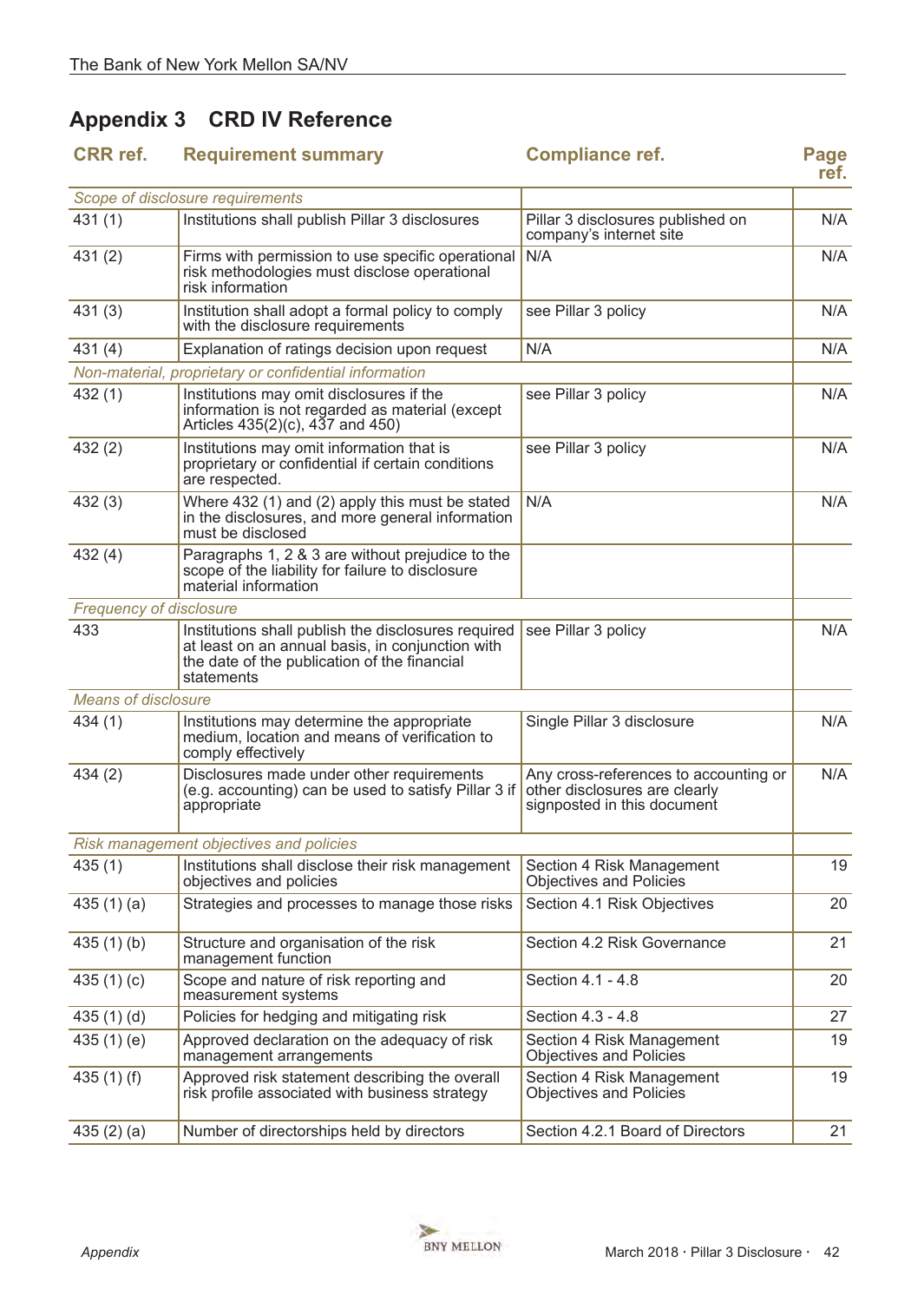| 435(2)(b)                                                                | Recruitment policy of Board members, their<br>experience and expertise                                                                                                                                                                                                                                        | Section 4.2.1 Board of Directors                                                      | 21  |
|--------------------------------------------------------------------------|---------------------------------------------------------------------------------------------------------------------------------------------------------------------------------------------------------------------------------------------------------------------------------------------------------------|---------------------------------------------------------------------------------------|-----|
| 435 $(2)(c)$                                                             | Policy on diversity of Board membership and<br>results against targets                                                                                                                                                                                                                                        | Section 4.2.1 Board of Directors                                                      | 21  |
| 435 $(2)$ $(d)$                                                          | Disclosure of whether a dedicated risk<br>committee is in place, and number of meetings<br>in the year                                                                                                                                                                                                        | Section 4.2.2 - 4.2.4                                                                 | 24  |
| 435 $(2)$ $(e)$                                                          | Description of information flow on risk to Board                                                                                                                                                                                                                                                              | Section 4.2.2 - 4.2.4                                                                 | 24  |
| Scope of application                                                     |                                                                                                                                                                                                                                                                                                               |                                                                                       |     |
| 436(a)                                                                   | The name of the institution to which the<br>requirements of this Regulation apply                                                                                                                                                                                                                             | Section 1 Introduction                                                                | 5   |
| 436(b)<br>436 (b) (i)<br>436 (b) (ii)<br>436 (b) (iii)<br>436 $(b)$ (iv) | Outline the differences in the basis of<br>consolidation for accounting and prudential<br>purposes, with a brief description of the entities<br>therein, explaining whether they are:<br>fully consolidated;<br>proportionally consolidated;<br>deducted from own funds;<br>neither consolidated nor deducted | Section 1 Introduction                                                                | 5   |
| 436(c)                                                                   | Current or foreseen material practical or legal<br>impediment to the prompt transfer of Own Funds<br>or repayment of liabilities among the parent<br>undertaking and its subsidiaries                                                                                                                         | N/A                                                                                   | N/A |
| $436$ (d)                                                                | Aggregate amount by which the actual Own<br>Funds are less than required in all subsidiaries<br>not included in the consolidation, and the name<br>or names of such subsidiaries                                                                                                                              | N/A - Entities outside the scope of<br>consolidation are appropriately<br>capitalised | N/A |
| 436(e)                                                                   | If applicable, the circumstance of making use of<br>the provisions laid down in Articles 7 & 9                                                                                                                                                                                                                | N/A                                                                                   | N/A |
| Own funds                                                                |                                                                                                                                                                                                                                                                                                               |                                                                                       |     |
| 437(1)                                                                   | Requirements regarding capital resources table                                                                                                                                                                                                                                                                | Section 2 Own Funds                                                                   | N/A |
| 437 $(1)(a)$                                                             | Full reconciliation of Common Equity Tier 1<br>(CET1) items                                                                                                                                                                                                                                                   | N/A                                                                                   | N/A |
| 437 $(1)$ $(b)$                                                          | Description of the main features of the CET1<br>and Additional Tier 1 and Tier 2 instruments                                                                                                                                                                                                                  | Table 2: Composition of regulatory<br>capital                                         | N/A |
| 437 $(1)(c)$                                                             | Full terms and conditions of all CET1, Additional<br>Tier 1 and Tier 2 instruments                                                                                                                                                                                                                            | Table 2: Composition of regulatory<br>capital                                         | N/A |
| 437 (1) (d) (i)<br>437 $(1)(d)(ii)$<br>437 (1) (d) (iii)                 | Each prudent filter applied<br>Each deduction made<br>Items not deduction                                                                                                                                                                                                                                     | N/A                                                                                   | N/A |
| 437 $(1)$ $(e)$                                                          | Description of all restrictions applied to the<br>calculation of Own Funds                                                                                                                                                                                                                                    | N/A - no restrictions apply                                                           | N/A |
| 437 $(1)$ $(f)$                                                          | Explanation of the basis of calculating capital<br>ratios using elements of Own Funds                                                                                                                                                                                                                         | N/A - Capital ratios calculated on<br>basis stipulated in the Regulations             | N/A |
| 437(2)                                                                   | EBA to publish implementation standards for<br>points above                                                                                                                                                                                                                                                   | BNYM follows the implementation<br>standards                                          | N/A |
| <b>Capital requirements</b>                                              |                                                                                                                                                                                                                                                                                                               |                                                                                       |     |
| 438(a)                                                                   | Summary of institution's approach to assessing<br>adequacy of capital levels                                                                                                                                                                                                                                  | Section 3 Capital Requirements                                                        | 17  |
| 438 (b)                                                                  | Result of ICAAP on demand from authorities                                                                                                                                                                                                                                                                    | N/A                                                                                   | N/A |
| 438 (c)                                                                  | Capital requirement amounts for credit risk for<br>each Standardised Approach exposure class                                                                                                                                                                                                                  | N/A                                                                                   | N/A |

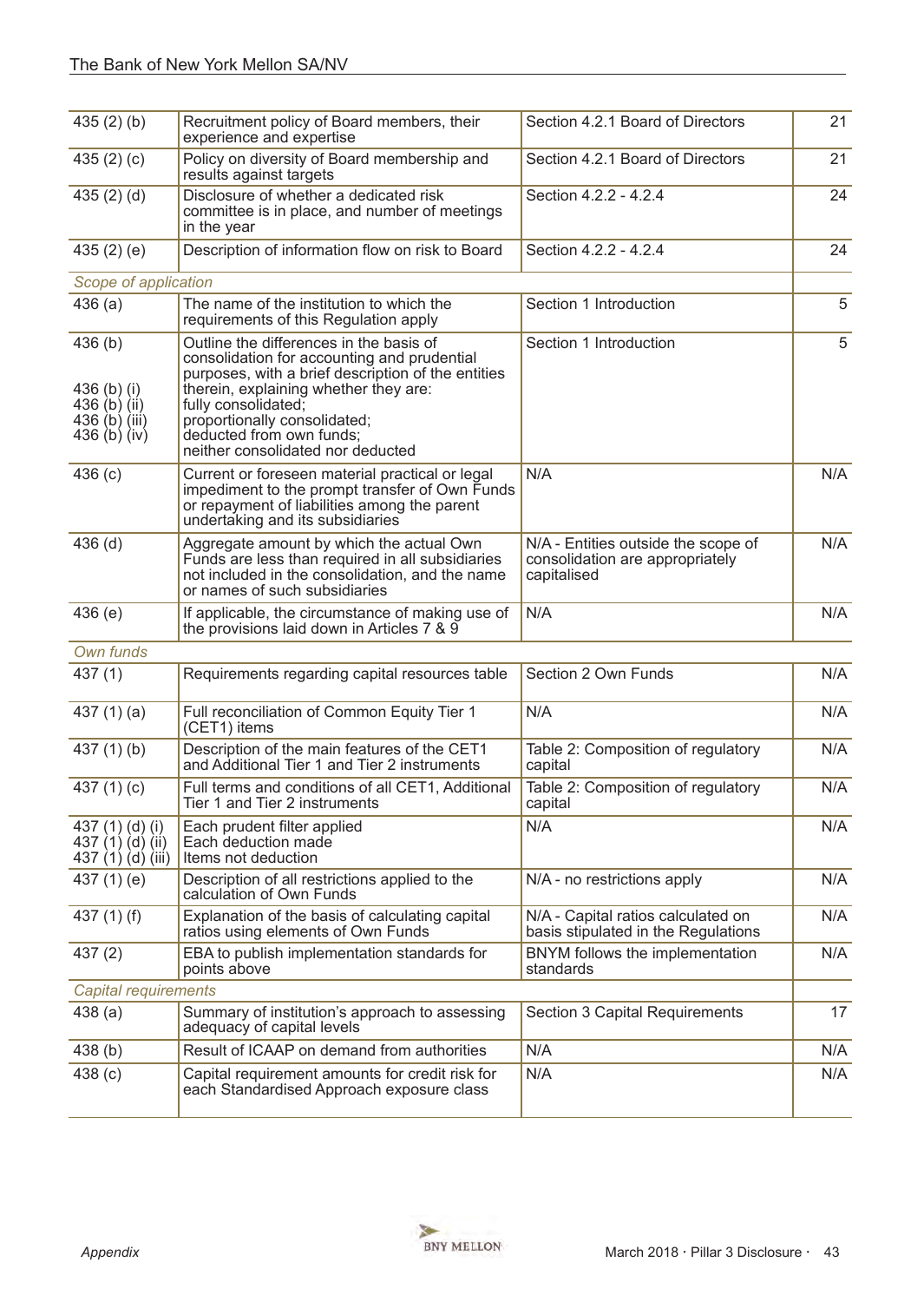| 438 <sub>(d)</sub><br>438 (d) (i)<br>438 $(d)$ $(ii)$<br>$438$ (d) (iii)<br>438 (d) (iv) | Capital requirements amounts for credit risk for<br>each Internal Ratings Based Approach exposure<br>class                                                                     | N/A - internal ratings based approach<br>is not used                  | N/A |
|------------------------------------------------------------------------------------------|--------------------------------------------------------------------------------------------------------------------------------------------------------------------------------|-----------------------------------------------------------------------|-----|
| 438(e)                                                                                   | Own funds requirements for market risk or<br>settlement risk, or large exposures where they<br>exceed limits                                                                   | Table 4: Capital requirements                                         | 17  |
| 438 (f)                                                                                  | Own funds amounts for operational risk,<br>separately for the basic indicator approach, the<br>standardised approach, and the advanced<br>measurement approaches as applicable | Table 4: Capital requirements                                         | 17  |
| 438 (endnote)                                                                            | Requirement to disclose specialised lending<br>exposures and equity exposures in the banking<br>book falling under the simple risk weight<br>approach                          | Table 4: Capital requirements                                         | 17  |
|                                                                                          | Exposure to counterparty credit risk (CCR)                                                                                                                                     |                                                                       |     |
| 439(a)                                                                                   | Description of process to assign internal capital<br>and credit limits to CCR exposures                                                                                        | N/A                                                                   | N/A |
| 439 <sub>(b)</sub>                                                                       | Discussion of process to secure collateral and<br>establishing reserves                                                                                                        | N/A                                                                   | N/A |
| 439(c)                                                                                   | Discussion of management of wrong-way<br>exposures                                                                                                                             | N/A                                                                   | N/A |
| $439$ (d)                                                                                | Disclosure of collateral to be provided (outflows)<br>in the event of a ratings downgrade                                                                                      | N/A - a credit ratings downgrade is<br>managed at the BNYM Corp level | N/A |
| 439(e)                                                                                   | Derivation of net derivative credit exposure                                                                                                                                   | N/A                                                                   | N/A |
| 439 (f)                                                                                  | Exposure values for mark-to-market, original<br>exposure, standardised and internal model<br>methods                                                                           | N/A                                                                   | N/A |
| 439 <sub>(g)</sub>                                                                       | Notional value of credit derivative hedges and<br>current credit exposure by type of exposure                                                                                  | N/A - BNYM does not have credit<br>derivative transactions            | N/A |
| 439(h)                                                                                   | Notional amounts of credit derivative<br>transactions for own credit, intermediation,<br>bought and sold, by product type                                                      | N/A - BNYM does not have credit<br>derivative transactions            | N/A |
| 439 (i)                                                                                  | Estimate of alpha, if applicable                                                                                                                                               | N/A                                                                   | N/A |
| <b>Capital buffers</b>                                                                   |                                                                                                                                                                                |                                                                       |     |
| 440 $(1)(a)$                                                                             | Geographical distribution of relevant credit<br>exposures                                                                                                                      | N/A                                                                   | N/A |
| 440 $(1)(b)$                                                                             | Amount of the institution specific countercyclical<br>capital buffer                                                                                                           | N/A                                                                   | N/A |
| 440(2)                                                                                   | EBA will issue technical implementation<br>standards related to $440(1)$                                                                                                       | N/A                                                                   | N/A |
|                                                                                          | Indicators of global systemic importance                                                                                                                                       |                                                                       |     |
| 441(1)                                                                                   | Disclosure of the indicators of global systemic<br>importance                                                                                                                  | N/A                                                                   | N/A |
| 441(2)                                                                                   | EBA will issue technical implementation<br>standards related to $441(1)$                                                                                                       | N/A                                                                   | N/A |
| Credit risk adjustments                                                                  |                                                                                                                                                                                |                                                                       |     |
| 442(a)                                                                                   | Disclosure of bank's definitions of past due and<br>impaired                                                                                                                   | N/A                                                                   | N/A |
| 442 (b)                                                                                  | Approaches for calculating credit risk<br>adjustments                                                                                                                          | N/A                                                                   | N/A |
| 442(c)                                                                                   | Disclosure of pre-CRM EAD by exposure class                                                                                                                                    | N/A                                                                   | N/A |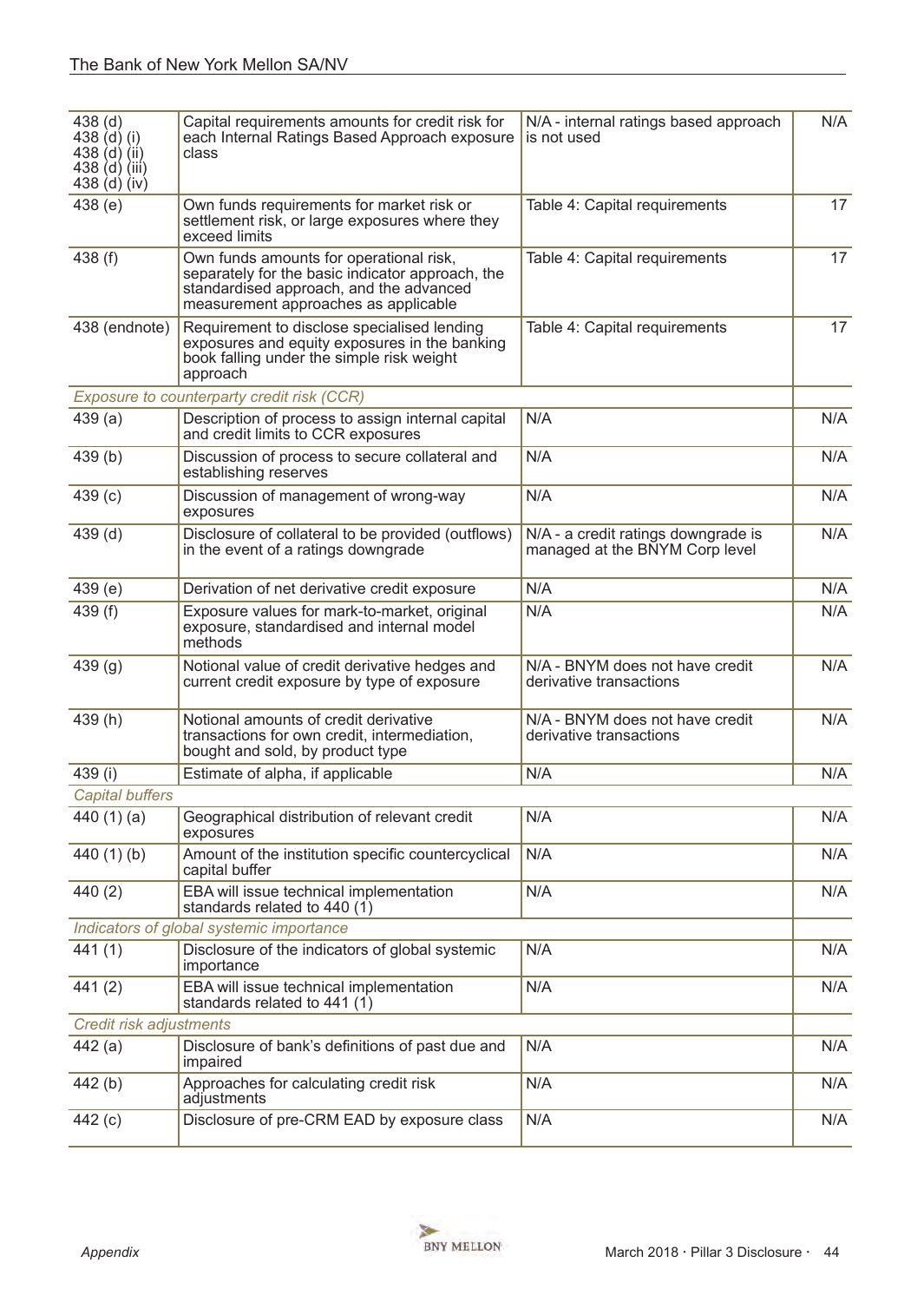| 442 (d)                                                                                | Disclosures of pre-CRM EAD by geography and<br>exposure class                                                                                                    | N/A                                                                  | N/A |
|----------------------------------------------------------------------------------------|------------------------------------------------------------------------------------------------------------------------------------------------------------------|----------------------------------------------------------------------|-----|
| 442 (e)                                                                                | Disclosures of pre-CRM EAD by industry and<br>exposure class                                                                                                     | N/A                                                                  | N/A |
| 442 (f)                                                                                | Disclosures of pre-CRM EAD by residual<br>maturity and exposure class                                                                                            | N/A                                                                  | N/A |
| 442 <sub>(9)</sub><br>442 $(j)$ (i)<br>442 (g) (ii)<br>442 (g) (iii)                   | Breakdown of impaired, past due, specific and<br>general credit adjustments, and impairment<br>charges for the period, by exposure class or<br>counterparty type | N/A                                                                  | N/A |
| 442(h)                                                                                 | Impaired, past due exposures, by geographical<br>area, and amounts of specific and general<br>impairment for each geography                                      | N/A                                                                  | N/A |
| 442 (i)<br>442 (i) (i)<br>442 (i) (ii)<br>442 (i) (iii)<br>442 (i) (iv)<br>442 (i) (v) | Reconciliation of changes in specific and<br>general credit risk adjustments                                                                                     | N/A                                                                  | N/A |
| 442 endnote                                                                            | Specific credit risk adjustments recorded to<br>income statement are disclosed separately                                                                        | N/A                                                                  | N/A |
| <b>Unencumbered assets</b>                                                             |                                                                                                                                                                  |                                                                      |     |
| 443                                                                                    | Disclosures on unencumbered assets                                                                                                                               | N/A                                                                  | N/A |
| Use of ECAIs                                                                           |                                                                                                                                                                  |                                                                      |     |
| 444(a)                                                                                 | Names of the ECAIs used in the calculation of<br>Standardised Approach RWAs, and reasons for<br>any changes                                                      | N/A                                                                  | N/A |
| 444(b)                                                                                 | Exposure classes associated with each ECAI                                                                                                                       | N/A                                                                  | N/A |
| 444 (c)                                                                                | Explanation of the process for translating<br>external ratings into credit quality steps                                                                         | N/A                                                                  | N/A |
| $444$ (d)                                                                              | Mapping of external rating to credit quality steps                                                                                                               | N/A                                                                  | N/A |
| 444 (e)                                                                                | Exposure value pre and post-credit risk<br>mitigation, by credit quality step                                                                                    | N/A                                                                  | N/A |
| <b>Exposure to market risk</b>                                                         |                                                                                                                                                                  |                                                                      |     |
| 445                                                                                    | Disclosure of position risk, large exposures<br>exceeding limits, FX, settlement and<br>commodities risk                                                         | N/A                                                                  | N/A |
| <b>Operational risk</b>                                                                |                                                                                                                                                                  |                                                                      |     |
| 446                                                                                    | Disclosure of the scope of approaches used to<br>calculate operational risk, discussion of<br>advanced methodology and external factors<br>considered            | N/A                                                                  | N/A |
|                                                                                        | Exposure in equities not included in the trading book                                                                                                            |                                                                      |     |
| 447(a)                                                                                 | Differentiation of exposures based on objectives                                                                                                                 | Appendix 1 Other Risks: no non-<br>trading book exposure in equities | 36  |
| 447(b)                                                                                 | Recorded and fair value, and actual prices of<br>exchange traded equity where it differs from fair<br>value                                                      | Appendix 1 Other Risks: no non-<br>trading book exposure in equities | 36  |
| 447 (c)                                                                                | Types, nature and amounts of the relevant<br>classes of equity exposures                                                                                         | Appendix 1 Other Risks: no non-<br>trading book exposure in equities | 36  |
| 447 (d)                                                                                | Realised cumulative gains and losses on sales<br>over the period                                                                                                 | Appendix 1 Other Risks: no non-<br>trading book exposure in equities | 36  |

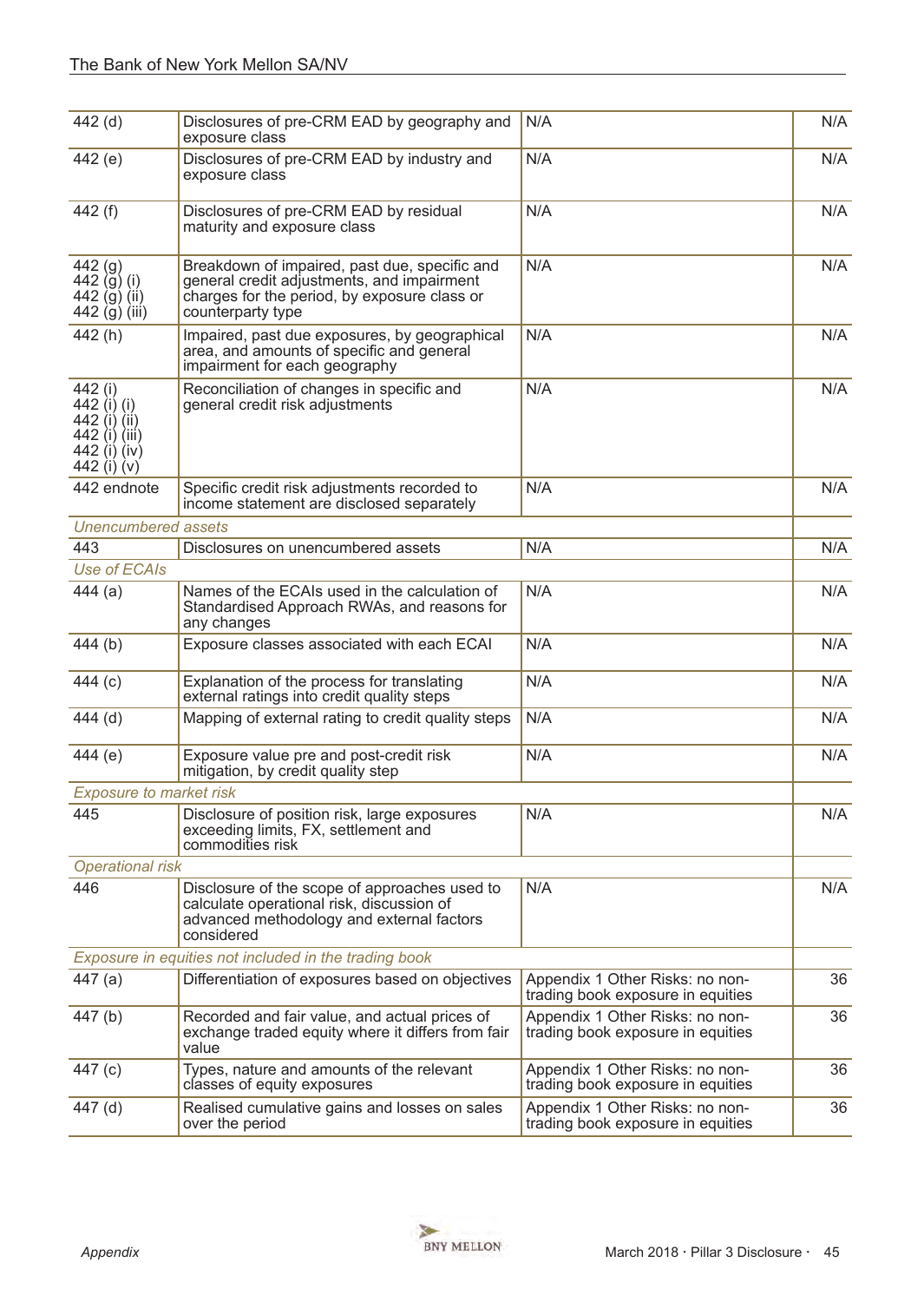| 447 (e)                                                                                                                                        | Total unrealised gains/losses, latent revaluation<br>gains/losses, and amounts included within Tier 1<br>capital                                                                                                                       | Appendix 1 Other Risks: no non-<br>trading book exposure in equities                                                                                                                                                                                                      | 36  |
|------------------------------------------------------------------------------------------------------------------------------------------------|----------------------------------------------------------------------------------------------------------------------------------------------------------------------------------------------------------------------------------------|---------------------------------------------------------------------------------------------------------------------------------------------------------------------------------------------------------------------------------------------------------------------------|-----|
|                                                                                                                                                | Exposure to interest rate risk on positions not included in the trading book                                                                                                                                                           |                                                                                                                                                                                                                                                                           |     |
| 448(a)                                                                                                                                         | Nature of risk and key assumptions in<br>measurement models                                                                                                                                                                            | N/A - The Bank has no significant<br><b>Balance Sheet Interest Rate Risk</b><br>because no maturity mismatch exists<br>between client cash deposits and<br>Bank's cash holdings. In addition,<br>interest rates applicable to clients'<br>cash deposits are market driven | N/A |
| 448 (b)                                                                                                                                        | Variation in earnings or economic value, or other<br>measures used by the bank from upward and<br>downward shocks to interest rates, by currency                                                                                       | N/A                                                                                                                                                                                                                                                                       | N/A |
|                                                                                                                                                | <b>Exposure to securitisation positions</b>                                                                                                                                                                                            |                                                                                                                                                                                                                                                                           |     |
| 449                                                                                                                                            | Exposure to securitisation positions                                                                                                                                                                                                   | N/A                                                                                                                                                                                                                                                                       | N/A |
| <b>Remuneration disclosures</b>                                                                                                                |                                                                                                                                                                                                                                        |                                                                                                                                                                                                                                                                           |     |
| 450                                                                                                                                            | Remuneration disclosure regarding<br>remuneration policy and practices                                                                                                                                                                 | N/A                                                                                                                                                                                                                                                                       | N/A |
| 450 $(1)(a)$                                                                                                                                   | Information concerning the decision-making<br>process used for determining the remuneration<br>policy                                                                                                                                  | N/A                                                                                                                                                                                                                                                                       | N/A |
| 450 $(1)(b)$                                                                                                                                   | Information on link between pay and<br>performance                                                                                                                                                                                     | N/A                                                                                                                                                                                                                                                                       | N/A |
| 450 $(1)(c)$                                                                                                                                   | Important design characteristics of the<br>remuneration system                                                                                                                                                                         | N/A                                                                                                                                                                                                                                                                       | N/A |
| 450 $(1)(d)$                                                                                                                                   | Ratios between fixed and variable remuneration                                                                                                                                                                                         | N/A                                                                                                                                                                                                                                                                       | N/A |
| 450 $(1)(e)$                                                                                                                                   | Information on the performance criteria on which<br>the entitlement to shares, options and variable<br>components of remuneration is based                                                                                             | N/A                                                                                                                                                                                                                                                                       | N/A |
| 450 $(1)$ $(f)$                                                                                                                                | Main parameters and rationale for any variable<br>component scheme and any other non-cash<br>benefits                                                                                                                                  | N/A                                                                                                                                                                                                                                                                       | N/A |
| 450 $(1)(g)$                                                                                                                                   | Aggregate quantitative information on<br>remuneration by business area                                                                                                                                                                 | N/A                                                                                                                                                                                                                                                                       | N/A |
| 450 (1) (h)<br>450 $(1)$ $(h)$ $(i)$<br>450 (1) (h) (ii)<br>450 (1) (h) (iii)<br>450 $(1)$ $(h)$ $(iv)$<br>450 $(1)(h)(v)$<br>450 (1) (h) (vi) | Aggregate quantitative information on<br>remuneration, broken down by senior staff<br>management and members of staff whose<br>actions have a material impact on the risk profile                                                      | N/A                                                                                                                                                                                                                                                                       | N/A |
| 450 (1) (i)                                                                                                                                    | Number of individuals being remunerated EUR 1<br>million or more per financial year                                                                                                                                                    | N/A                                                                                                                                                                                                                                                                       | N/A |
| 450 $(1)(j)$                                                                                                                                   | Total remuneration for each member of the<br>management body upon demand from the<br>Member State or competent authority                                                                                                               | N/A                                                                                                                                                                                                                                                                       | N/A |
| 450(2)                                                                                                                                         | For institutions that are significant in terms of<br>their size, internal organisation and the nature,<br>scope and the complexity of their activities, the<br>quantitative information above shall be made<br>available to the public | N/A                                                                                                                                                                                                                                                                       | N/A |
| Leverage                                                                                                                                       |                                                                                                                                                                                                                                        |                                                                                                                                                                                                                                                                           |     |
| 451 $(1)(a)$                                                                                                                                   | Leverage ratio                                                                                                                                                                                                                         | Section 5 Leverage                                                                                                                                                                                                                                                        | 33  |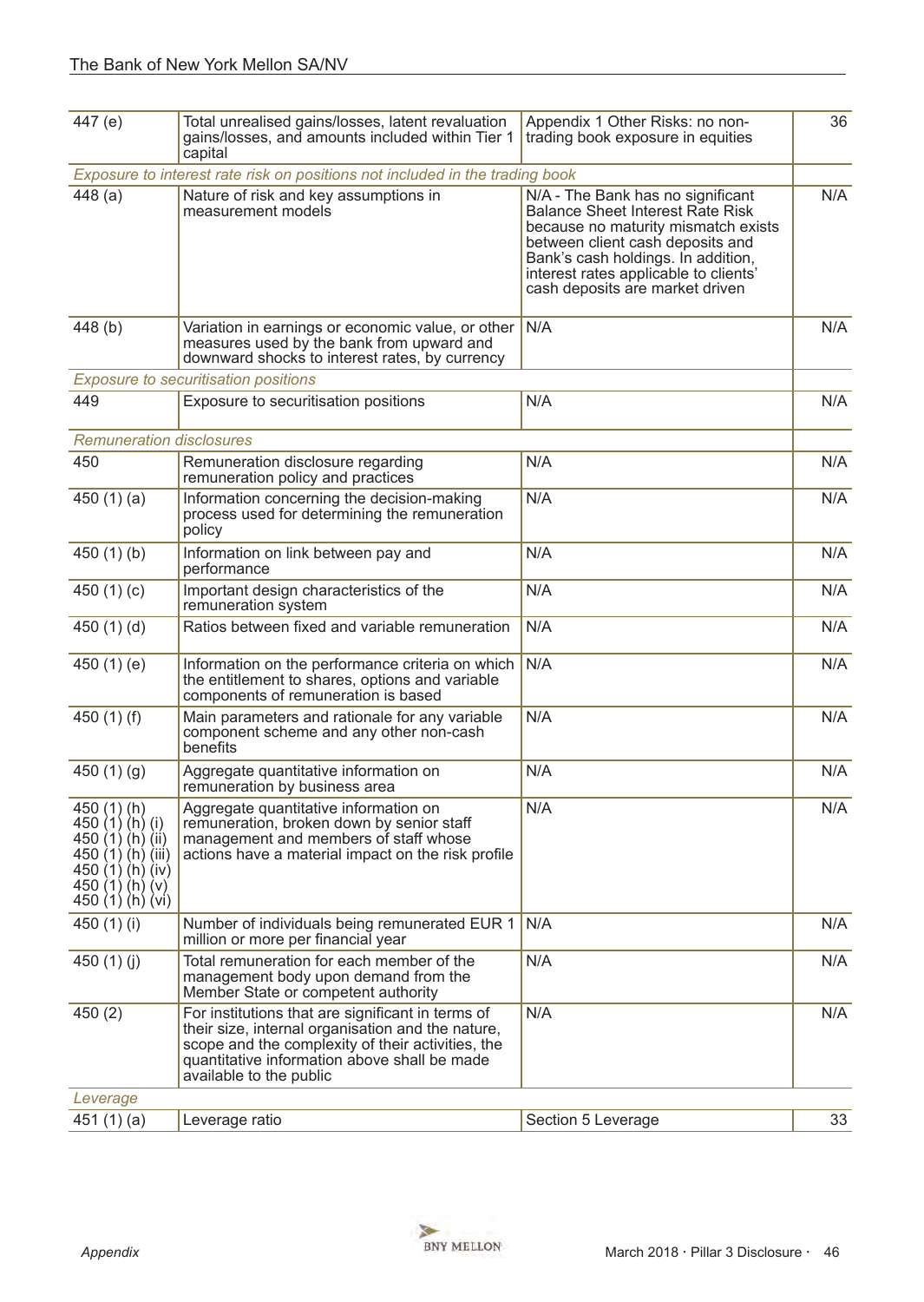| 451 $(1)(b)$ | Breakdown of total exposure measure                                                                                                      | Section 5 Table 6: Leverage ratio<br>common disclosure                            | 34               |
|--------------|------------------------------------------------------------------------------------------------------------------------------------------|-----------------------------------------------------------------------------------|------------------|
| 451 $(1)(c)$ | Derecognised fiduciary items                                                                                                             | N/A                                                                               | N/A              |
| 451 $(1)(d)$ | Description of the process used to manage the<br>risk of excessive leverage                                                              | N/A                                                                               | N/A              |
| 451(1)(e)    | Description of the factors that had an impact on<br>the leverage ratio                                                                   | Section 5 Leverage                                                                | 33               |
| 451(2)       | EBA to publish implementation standards for<br>points above                                                                              | BNYM follows the implementation<br>standards                                      | N/A              |
|              | Use of the IRB approach to credit risk                                                                                                   |                                                                                   |                  |
| 452          | Risk-weighted exposure under the IRB approach N/A                                                                                        |                                                                                   | N/A              |
|              | Use of credit risk mitigation techniques                                                                                                 |                                                                                   |                  |
| 453(a)       | Use of on- and off-balance sheet netting                                                                                                 | N/A                                                                               | N/A              |
| 453(b)       | How collateral valuation is managed                                                                                                      | N/A                                                                               | N/A              |
| 453(c)       | Description of types of collateral used                                                                                                  | N/A                                                                               | N/A              |
| 453(d)       | Types of guarantor and credit derivative<br>counterparty, and their creditworthiness                                                     | N/A - BNYM's EMEA entities do not<br>enter into credit derivative<br>transactions | N/A              |
| 453(e)       | Disclosure of market or credit risk<br>concentrations within risk mitigation exposures                                                   | N/A                                                                               | N/A              |
| 453 (f)      | For exposures under either the Standardised or<br>Foundation IRB approach, disclose the<br>exposure value covered by eligible collateral | N/A                                                                               | N/A              |
| 453(g)       | Exposures covered by guarantees or credit<br>derivatives                                                                                 | N/A                                                                               | N/A              |
|              | Use of the Advanced Measurement Approaches to operational risk                                                                           |                                                                                   |                  |
| 454          | Description of the use of insurance or other risk<br>transfer mechanisms to mitigate operational risk                                    | N/A - Pillar 1 : standardized approach,<br>Pillar 2 : self-assessment approach    | N/A              |
|              | Use of internal market risk models                                                                                                       |                                                                                   |                  |
| 455          | Institutions calculating their capital requirements<br>using internal market risk models                                                 | N/A                                                                               | N/A              |
|              | Commission Implementing Regulation (EU) No 1423/2013                                                                                     |                                                                                   |                  |
| Article 1    | Specifies uniform templates for the purposes of<br>disclosure                                                                            | N/A                                                                               | N/A              |
| Article 2    | Full reconciliation of own funds items to audited<br>financial statements                                                                | N/A                                                                               | N/A              |
| Article 3    | Description of the main features of CET1, AT1<br>and Tier 2 instruments issued (Annex II and III)                                        | N/A                                                                               | N/A              |
| Article 4    | Disclosure of nature and amounts of specific<br>items on own funds (Annex IV and V)                                                      | Section 2 Table 3: Transitional own<br>funds                                      | 15 <sub>15</sub> |
| Article 5    | Disclosure of nature and amounts of specific<br>items on own funds during transitional period<br>(Annex VI and VII)                      | Section 2 Table 3: Transitional own<br>funds                                      | 15 <sub>15</sub> |
| Article 6    | Entry into force from 31 March 2014                                                                                                      | N/A                                                                               | N/A              |